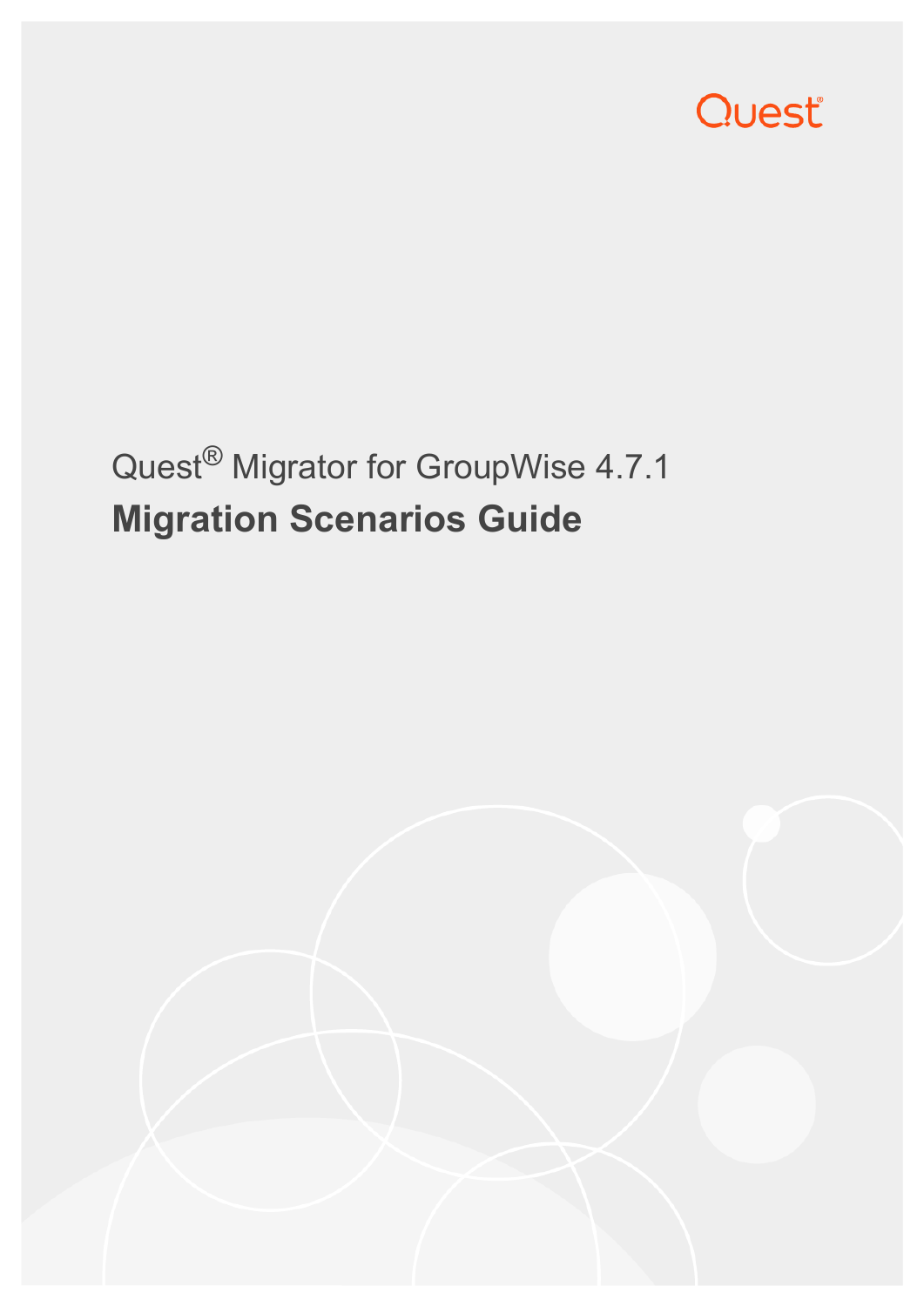#### **© 2019 Quest Software Inc.**

#### **ALL RIGHTS RESERVED.**

This guide contains proprietary information protected by copyright. The software described in this guide is furnished under a software license or nondisclosure agreement. This software may be used or copied only in accordance with the terms of the applicable agreement. No part of this guide may be reproduced or transmitted in any form or by any means, electronic or mechanical, including photocopying and recording for any purpose other than the purchaser's personal use without the written permission of Quest Software Inc.

The information in this document is provided in connection with Quest Software products. No license, express or implied, by estoppel or otherwise, to any intellectual property right is granted by this document or in connection with the sale of Quest<br>Software products. EXCEPT AS SET FORTH IN THE TERMS AND CONDITIONS AS SPECIFIED IN THE LICENSE<br>A EXPRESS, IMPLIED OR STATUTORY WARRANTY RELATING TO ITS PRODUCTS INCLUDING, BUT NOT LIMITED TO, THE IMPLIED WARRANTY OF MERCHANTABILITY, FITNESS FOR A PARTICULAR PURPOSE, OR NON-INFRINGEMENT. IN NO EVENT SHALL QUEST SOFTWARE BE LIABLE FOR ANY DIRECT, INDIRECT, CONSEQUENTIAL, PUNITIVE, SPECIAL OR INCIDENTAL DAMAGES (INCLUDING, WITHOUT LIMITATION, DAMAGES FOR LOSS OF PROFITS, BUSINESS<br>INTERRUPTION OR LOSS OF INFORMATION) ARISING OUT OF THE USE OR INABILITY TO USE THIS DOCUMENT, EVEN IF QUEST SOFTWARE HAS BEEN ADVISED OF THE POSSIBILITY OF SUCH DAMAGES. Quest Software makes no representations or warranties with respect to the accuracy or completeness of the contents of this document and reserves the right to make changes to specifications and product descriptions at any time without notice. Quest Software does not make any commitment to update the information contained in this document.

If you have any questions regarding your potential use of this material, contact:

Quest Software Inc. Attn: LEGAL Dept. 4 Polaris Way Aliso Viejo, CA 92656

Refer to our website [\(www.quest.com](http://www.quest.com)) for regional and international office information.

#### **Patents**

Quest Software is proud of our advanced technology. Patents and pending patents may apply to this product. For the most current information about applicable patents for this product, please visit our website at www.quest.com/legal.

#### **Trademarks**

Quest, the Quest logo, and Join the Innovation are trademarks and registered trademarks of Quest Software Inc. in the U.S.A. and other countries. For a complete list of Quest Software trademarks, please visit our website at [www.quest.com/legal](http://www.quest.com/legal). All other trademarks, servicemarks, registered trademarks, and registered servicemarks are the property of their respective owners.

#### **Legend**

**CAUTION: A CAUTION icon indicates potential damage to hardware or loss of data if instructions are not followed.** ţ

**IMPORTANT**, **NOTE**, **TIP**, **MOBILE**, or **VIDEO:** An information icon indicates supporting information.i

Migrator for GroupWise Migration Scenarios Guide Updated - September 2019 Software Version - 4.7.1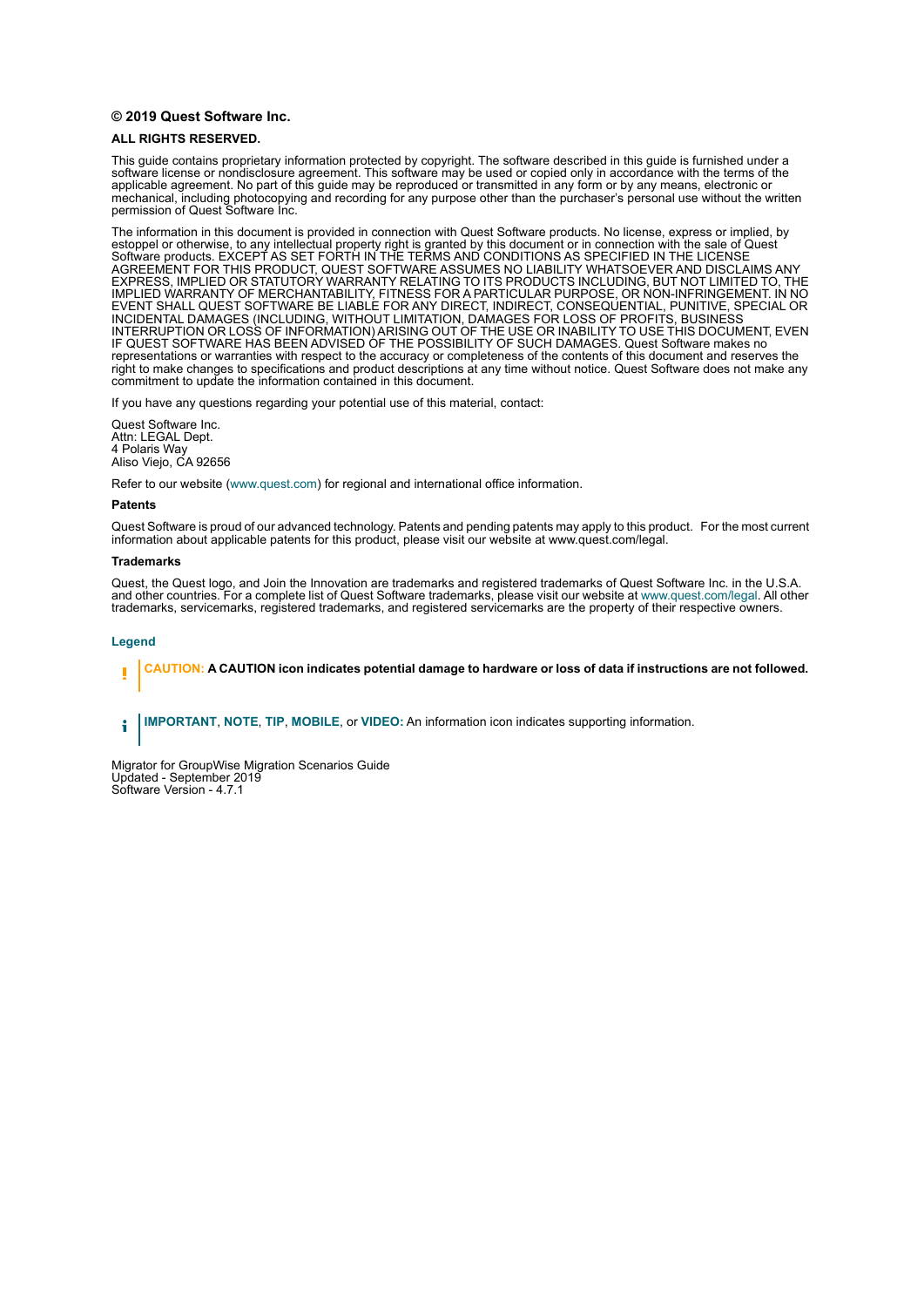## **Contents**

| Distribution of SSDM program and user communications  45                |
|-------------------------------------------------------------------------|
|                                                                         |
|                                                                         |
|                                                                         |
|                                                                         |
|                                                                         |
|                                                                         |
| Hiding certain user choices on the Specify Data for Migration screen 50 |
|                                                                         |
| Command-line switches for running the SSDM in silent mode 51            |
|                                                                         |
|                                                                         |
|                                                                         |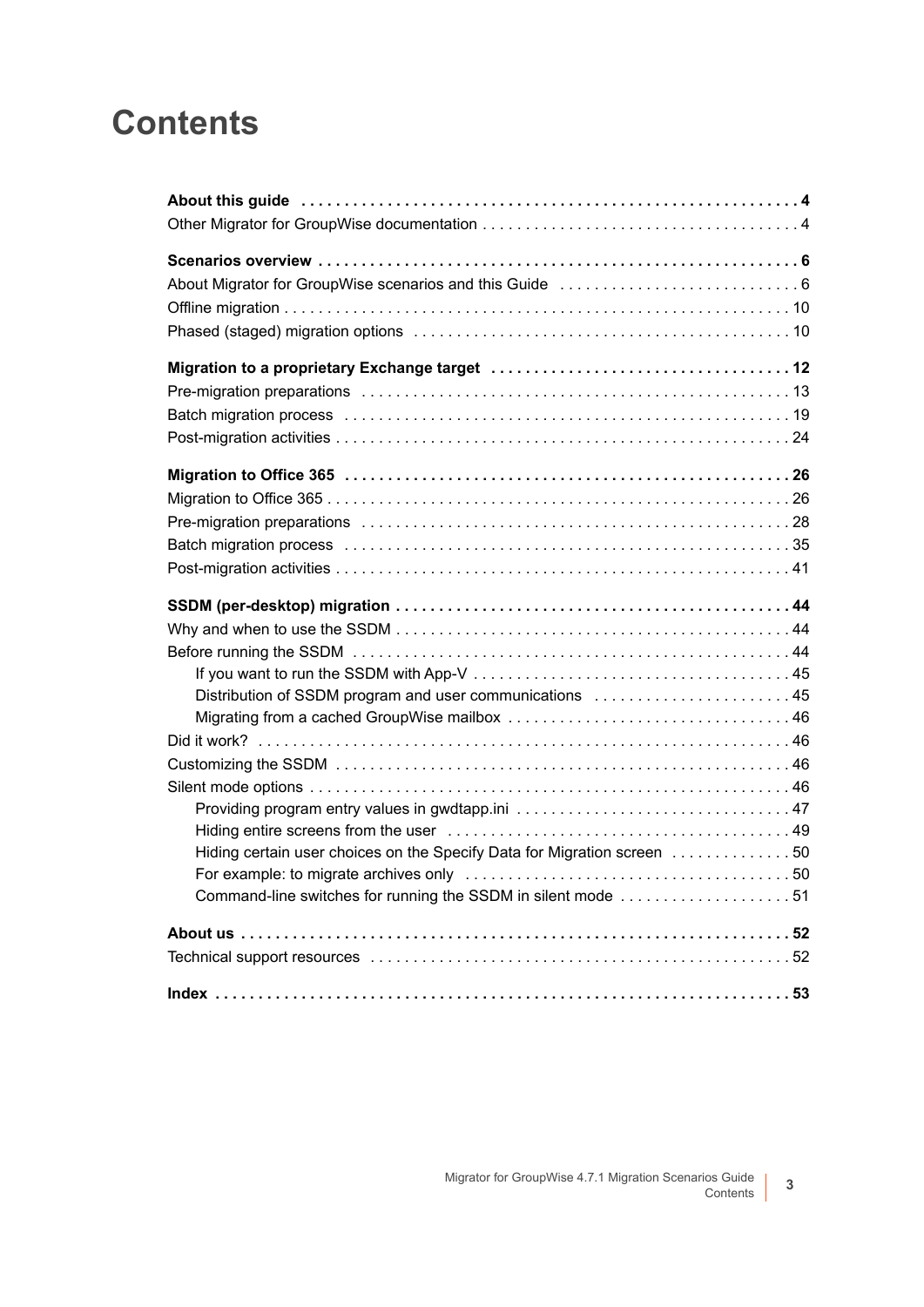# **About this guide**

<span id="page-3-0"></span>This *Migration Scenarios Guide* was developed to help you prepare for your organization's migration from Novell GroupWise to Microsoft Exchange, using Quest Migrator for GroupWise. This *Guide* will familiarize you with Migrator for GroupWise's component tools, explain how those tools are typically used within the broader context of an overall migration project, and provide step-by-step instructions for how to prepare for migrations of various types, and how to migrate the data.

This *Guide* is intended for network administrators, consultants, analysts, and any other IT professionals who will use the product or participate in planning for a migration project.

Quest recommends that all readers read [Scenarios overview](#page-5-2) completely, to orient themselves to the various processes and how they vary from one scenario to another. Then browse whichever of [Migration to a proprietary](#page-11-1)  [Exchange target](#page-11-1) or [Migration to Office 365](#page-25-2) applies to your migration target (migration to a proprietary Exchange or to Office 365). If you will also use Migrator for GroupWise's Self Service Desktop Migrator (SSDM), then read [SSDM \(per-desktop\) migration](#page-43-3) too. The process instructions in [Migration to a proprietary Exchange target](#page-11-1) or [Migration to Office 365](#page-25-2) may then serve as a step-by-step checklist when actually performing the tasks they describe.

## <span id="page-3-1"></span>**Other Migrator for GroupWise documentation**

This *Migration Scenarios Guide* is just one of several documents that explain various aspects of Quest Migrator for GroupWise product. The complete documentation suite also includes:

- **•** *Quick Start Guide:* An orientation to the product's basic purposes and features, and to how its component tools are most typically used. Also includes instructions for downloading and installing the software.
- **•** *Pre-Migration Planning Guide:* Critical considerations and other strategic and tactical issues that an organization must consider and accommodate before beginning a migration project.
- **•** *Migration Scenarios Guide:* Migration process instructions that show how Migrator for GroupWise tools and features can be used in a variety of migration scenarios— migrating to different target environments, with different preferences and under different circumstances.
- **•** *Administration Guide:* Operating instructions, application notes and screen-by-screen field notes for the administrator components of Migrator for GroupWise.
- **•** *Self Service Desktop Migrator User Guide:* Operating instructions, application notes and screen-byscreen field notes for the Self Service Desktop Migrator (SSDM) component of Migrator for GroupWise. The SSDM User Guide is provided as a separate document so that an administrator can distribute it to any end users who will run the per-desktop program.
- **•** *Online Help:* Context-sensitive field definitions and application notes for all of Migrator for GroupWise's component applications.

The Migrator for GroupWise *Quick Start Guide*, *Pre-Migration Planning Guide*, *Scenarios Guide* and *Administration Guide* are intended for network administrators, consultants, analysts, and any other IT professionals who will install the product, use its administrative tools, or contribute to migration project planning. The *SSDM User Guide* is intended for end users or administrators who will use the Self Service Desktop Migrator component.

To understand the capabilities and typical uses of Migrator for GroupWise, we strongly recommend that all administrators read the entire *Quick Start Guide* and *Pre-Migration Planning Guide*, and then browse this *Scenarios Guide* to see which scenario matches or is closest to your own needs and circumstances. These materials are designed both to familiarize you with Migrator for GroupWise features, and to help you devise a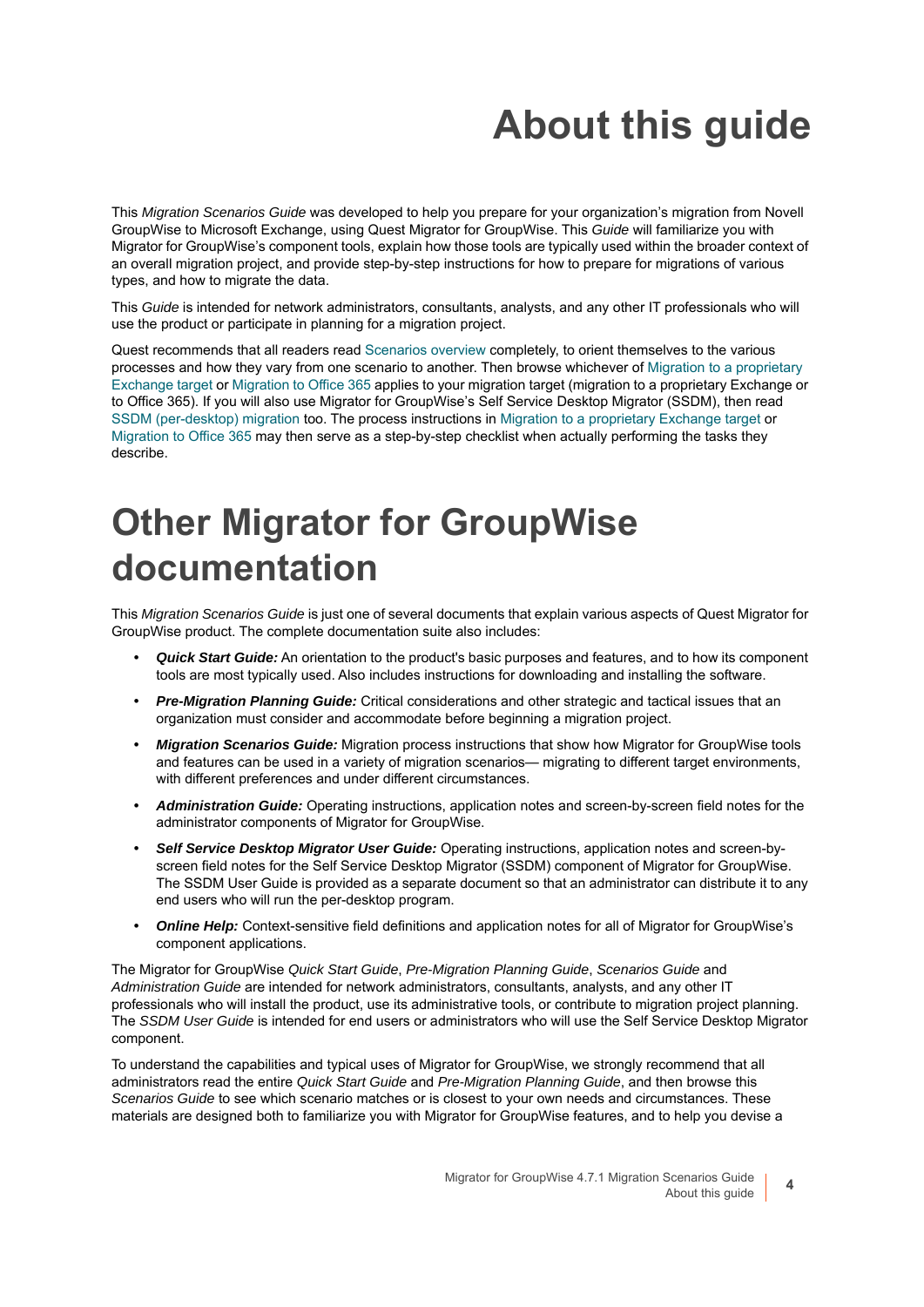migration strategy and a written Migration Plan that suits the needs of your network configuration, your users, any institutional imperatives of your organization, and of course your own preferences.

You may then refer as needed to the Migrator for GroupWise component operating instructions, application notes, and per-screen field notes in the Migrator for GroupWise *Administration Guide*.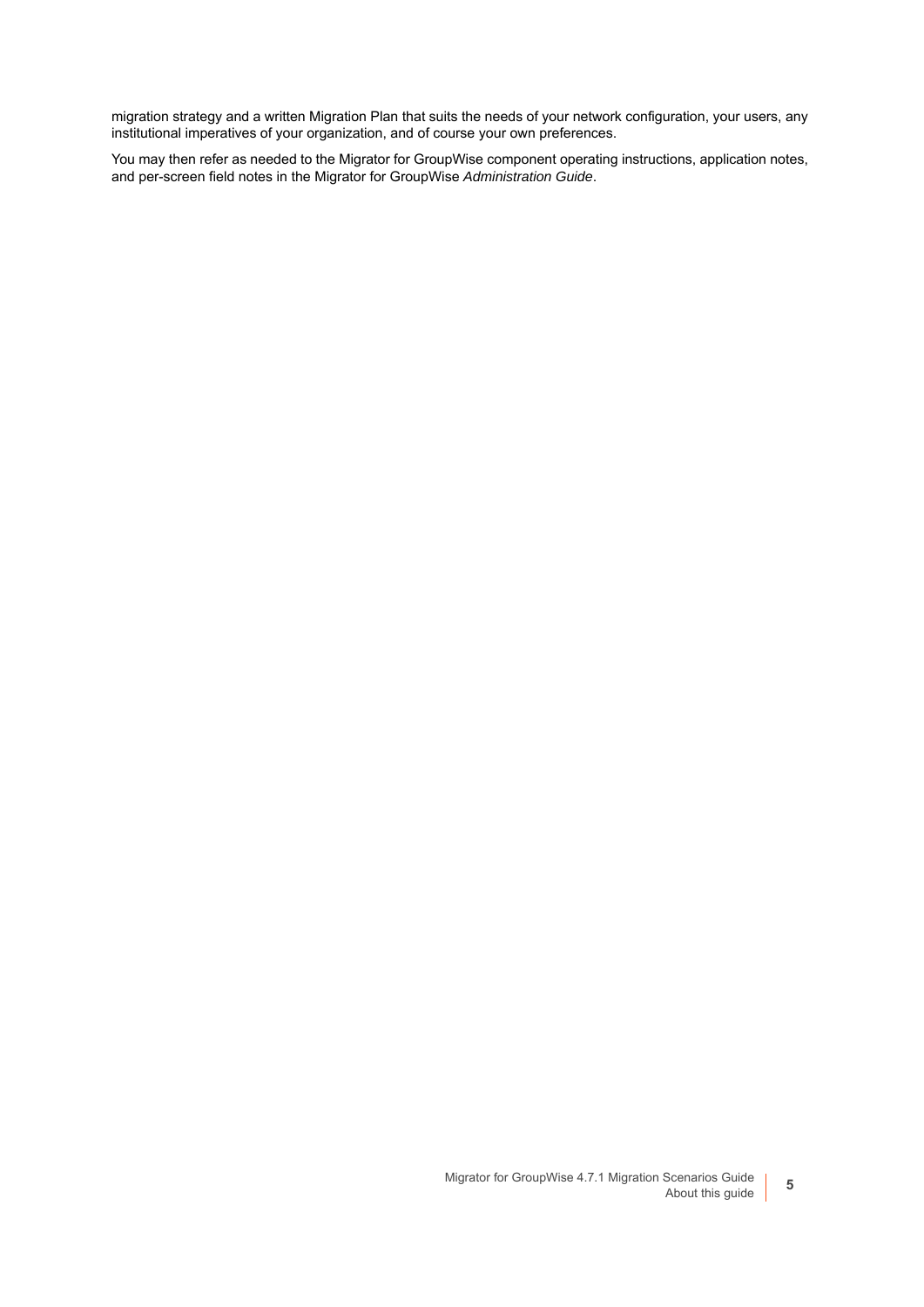## <span id="page-5-2"></span>**Scenarios overview**

**1**

- <span id="page-5-0"></span>**•** [About Migrator for GroupWise scenarios and this Guide](#page-5-1)
- **•** [Offline migration](#page-9-0)
- **•** [Phased \(staged\) migration options](#page-9-1)

## <span id="page-5-1"></span>**About Migrator for GroupWise scenarios and this Guide**

This *Guide* provides process instructions that show how Migrator for GroupWise is used within the broader context of a migration project. The processes described here include steps that are performed outside the scope of Migrator for GroupWise—within GroupWise and Exchange, and with coexistence tools like Quest CMG—because the sequence and interplay among the solutions and environments are important. Flow charts illustrate the correct sequences of steps for the most common scenarios.

Virtually all migrations follow a similar *basic* process, with variations to accommodate local circumstances and needs—what we collectively call a *scenario*. Most variations to the process are determined by:

- **Migration Destination** (the Exchange "target" type):
	- **Proprietary local Exchange network:** A *proprietary* Exchange environment is one whose hardware and software are wholly under the control of the migrating organization. Ordinarily this is a local Exchange network—on the same premises as the GroupWise source, or at least near enough to use high-performance network cables for data transfer. But a proprietary Exchange server may reside at a physical location distant from the source environment (geographically and/or from a network perspective).
	- **Office 365 ("the cloud"):** Microsoft's Office 365 is a *hosted* Exchange platform (also known as "the cloud"). Cloud computing is a service model in which the hardware and software are owned and controlled by a third party (Microsoft). Microsoft then sells, as a service, access to disk space and the Exchange/Outlook software features.
- **Pre-Migration State of Local Active Directory (if any):** Your organization may already have Active Directory running for login and security purposes. Part of the migration process will depend on whether you do have an existing AD and, if so, on the state of any objects already provisioned in the local AD.
	- **▪** *If migrating to proprietary Exchange:* Do you already have Active Directory configured and, if so, in what state are any previously provisioned objects? (If the objects exist, are they already mailenabled, mailbox-enabled, or neither?)
	- **▪** *If migrating to Office 365:* Will you maintain a local Active Directory—either temporarily to provision Office 365, or permanently? (One popular option is to provision first to a local AD, which can then be synchronized to the cloud platform.) Or will the cloud AD be provisioned directly from GroupWise?

**6**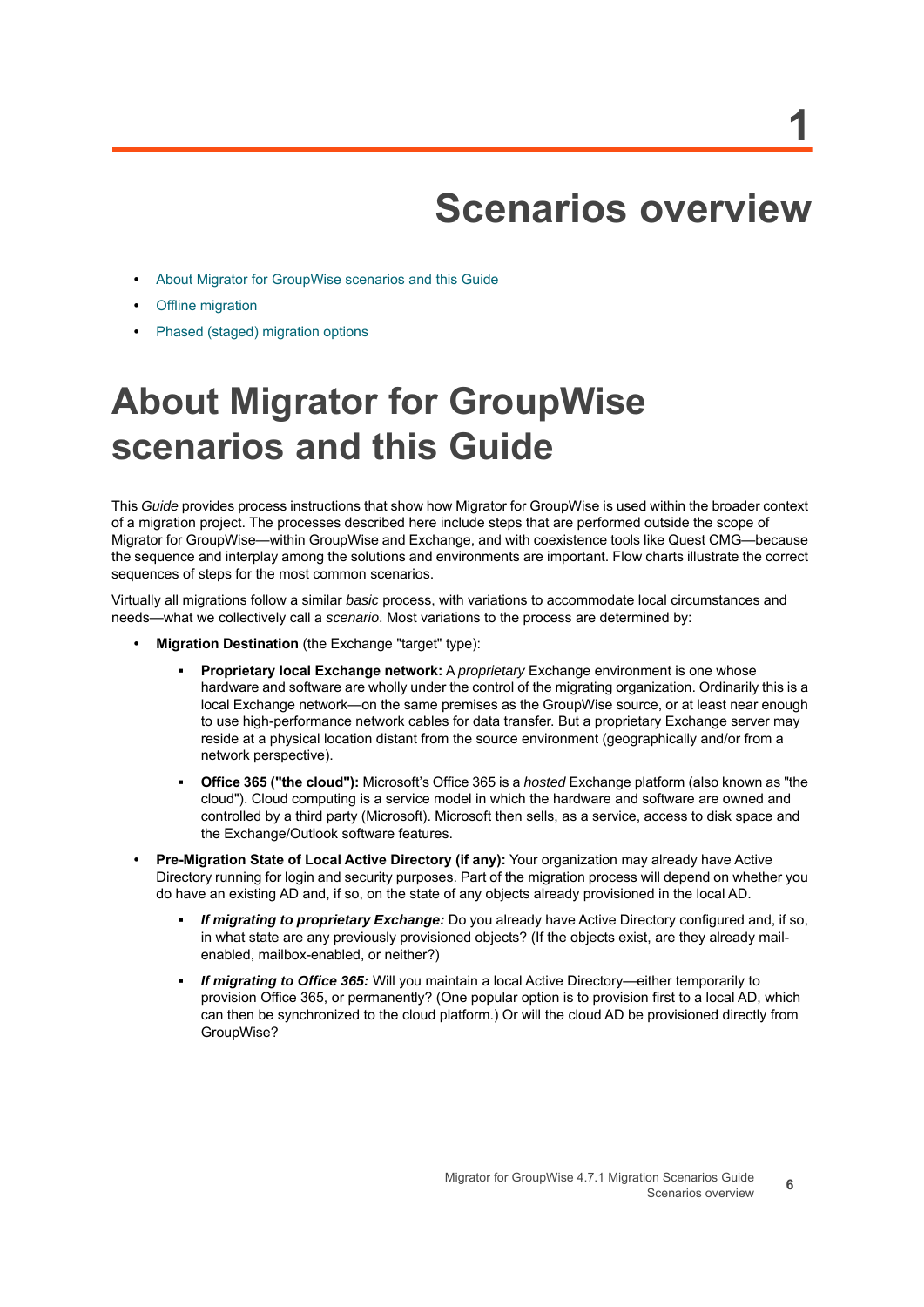Different combinations of target types and states of an existing local AD (if any) produce an array of migration scenarios. This *Guide* describes the most common of these, with suggested process instructions for each:

- **Migration to Proprietary Exchange:**
	- **▪** No objects yet exist in Active Directory
	- **▪** AD objects exist, but are not mail-enabled or mailbox-enabled
	- Offline migration—to proprietary but non-local Exchange
- **Migration to Office 365:**
	- **▪** Provisioning O365 from local AD
	- **▪** Provisioning O365 without local AD

Note that Migrator for GroupWise cannot migrate to an Exchange target with AD objects that are already mailenabled or mailbox-enabled.

Chapters 2 and 3 of this *Guide* provide step-by-step process instructions for migrations to, respectively, a proprietary Exchange and Office 365. Since all migrations follow the same *basic* process, with just a few variations for different scenarios, we can generalize to present just two linear procedures that are suitable for virtually all scenarios.

Of course some steps are optional or conditional, depending on circumstances, and these are clearly marked within the instructions by these "Information" icons and notes:

**NOTE:** This step applies only if .... ÷

Chapter 4 explains the admin activities and considerations for per-desktop migrations, which may occur with or without batch migrations, or may not occur at all—depending on your needs.

The end of this first chapter also describes two special-case scenarios, any of which would occur in combination with one of the above-listed scenarios:

- **•** [Offline migration](#page-9-0)
- **•** [Phased \(staged\) migration options](#page-9-1)

The Migrator for GroupWise pre-migration preparations and batch-migration processes are illustrated in flow charts on the next two pages (separate charts for a proprietary Exchange target vs. Office 365). The flow charts are presented here as an introductory overview to the process, and appear again as references with the pertinent process instructions in chapters 2 and 3.

The process instructions in this *Guide* are also meant to serve as summary checklists, so they do *not* include the more detailed information and screen-by- screen field notes for the Migrator for GroupWise component applications. Instead, these scenario procedures refer to those details within particular chapters and sections of the Migrator for GroupWise *Administration Guide*.

**NOTE:** Exchange (whether proprietary or Office 365) cannot send a free/busy query to GroupWise for f a not-yet-migrated user if he/she already has an Exchange mailbox. Exchange can direct such queries only to the Exchange mailbox. For this reason, our scenario procedures do not create users' Exchange mailboxes until just prior to their migration (part of the batch-migration process).

<span id="page-6-0"></span>If you will not need free/busy coexistence for your transition period, you could create Exchange mailboxes earlier in the process, as part of the *Pre-Migration Preparations*—as long as you also set Exchange-to-GroupWise mail forwarding for not-yet-migrated GroupWise users during the transition.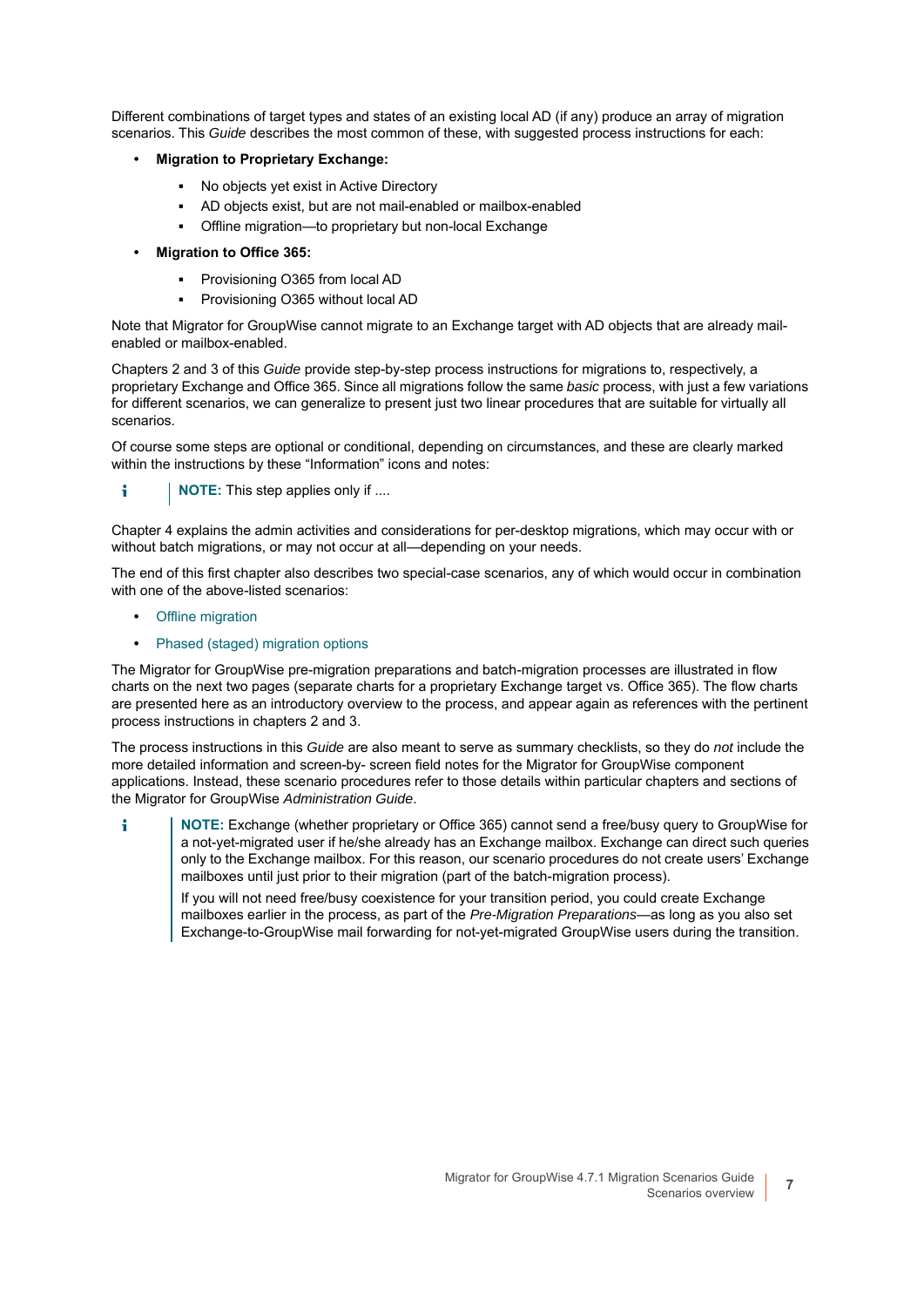<span id="page-7-0"></span>

Migrator for GroupWise 4.7.1 Migration Scenarios Guide Scenarios overview **<sup>8</sup>**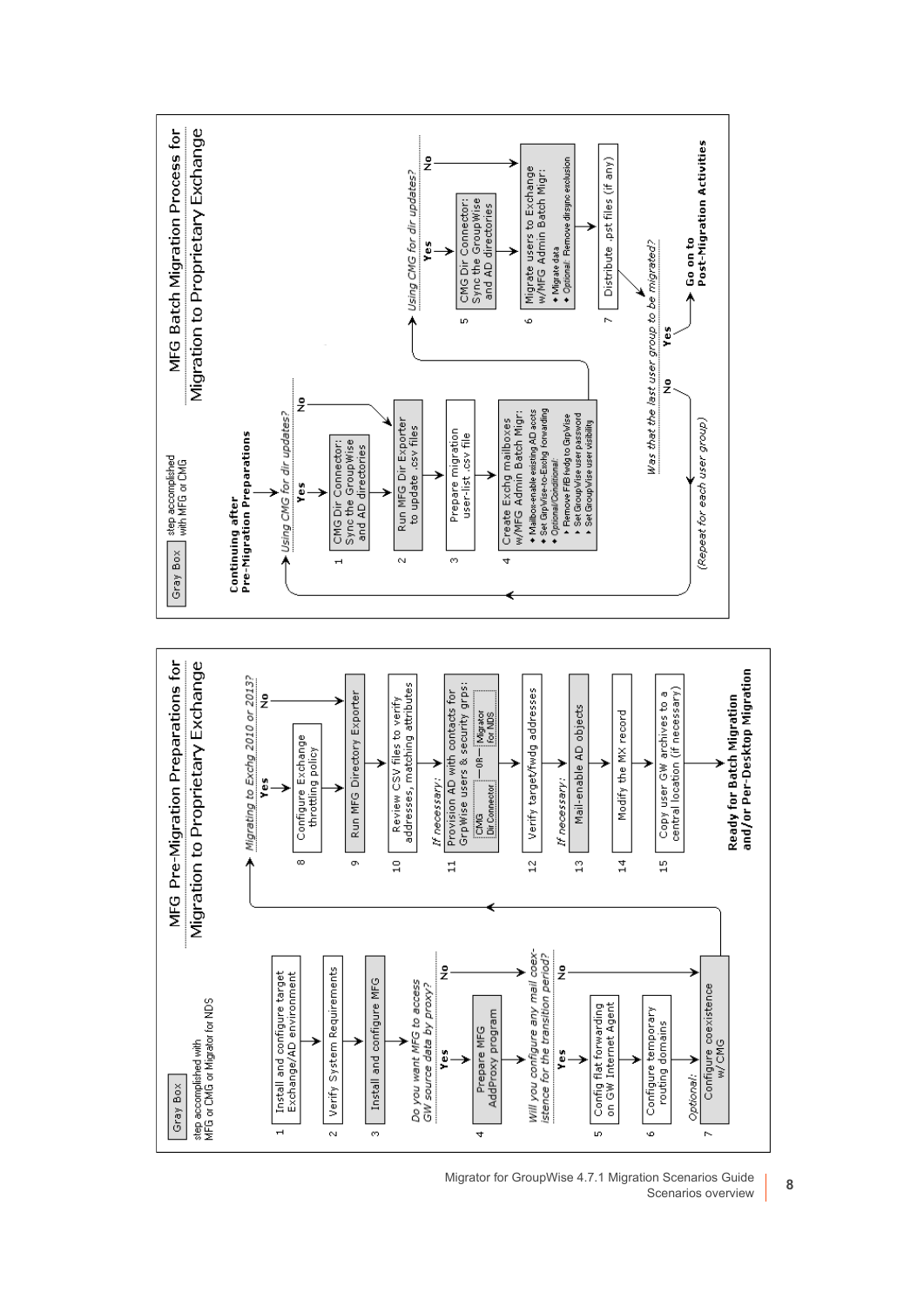

Migrator for GroupWise 4.7.1 Migration Scenarios Guide on Scenarios Guide<br>Scenarios overview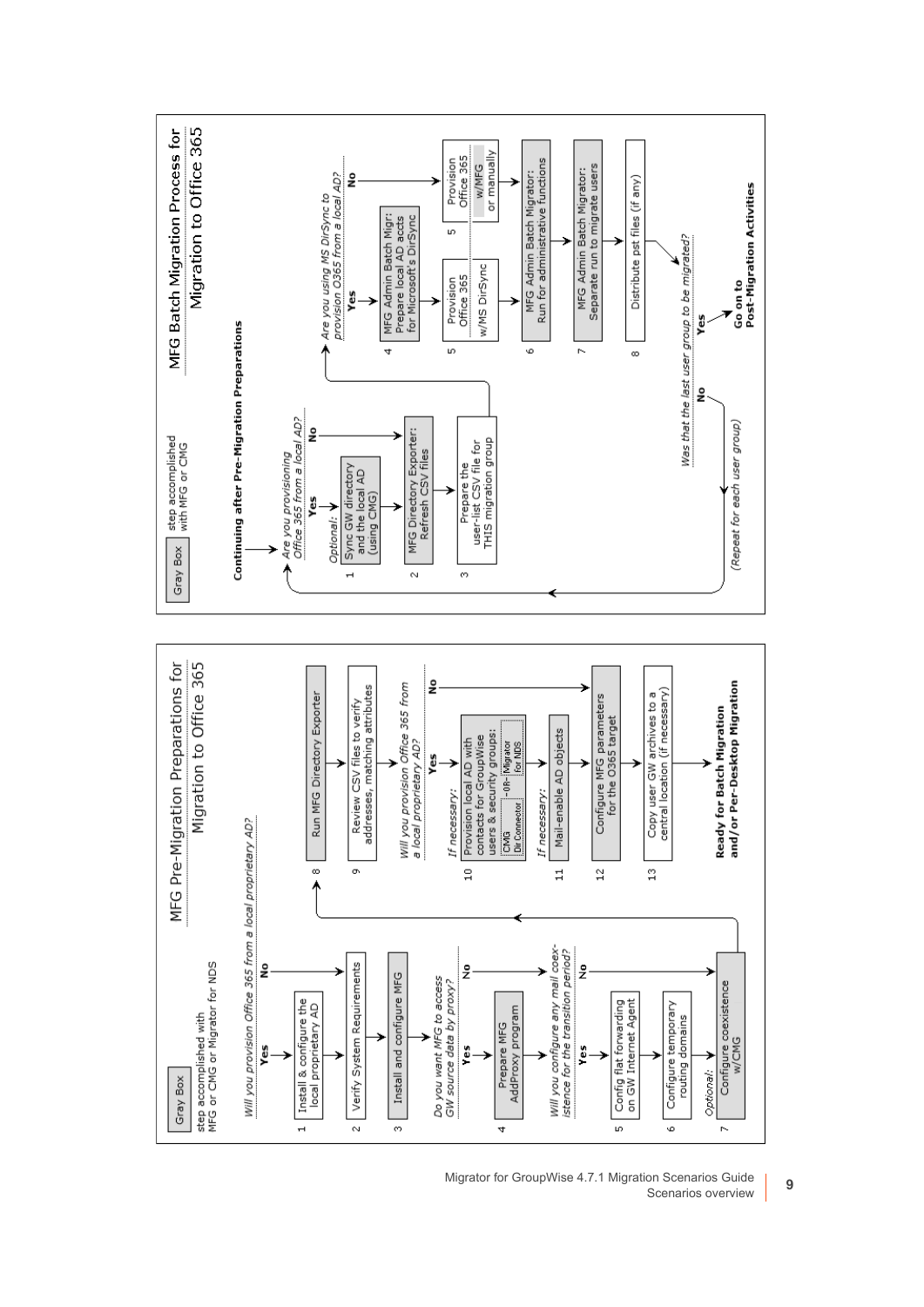# <span id="page-9-0"></span>**Offline migration**

<span id="page-9-3"></span>Migrator for GroupWise supports offline migrations—whereby a copy of the GroupWise Post Office data is shipped to a central location and then migrated from the central location into Exchange. An offline migration is useful if, for example, your source and target servers are physically far apart, and limited bandwidth and a large volume of mail make live data transmissions impractical. In this case you could copy the GroupWise postoffice to a portable largecapacity storage medium, then physically transport the medium to another location where you have—or can create—a more favorable bandwidth connection to the Exchange server.

"Offline migration" can refer to either a migration from the GroupWise source to an offline storage medium (without a direct connection to an Exchange target environment), or a migration from an offline copy of the Post Office to an Exchange target. The most common scenario is when a copy of the GroupWise Post Office is transferred prior to the migration, but migration to PST is also an option. For migrations to PST this means selecting PST as the target for all data types. This is done either in a Migrator for GroupWise program screen, or by these *gwmigapp.ini* parameter settings:

<span id="page-9-4"></span><span id="page-9-2"></span>[General] PABDest=PST ServerMailDest=PST ArchiveDest=PST

Also, the software may attempt to query and set information in the Exchange environment as part of the conversion process, but the attempt would return an error if there were no direct connection to an Exchange server. These actions can be disabled, however, with these settings in *gwmigapp.ini*:

**[General]** ACLs=0

[Exchange] ArchiveResolveAttendees=0 ServerMailResolveAttendees=0

These settings will allow a successful migration to PST without access to the target Exchange environment.

A more common approach to offline migration with GroupWise is migrating without a connection to the source GroupWise Post Offices, accomplished by migrating from a backup of the GroupWise Post Office data files. With this approach, two things must be configured prior to the Post Office backup:

- **•** Migrator for GroupWise must be installed and allowed to establish itself as a *Trusted Application* within the GroupWise environment.
- **•** The Post Office must be configured to both client/server *and* direct connections.

With these settings in place, a backup of the post office data can be taken and shipped (if required) to a central location for migration. Migrator for GroupWise is configured to connect directly to the backup files on a local file system for the migration.

This flexible approach is highly effective in low-bandwidth environments, and a variety of other scenarios.

## <span id="page-9-1"></span>**Phased (staged) migration options**

<span id="page-9-5"></span>The term "phased migration" or "staged migration" refers to the process of pre-migrating or pre-populating data to target Exchange mailboxes prior to a final (or "cutover") migration. The staged migration may occur across the bandwidth or, in many cases, may be implemented in conjunction with the offline method described in the preceding section.

With this approach, a majority of the data can be pre-populated to the target mailboxes, which can reduce the amount of data that must be transferred during the final migration. Users remain active in GroupWise throughout most of the transition period, receiving and sending mail and managing their calendars in GroupWise just as they always have, while their oldest data (perhaps 90-95% or even more) is migrated to the new Exchange environment. After the older data has been migrated, the much smaller volume of data remaining can be migrated comparatively quickly, so that larger numbers of users (or all of them) can be migrated together within a shorter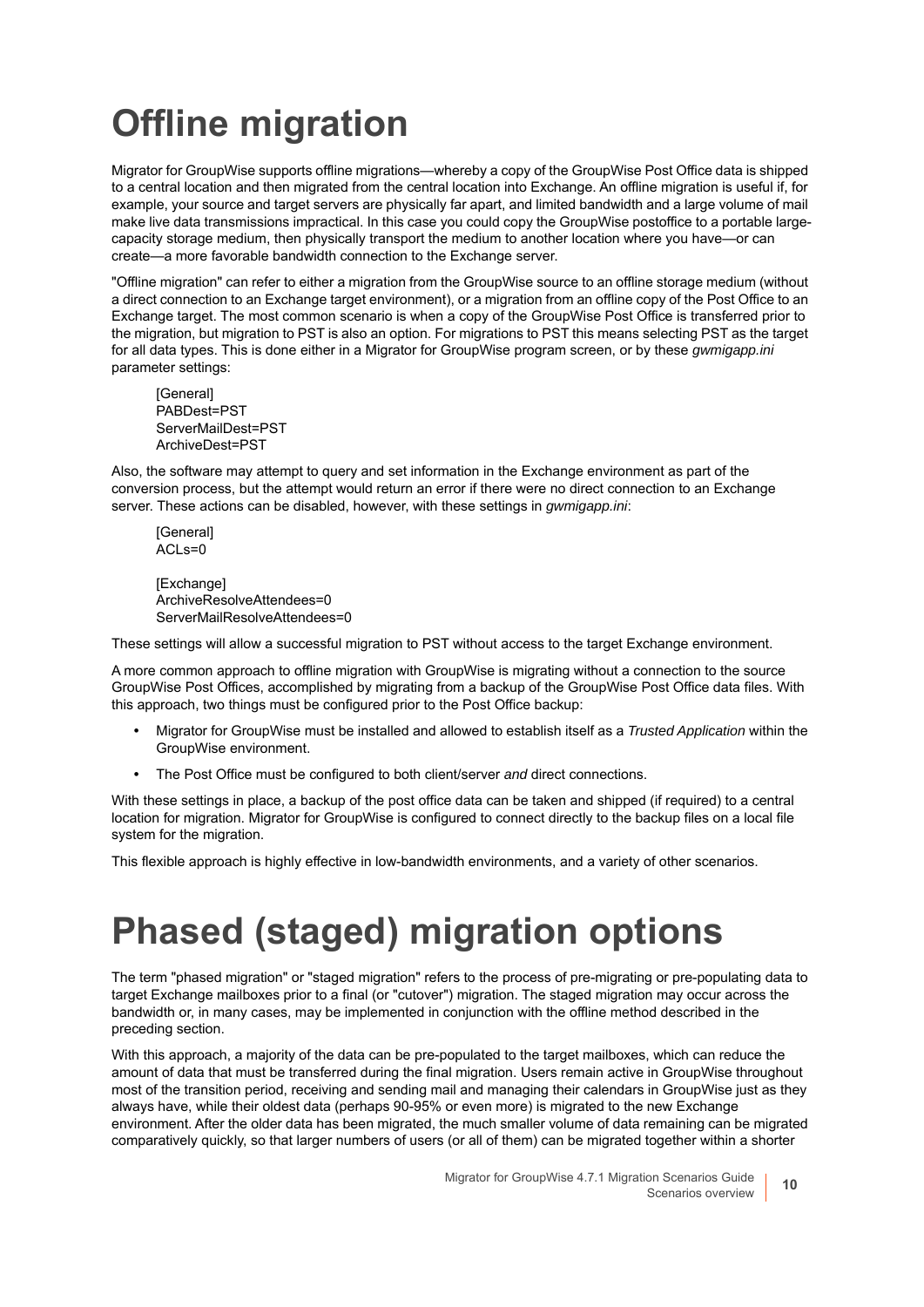window. Since Migrator for GroupWise migrates copies of GroupWise data (does not delete the originals), the older data is still available to users in GroupWise throughout the transition period.

**NOTE:** The sum of the processing times for the two migration phases will be slightly higher than if all ÷ data were migrated at once, since Migrator for GroupWise must read the date and message ID of every message to determine which ones satisfy the date filter. But the migration of the last 5-10% should still be much faster than migrating the entire data volume at once.

If a well-planned phased migration can condense the final cutover to a single weekend, the strategy may eliminate a need for coexistence. In our migration processes (chapters 2 and 3 of this *Guide*), we have flagged the steps you can skip for a no-coexistence migration.

A phased migration thus requires that you separate older mail from newer mail, and this can be accomplished by either of two methods:

- **Archives method:** End users archive almost all of their mail, to within the current week, and then the admin uses Migrator for GroupWise's Admin-Driven Batch Migrator to migrate the GroupWise archives to Exchange over a period of weeks. Then, after all archives have been migrated, the Batch Migrator can migrate all users to Exchange, with their remaining Post Office data.
- **Date filter method:** The Admin-Driven Batch Migrator lets you specify date limits and ranges for messages to be migrated—to migrate only messages timestamped on or after (or before) a certain date, or within a particular range of dates.

Note that Migrator for GroupWise contains *Smart Remigration* technology, so that already-migrated items are detected and not duplicated if they are inadvertently migrated again.

Either of these methods will separate older mail from newer mail, but note that the date-filter method can eliminate the need for end user participation.

End-user communications are critical in a phased migration, to ensure the users understand the migration schedules. Modifications and deletions made in GroupWise between the migration events may not be reflected in Exchange after the final migration.

In a phased-migration strategy, by either method, the Exchange accounts and mailboxes must be created to accept the migrated data before end users actually start using their Exchange mailboxes or calendars. You therefore must run the Batch Migrator at least twice for each user group:

- **First Pass:** to mailbox-enable user accounts on Exchange, set mail-forwarding rules on Exchange (to forward mail back to GroupWise until the users migrate), and migrate users' older data (archives, or datefiltered) to the new server: and then ...
- **Second Pass:** to migrate the remaining (newer) data to Exchange, and migrate the users themselves to the new server—by reversing the mail-forwarding rules (to forward mail from GroupWise to the new Exchange mailboxes).
- **NOTE:** Date filters are applied only to mail and calendar items, and not to users' contacts. Contacts î. should therefore be selected for migration only in the second pass of a phased migration.

Users in this scenario will require continued access to their GroupWise mailboxes while the administrator migrates their older data, so they should keep their unique, secure passwords throughout the transition period. The program's access to GroupWise accounts should therefore be accomplished by some method other than by a common-value password. For an overview of the other methods, see *Method of Access to GroupWise User Data* in chapter 3 of the Migrator for GroupWise *Pre-Migration Planning Guide*.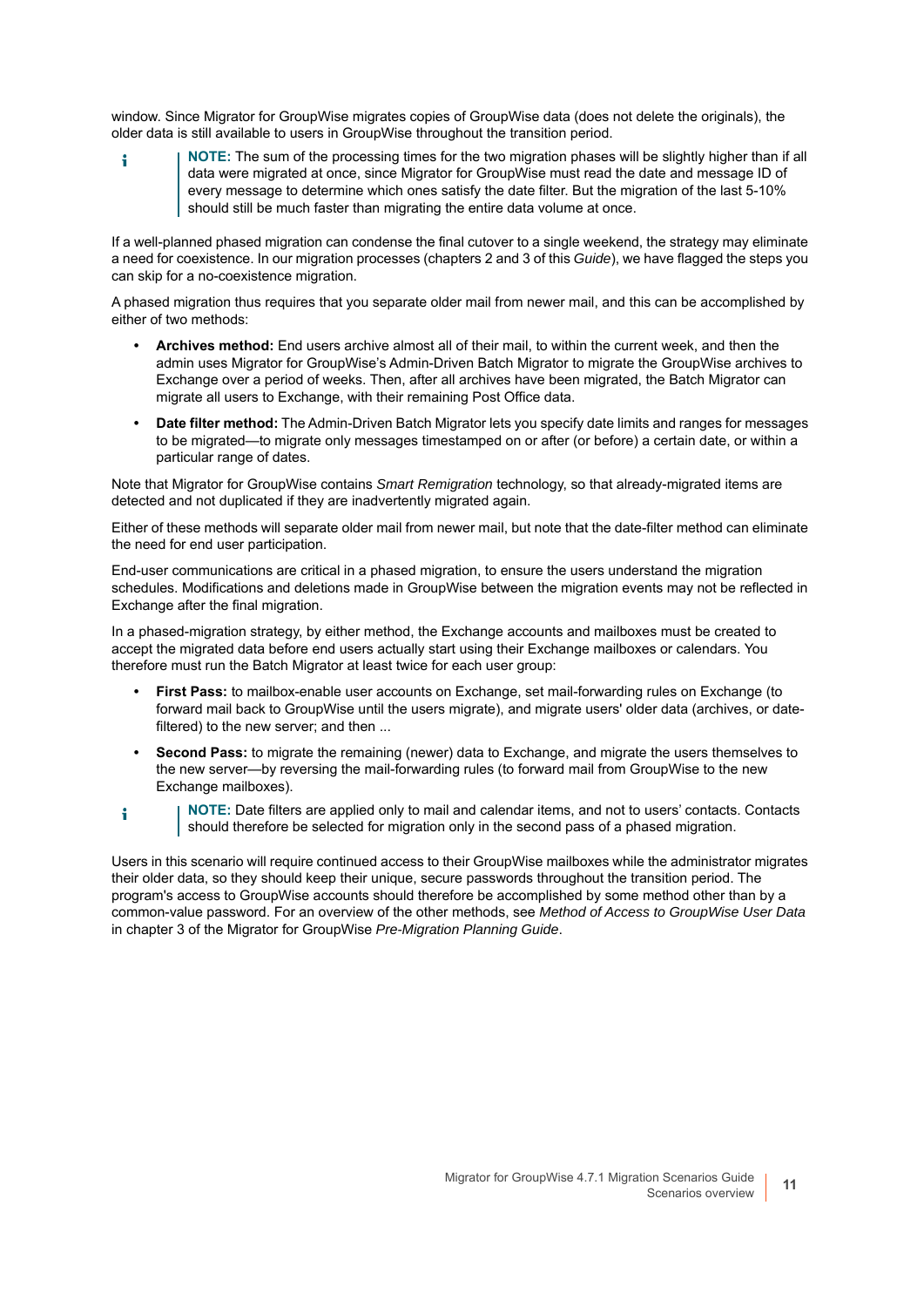# <span id="page-11-1"></span><span id="page-11-0"></span>**Migration to a proprietary Exchange target**

- **•** [Pre-migration preparations](#page-12-0)
- **•** [Batch migration process](#page-18-0)
- **•** [Post-migration activities](#page-23-0)

<span id="page-11-2"></span>For our purposes, a *proprietary* Exchange environment is one whose hardware and software are wholly under the control of the migrating organization. A proprietary Exchange server typically is on the same premises as the GroupWise source, but might also be located at some other site.

<span id="page-11-3"></span>Migration to a proprietary Exchange environment includes an array of "sub-scenarios" depending on whether the organization already has its Active Directory configured and, if so, whether any objects it may already contain are mail-enabled, or mailbox-enabled, or neither.

**NOTE:** A *mail-enabled* Active Directory object is one with a mail-address attribute for an address i outside the Exchange domain, so AD can forward the object's mail to its other address. A *mailboxenabled* object is one that has an Exchange mailbox. An AD object that is mail-enabled but not also mailbox-enabled cannot receive mail in Exchange since it does not have an Exchange mailbox; it can only forward mail to an object's external forwarding address.

An organization may have an existing Active Directory already in place, for login and security purposes. When user accounts already exist in an established AD for login and security purposes, Migrator for GroupWise can use these objects to preserve the same credentials and security currently in use within the environment,, but the objects must also be mail-enabled and mailbox-enabled before data can be migrated to their target mailboxes.

When mail-enabled user objects exist in Active Directory, the *Pre-Migration Preparations* include extra steps to verify objects' target/forwarding addresses (to ensure correct mail routing), and to create mailboxes for existing objects. When mail*boxes* already exist in Exchange, several of the optional steps in the *Pre-Migration Preparations* can simply be skipped.

Coexistence strategies also figure into the overall procedures. Most organizations' migration plans include some form of coexistence, which requires a few extra steps to configure.

In these traditional scenarios, Migrator for GroupWise tools are run by admin accounts that are configured with the necessary permissions for access to directories and user data in both the source and the target environments.

This chapter provides process instructions for this group of scenarios.

**NOTE:** These procedures do not create users' Exchange mailboxes until just prior to their migration (in i the [Batch migration process,](#page-18-0) per user batch), because Exchange is unable to send a free/busy query to GroupWise for a not-yet- migrated user who already has an Exchange mailbox. Exchange can direct such queries only to Exchange mailboxes. If you will not configure free/busy coexistence, you could create Exchange mailboxes earlier in the process, in these *Pre-Migration Preparations*—as long as you also set Exchange-to-GroupWise mail forwarding during the transition for not-yet-migrated GroupWise users.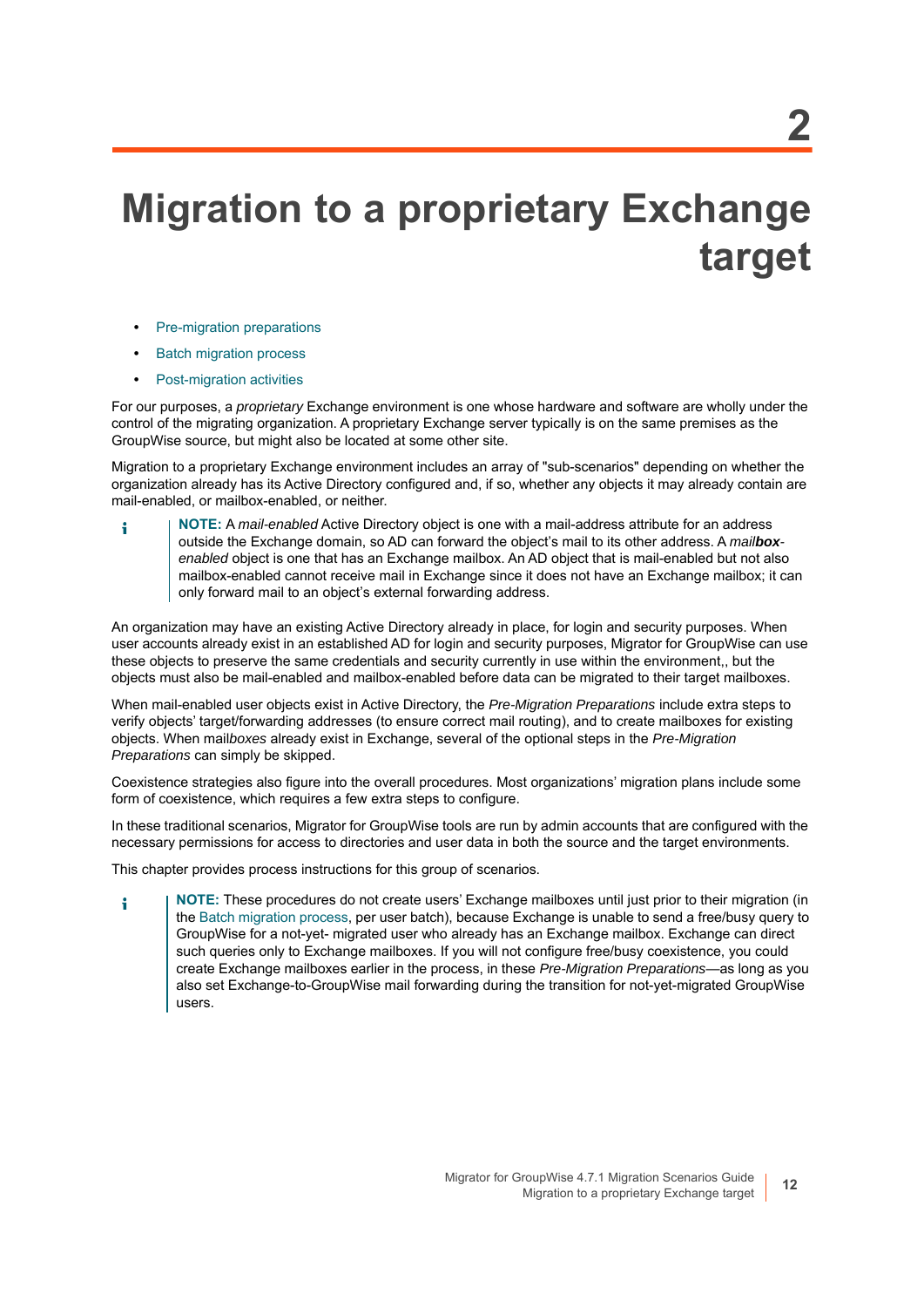## <span id="page-12-0"></span>**Pre-migration preparations**

Any migration scenario requires prior preparation of the source and target environments, configuration of admin accounts and a coexistence strategy, and preparation of the required software you will use as part of the migration process. These procedures can be complex because they include configuring necessary account permissions across separate environments, configuring applications running concurrently to facilitate the migration, and various other considerations. However, these tasks are typically performed once, before the first user group or first user is migrated, so they do not need to complicate the entire migration process.

The flow chart below illustrates these pre-migration preparations for migration to a proprietary Exchange target. Note that the step numbers in the flow chart correspond to the step numbers in the process instructions here.

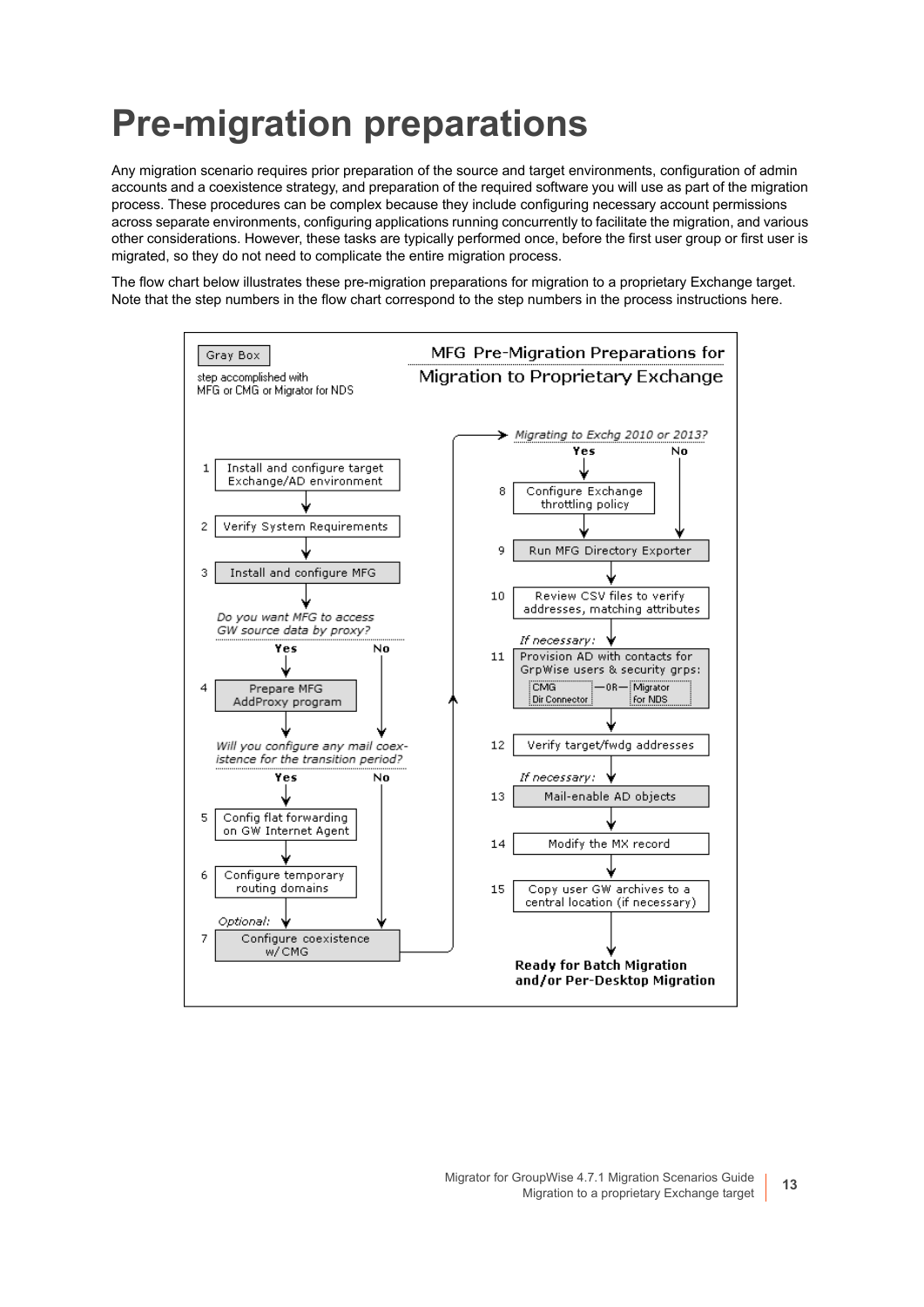## **Step 1: Install and configure your target Exchange environment**

If you have not yet installed and configured your Exchange destination environment, do it now. Provisioning of Active Directory, if necessary, will occur later in this procedure.

### **Step 2: Verify that all system requirements are satisfied**

<span id="page-13-0"></span>All of the system requirements, including the necessary admin accounts and access privileges (see *System Requirements* in the Migrator for GroupWise *Quick Start Guide*) must be satisfied before you begin this process.

**IMPORTANT:** Remember that the Migrator for GroupWise migration profile on the admin workstation ÷ must *not* be configured for cached mode.

## **Step 3: Install and configure Migrator for GroupWise**

Complete installation instructions are available in the *Getting Started* section of the Migrator for GroupWise *Quick Start Guide*, which is included with the product download and also is available on the Quest website.

It is also important to consider whether Migrator for GroupWise's Self Service Desktop Migrator (SSDM) component will be used as part of the migration strategy. If so, it should also be installed and configured.

#### **Prepare** *UsersToMigrate.csv* **for mailbox-enabling with resource/user forest configuration (conditional)**

**NOTE:** This substep applies only if your target AD is configured for a resource forest and a user forest, i with corresponding user accounts.

For the Admin-Driven Batch Migrator to properly enable mailboxes, and to properly associate the resource accounts with the user accounts, you must configure parameters in *gwmigapp.ini*, and prepare (or verify) the peruser values in a column of the exported directory data. These preparations are necessary for the Batch Migrator to properly associate the resource accounts with the user accounts and properly enable mailboxes.

Before you begin, you must determine which column in the *UsersToMigrate.csv* file will correspond to which AD attribute, for the program to match corresponding user accounts in the resource forest and user forest. The column (*AdSearchCol*) and attribute (*AdAttribute*) are both specified in the [ActiveDirectory2] section of the *gwmigapp.ini* file.

- **AdSearchCol:** The column in *UsersToMigrate.csv* whose values the program should search for each particular *AdAttribute* value, to match corresponding user accounts in the resource forest and user forest. Note that the column specified here and its per-user values must exist before the Admin-Driven Batch Migrator is run.
	- **IMPORTANT:** In the current Migrator for GroupWise version, this *AdSearchCol* parameter value f. must be set to *SearchKey2* for the mailbox-enabling process to succeed. The parameter default is *AdSearchCol=SearchKey2*.
- **AdAttribute:** The AD attribute whose values the program should read in the *AdSearchCol* column of *UsersToMigrate.csv*, to match corresponding user accounts in the resource and user forests.

For example:

[ActiveDirectory2] AdSearchCol=SearchKey2 AdAttribute=userPrincipalName

... tells the program to match AD objects with users such that the value of each AD object's *userPrincipalName* attribute matches the value of the corresponding user's *SearchKey2* column in *UsersToMigrate.csv*.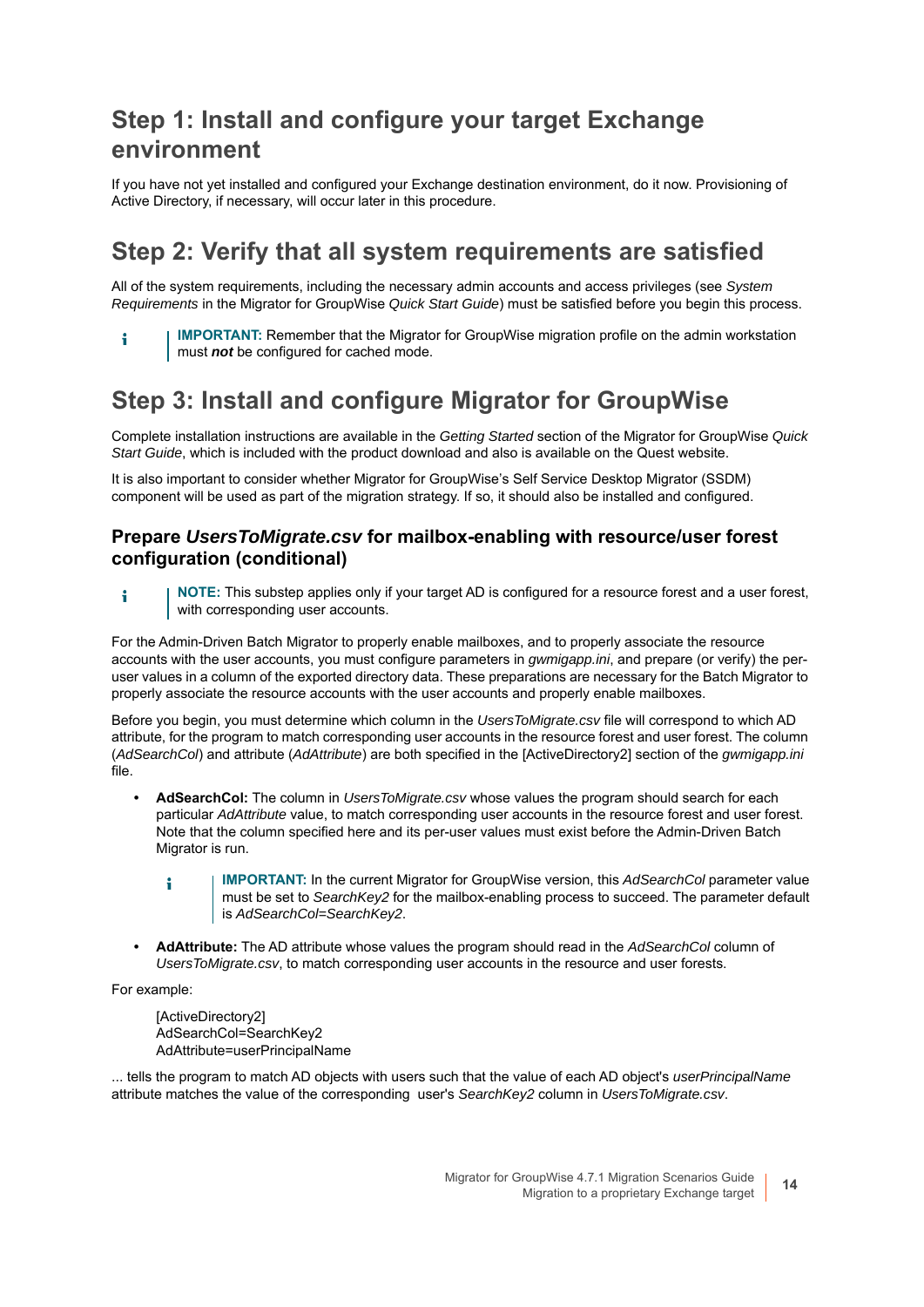Configure these program parameters now, as part of this Migrator for GroupWise installation and configuration step. In the [ActiveDirectory2] section of the *gwmigapp.ini* file, set the appropriate parameter value for *AdAttribute*, as described above.

#### *If you need to enter or edit the AdSearchCol column values:*

Use Microsoft Excel (or another other csv-editing program) to enter or edit the contents of the column you designated as the *AdSearchCol* column.

#### **Differentiate users sharing same name and Object ID but in different POs and domains (if necessary, for G-to-E mail forwarding)**

MFG supports unambiguous GroupWise-to-Exchange mail forwarding for two users sharing the same name and Object ID, but residing in different Post Offices and different domains. This feature associates a particular Post Office/domain (in GroupWise) with its corresponding *IPaddress:port*. You can then configure as many of these associations as necessary to define a unique *IPaddress:port* for each GW Post Office/domain.

The associations are defined by parameters entered into the [GroupWise] section of *gwmigapp.ini*. For example, if:

- **•** John Doe is in 192.168.0.1:1677, with an address of *jdoe@hokum.sitraka1.com*, and
- **•** a different John Doe is in 192.168.0.2:1688 with an address of *jdoe@sitraka2.com*

... then you could define:

f

**[GroupWise]** hokum\_mail.hokum=192.168.0.1:1677 sitraka2\_mail.sitraka2=192.168.0.2:1688

These settings would forward the mail for each John Doe (and any other user pairs sharing the same name and Object ID) to the appropriate target address in Exchange.

### **Step 4 (for proxy access only): prepare the AddProxy program to establish user proxies**

**NOTE:** This step applies only if you want the Admin-Driven Batch Migrator to access user source data i by proxy. If the program will access source data by password, or as a Trusted App, skip ahead to the next step.

For versions of GroupWise 6.5.x or higher, Migrator for GroupWise automatically establishes itself as a trusted application through the Trusted Application API. This feature is typically used for accessing the source mailboxes. If instead you require or prefer proxy access, Migrator for GroupWise includes a utility to automate the proxy configuration within GroupWise.

<span id="page-14-2"></span><span id="page-14-0"></span>In that case, prepare Quest AddProxy program to establish proxy access to each user's account, and modify the network login script of your migrating users to run the AddProxy program when they next login. For complete instructions see the *AddProxy Utility* chapter in the Migrator for GroupWise *Administration Guide*.

Note that steps 5–6 are conditional steps that apply only if you intend to configure email coexistence during the migration. If you will migrate without email coexistence, skip ahead to step 7.

## **Step 5 (for email coexistence only): configure flatforwarding on the GroupWise Internet Agent**

<span id="page-14-1"></span>**NOTE:** Steps 5–6 are conditional steps that apply only if you will configure some method of email coexistence during the migration—in which case this step is optional, but recommended. If you will migrate without email coexistence, skip ahead to step 7.

This step ensures traffic routed from GroupWise to Exchange during the transition period will appear from the original sender with the content inline—rather than from the user's GroupWise mailbox with an attachment. The GWIA configuration can be updated in *gwia.cfg*. Additional information is available in [this Novell article.](http://www.novell.com/support/php/search.do?cmd=displayKC&docType=kc&externalId=7002601)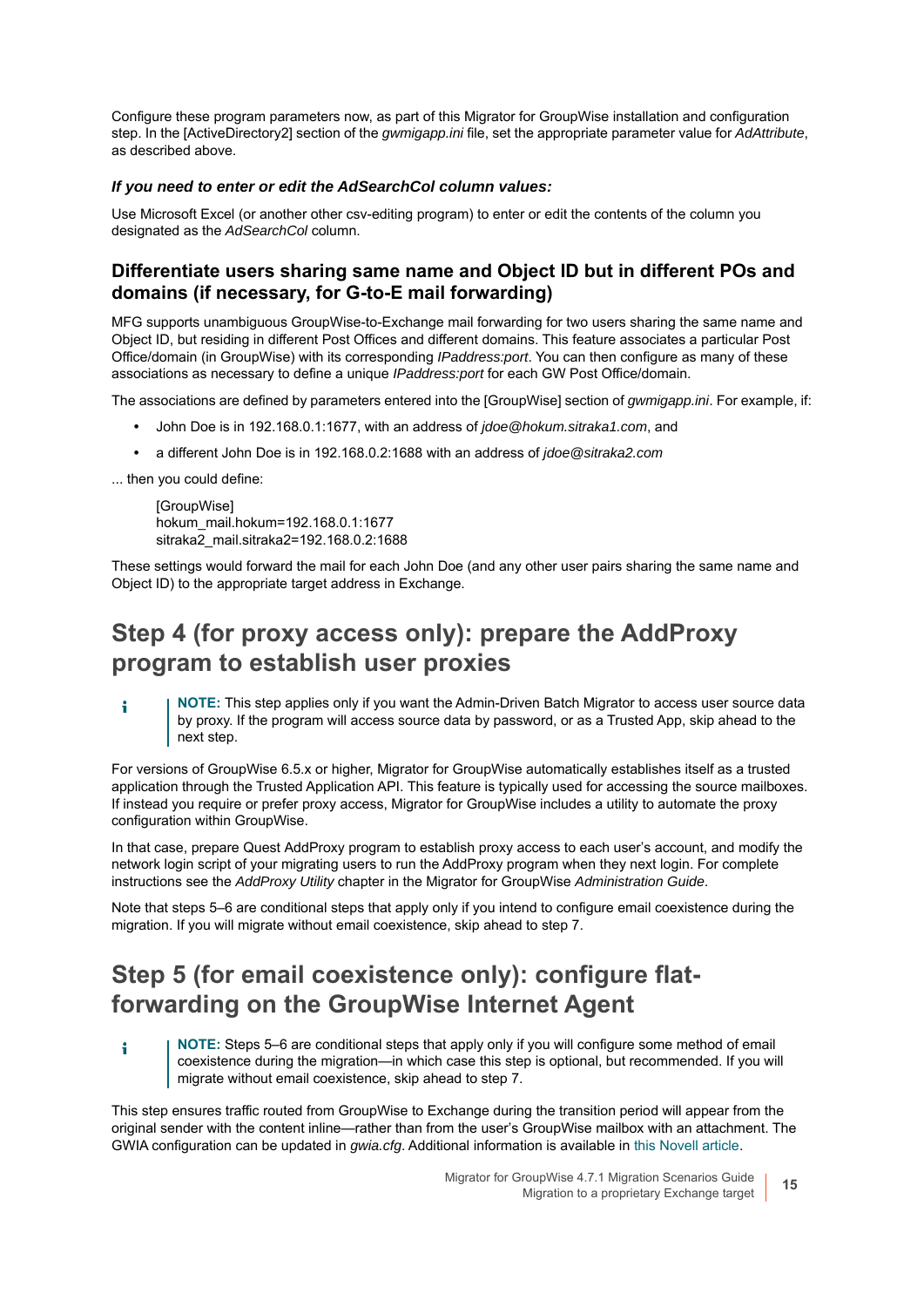## **Step 6 (for email coexistence only): Configure temporary routing domains**

**NOTE:** Steps 5–6 are conditional steps that apply only if you will configure some method of email f. coexistence during the migration—in which case this step is optional, but recommended. If you will migrate without email coexistence, skip ahead to step 7.

<span id="page-15-6"></span><span id="page-15-2"></span>Whether implementing SMTP mail connectivity or complete coexistence using Quest CMG, most organizations use temporary SMTP domains to route traffic between GroupWise and Exchange. The routing domains may be subdomains of the primary domain (e.g., *gw.domain.com* and *ex.domain.com*) or completely separate SMTP domains. As long as they are unique to the respective mail systems, they will suffice for routing purposes.

**NOTE:** This procedure does not create users' Exchange mailboxes until just prior to their migration (in ÷ the [Batch migration process](#page-18-0)). Inbound external mail would therefore never be routed to GroupWise, but mail coexistence does require a routing subdomain for GroupWise. Exchange-to-GroupWise routing will be necessary during the transition period to route internal mail sent from already-migrated Exchange users to not-yet-migrated GroupWise recipients.

<span id="page-15-5"></span>If appropriate SMTP domains are not readily available, they should be created in DNS and added as acceptable domains/addresses in the respective mail systems. One should direct traffic to Exchange (for example, *ex.domain.com*). Mail sent to the GroupWise addresses of already-migrated users will be forwarded to the appropriate Exchange mailboxes using this domain. After configuring the new domain in DNS, configure Exchange to accept the SMTP domain and generate appropriate secondary SMTP addresses so all Exchange users will be able to receive mail at this domain. The other SMTP domain (e.g., *gw.domain.com*) can be used to route mail back to GroupWise for users that have not yet migrated. GroupWise must also be configured to accept mail to the new SMTP domain/address.

## **Step 7 (for coexistence only): Configure your coexistence strategy**

**NOTE:** This step applies only if you will configure some method of email, directory and/or free/busy i coexistence during the migration. If you will migrate without coexistence, skip ahead to step 8.

Configure your coexistence strategy:

- <span id="page-15-7"></span><span id="page-15-1"></span>**•** *For SMTP mail routing:* Confirm the temporary routing domains created in the preceding step and verify routing between the two environments.
- <span id="page-15-4"></span><span id="page-15-0"></span>**•** *For complete coexistence with Quest CMG:* Refer to the CMG documentation to install and configure the desired components (Directory Connector, Free/Busy Connector, and/or Mail Connector). If applicable, Directory Connectors should be created and run to update GroupWise and Active Directory with routing objects corresponding to the users in the other system (to establish complete directories).
- **IMPORTANT:** If you already have existing mail-enabled objects in Active Directory, enable the *Migrator*  f. *for GroupWise Compatability Mode* for the CMG Directory Connector(s) that will populate AD from GroupWise, to avoid duplicate entries in AD. The CMG Mail Connector and Free/Busy Connector can be configured similar to other scenarios. See the CMG *User Guide* for much more information.

## <span id="page-15-3"></span>**Step 8 (for local Exchange 2013 or 2010 target only): configure throttling policy**

**NOTE:** This step applies only for migrations to a local Exchange 2013 or 2010 environment, and is i optional but recommended. If migrating to some other target, skip ahead to step 9.

Some migrations to Exchange 2013 or 2010 have achieved improved throughput using a custom throttling policy. This topic is discussed in greater detail in [this article: http://blog.tiensivu.com/aaron/archives/2010/11/C7.html.](http://blog.tiensivu.com/aaron/archives/2010/11/C7.html)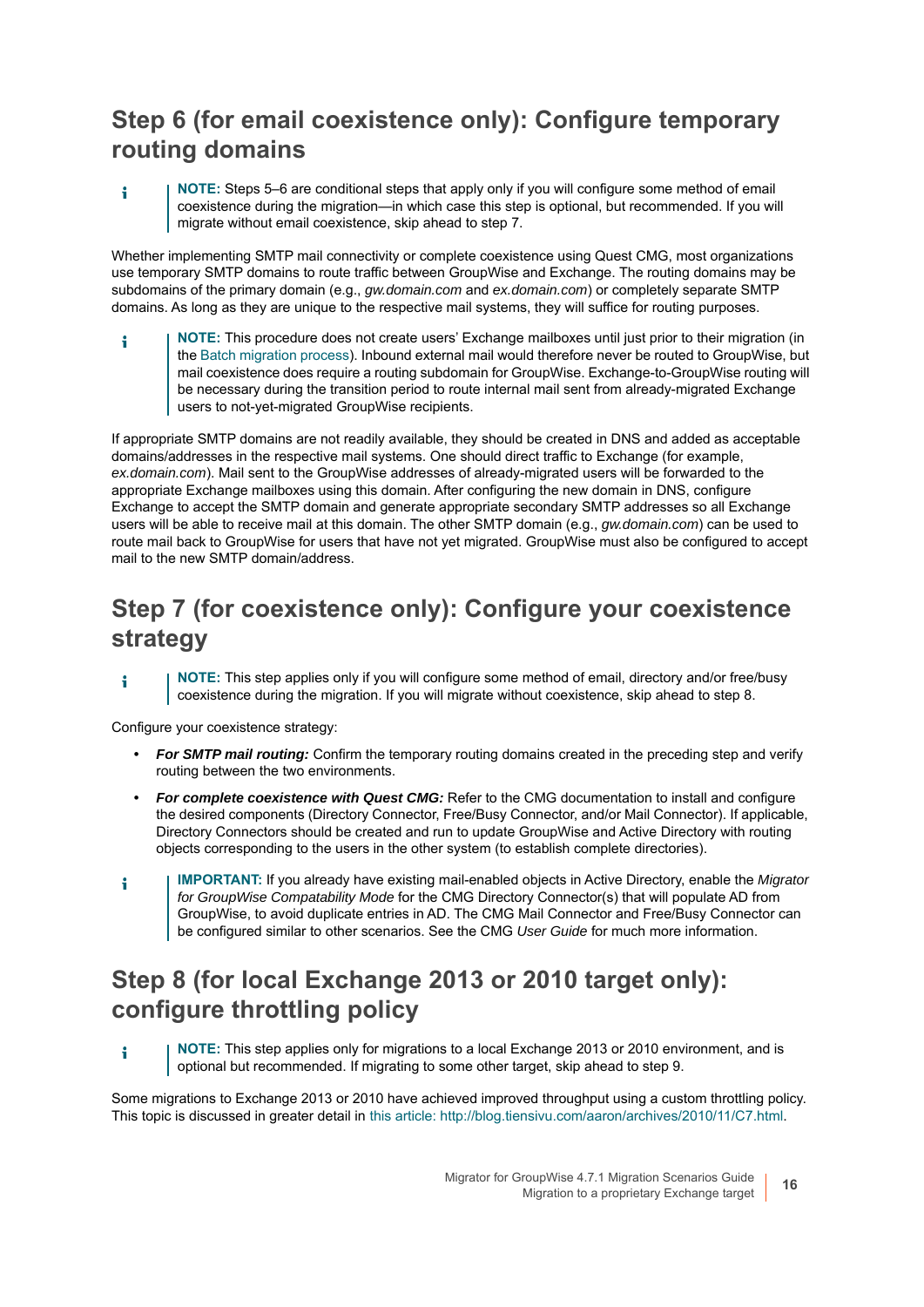## **Step 9: Run Quest Directory Exporter**

<span id="page-16-2"></span><span id="page-16-0"></span>Migrator for GroupWise's Directory Exporter extracts user and group data from the GroupWise environment and creates CSV data files that feed input data to other Migrator for GroupWise applications. Run the Directory Exporter to generate the necessary data files. For more information and operating instructions for the Directory Exporter program, see the *Directory Exporter* chapter in the Migrator for GroupWise *Administration Guide*.

## **Step 10: Review CSV files to verify attributes and matching attributes**

<span id="page-16-1"></span>The CSV data files generated by Directory Exporter provide critical input to other Quest programs, so it is important to verify that the information is accurate and properly formatted. This verification step also provides an opportunity to update addresses and other attributes as required before initiating migrations. For example, the content may be modified to facilitate the organization's consolidation to a new SMTP domain as part of the migration process.

It is also important to verify the matching criteria that will be used for the merge process later in this procedure. If Quest Migrator for NDS was (or will be) used to create security principals, the Migrator for NDS SQL database can be leveraged by Migrator for GroupWise to locate and update the user objects.

<span id="page-16-11"></span><span id="page-16-10"></span>*If mail-enabled users already exist in an existing Active Directory:* Make sure the addresses listed in the *TargetAddress* and *TargetAlias* columns are appropriate. With existing mail-enabled users, Migrator for GroupWise will use the *TargetAddress* to locate the object for mailbox creation. The address in the *TargetAddress* of the CSV must therefore match a valid SMTP address on the target mail-enabled object. Also, the *TargetAlias* addresses will be applied as secondary/proxy addresses, so it is important to verify them before proceeding.

<span id="page-16-8"></span><span id="page-16-4"></span>If Migrator for NDS is not used but AD objects still must be created, Migrator for GroupWise must still be able to match the exported GroupWise user records to the AD objects to perform some of its operations. If the AD objects must be merged or mail- enabled by Migrator for GroupWise, an attribute must be identified and/or populated into the CSV input files to establish a match between the GroupWise user and corresponding security principal in AD. The Directory Exporter extracts the *NDSUserName*, which commonly matches to the *SAMAccountName* in AD. If this is the case in your environment, simply copy the values from the *NDSUserName* column into the *SearchKey* column within the *UsersToMerge.csv* (or *UsersToMigrate.csv*). The resulting file can be used as the template to generate user lists for the merge and migration.

<span id="page-16-13"></span><span id="page-16-12"></span><span id="page-16-9"></span><span id="page-16-5"></span>If alternate matching criteria are required, one of the additional attributes within *UsersToMerge.csv* can be used, or a match can be forced using the *SearchKey* column within the CSV. To force a match, a common approach is to export the existing objects from Active Directory and use the export file to populate the *SearchKey* column within the CSV. This may be done through macros or scripting, but sometimes requires manual intervention as well.

When the *SearchKey* column contains appropriate values for locating and merging the AD security objects, save the CSV file and use it as the template for creating lists of users for the merge and migration process.

## <span id="page-16-6"></span>**Step 11: Provision AD with NDS users and groups**

<span id="page-16-7"></span>**NOTE:** This step applies only if security objects do not already exist in AD. If the security objects f. already exist in AD, skip ahead to the next step.

The existing NDS users and groups must be provisioned as security principals in Active Directory. Quest CMG Directory Connector or Migrator for NDS (separate Quest products, not part of Migrator for GroupWise) offers the most complete migration capabilities for this task, but other methods are also possible.

In a later step you may run Migrator for GroupWise's AD Object Merge Tool to mail-enable these accounts. Functional integration between the AD Object Merge Tool and CMG's Directory Connector or Migrator for NDS streamline this process.

<span id="page-16-3"></span>You could also use Migrator for GroupWise's Admin Batch Migrator to provision Active Directory and create Exchange mailboxes directly from contact objects. This can be a valuable feature in environments where security principals do not already exist in AD, and CMG is used to create routing contacts in AD. This approach is also useful for provisioning resource objects in some migrations. For more information, see the *MBoxFromContact* parameter in the Migrator for GroupWise *Program Parameters Reference*.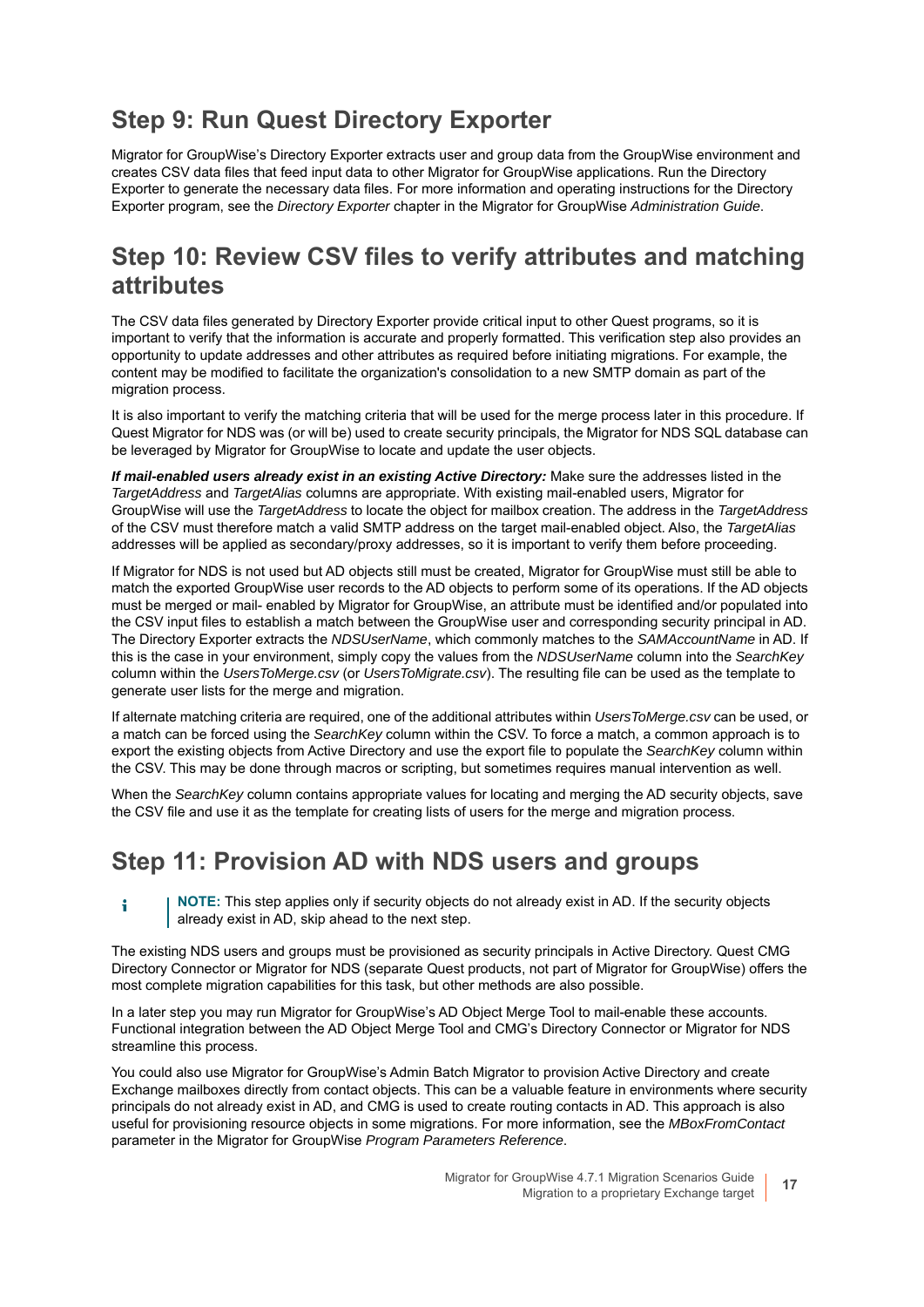## **Step 12: Verify target/forwarding addresses**

As Migrator for GroupWise migrates users to Exchange, new mailboxes will be created in Exchange for the migrating users. Migrated users will need to communicate with users still residing in GroupWise, and will rely on existing mail-enabled objects to do so. The routing address must therefore be verified and tested to ensure proper delivery back to the GroupWise environment.

### **Step 13: Mail-enable the Active Directory objects**

**NOTE:** This step applies only if the security objects in AD are not yet mail-enabled. If the AD objects are i already mail- or mailbox-enabled, skip ahead to step 14.

<span id="page-17-1"></span>For Migrator for GroupWise to create mailboxes for the migration (in the [Batch migration process](#page-18-0) below), the objects in Active Directory must be mail-enabled. If you are implementing full coexistence, there may now be two objects in Active Directory for each GroupWise user: the security principal, and the routing contact synchronized earlier in this procedure. In that case, run Migrator for GroupWise's AD Object Merge Tool to merge the objects into a single mail-enabled user object in Active Directory prior to the migration.

<span id="page-17-2"></span><span id="page-17-0"></span>

**NOTE: Remember** the difference between *mail*-enabling and *mailbox*-enabling. A *mail*-enabled Active i Directory object is one with a mail-address attribute for an address outside the Exchange domain, so AD can forward the object's mail to its other address. A *mailbox*-enabled AD object is one that has an Exchange mailbox. A mail-enabled AD object that is not also mailbox-enabled cannot receive mail in Exchange since it does not have an Exchange mailbox; it can only forward mail to an object's external forwarding address.

If contacts have not been added to AD in support of coexistence, the AD Object Merge Tool can still be used to mail-enable existing security principals. In this case, addresses and attributes are pulled from Migrator for GroupWise's CSV files to mail-enable objects rather than pulling information from contacts within AD.

<span id="page-17-3"></span>The AD Object Merge Tool applies its functions to AD accounts identified in a CSV file specified during the program run. You can run the AD Object Merge Tool for the entire *UsersToMerge.csv* file (generated by the Directory Exporter and updated in earlier steps) to perform these functions for all users at once. Or you could use the *UsersToMerge.csv* file as a template to create subset lists of users. Keep the header row and any rows corresponding to users you want to include in the merge. Then save the file to a new name, still in CSV format.

The result of the merge process (under any of the above scenarios) is a single, mail-enabled user object. Any existing security credentials and routing are preserved. For more information about this process, see the *AD Object Merge Tool* chapter of the Migrator for GroupWise *Administration Guide*.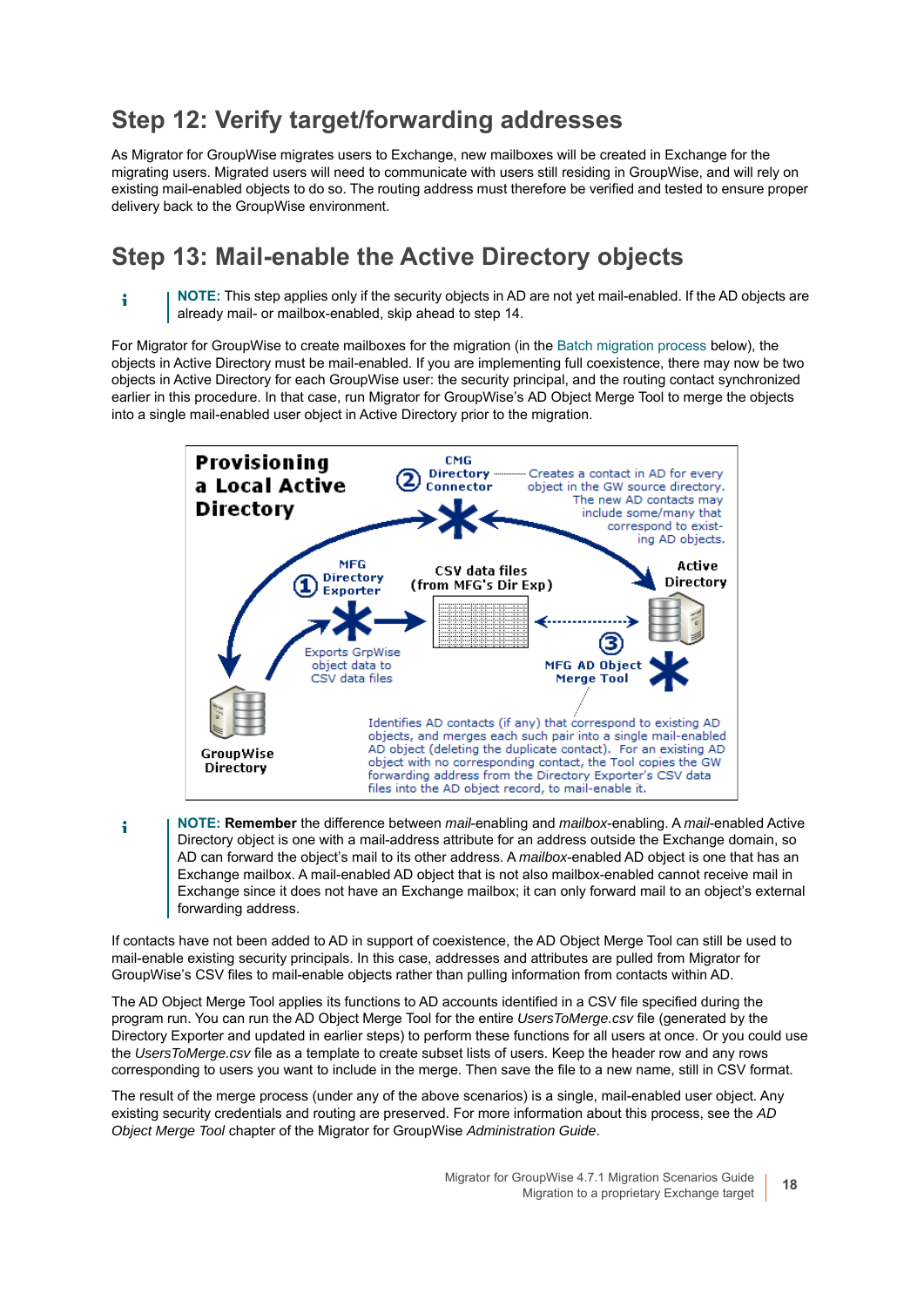<span id="page-18-2"></span>**NOTE:** You could also use Migrator for GroupWise's Admin Batch Migrator to provision Active Directory and create Exchange mailboxes directly from contact objects. This can be a valuable feature in environments where security principals do not already exist in AD, and CMG is used to create routing contacts in AD. This feature is also useful for provisioning resource objects in some migrations. For more information, see the *MBoxFromContact=1* parameter setting in the Migrator for GroupWise *Program Parameters Reference*.

## **Step 14: When appropriate, modify the MX record**

<span id="page-18-3"></span>Modify the MX record to direct incoming external (Internet) mail to the Exchange server. With the forwarding capabilities of Migrator for GroupWise, the DNS modification actually can occur any time after the users' AD accounts have been mail-enabled—before, during or after the actual migration.

Many admins prefer to minimize change before and during the migration process, so they opt to do the routing updates after the migration is complete (as described in the [Post-migration activities](#page-23-0) at the end of this chapter). Some admins prefer instead trying to minimize the "hops" in the forwarding route by modifying the DNS about halfway through the migration process.

## **Step 15 (if necessary): Copy users' archives to a centralized location**

<span id="page-18-4"></span>Migrator for GroupWise includes several options for migrating data that currently resides on users' workstations. One approach uses the Self Service Desktop Migrator (SSDM), a component of Migrator for GroupWise that offers an optional *Silent Mode* to minimize user interaction and impact. This approach is discussed in greater detail in chapter 4 ([SSDM \(per-desktop\) migration](#page-43-3)) of this *Guide*.

<span id="page-18-1"></span>Some scenarios, however, require central migration of GroupWise archives. Migrator for GroupWise's Admin-Driven Batch Migrator can be used to migrate GroupWise archives to Exchange (or to PSTs), but only if the program has access to the source archives. Typically, this means providing users access to a central share and having them copy their archives to this location prior to the migration. The Batch Migrator can also migrate archives from diverse, per-user locations, but only if you specify the location for each user in your user-list CSV file.

<span id="page-18-5"></span>If this approach will be used for migrating archives, an appropriate location and process should be established. In addition, the approach and any end-user involvement should be communicated in advance of the migration.

## <span id="page-18-0"></span>**Batch migration process**

Migrator for GroupWise includes two migration engines:

f.

- **Administrator-Driven Batch Migrator (Admin Batch Migrator)** performs administrative functions (e.g. mailbox creation, routing updates, etc.), provisions Public Distribution Lists, and migrates batches of users all together in a single program run.
- **Self Service Desktop Migrator (SSDM)** runs in memory on the local workstations and migrates content for one user. SSDM streamlines the process of migrating local content, reduces burden on the migration team, and offers a "Silent Mode" to minimize end user interaction and requirements. For more information on SSDM, see the [SSDM \(per-desktop\) migration](#page-43-3) chapter later in this *Guide*.

Either application can be used independently for the entire data migration, or the two may be used together to meet a variety of project requirements.

This section provides process instructions for a typical migration, in which an administrator performs the migrations for multiple groups (batches) of users with no user interaction. The batch-migration process varies depending on whether you are migrating to a proprietary Exchange or Office 365. In this chapter we describe batch migration to a local, proprietary Exchange target. (Planning and deployment for the per-desktop SSDM are described separately, in chapter 4: [SSDM \(per-desktop\) migration.](#page-43-3))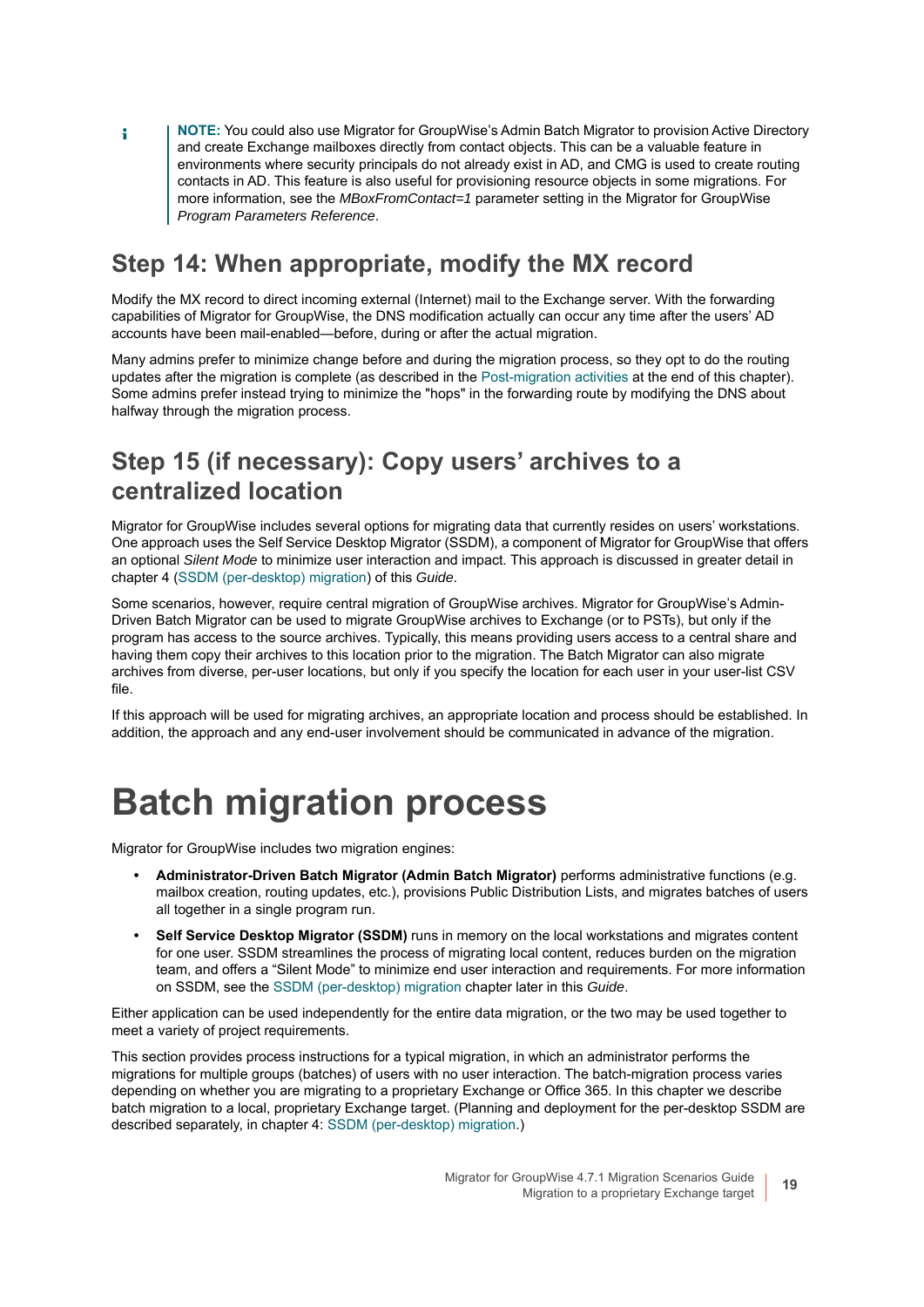The flow chart below summarizes the batch-migration process, and the step numbers in the flow chart correspond to the step numbers in the narrative process instructions that follow.

This batch-migration procedure is repeated for **each group** of users to be migrated, as shown by the looping arrow in the diagram below.

- **IMPORTANT:** Do not begin this procedure until you have completed the [Pre-migration preparations](#page-12-0), as i described above.
- **NOTE:** These procedures create users' Exchange mailboxes just prior to their migration (step 4 in this i batch-migration process), because Exchange is unable to send a free/busy query to GroupWise for a not-yet-migrated user who already has an Exchange mailbox. Exchange can direct such a query only to the Exchange mailbox. If you will not configure free/busy coexistence, you could create Exchange mailboxes earlier in the process, as part of the *Pre-Migration Preparations*—as long as you also set Exchange-to-GroupWise mail forwarding for not-yet-migrated GroupWise users during the transition.

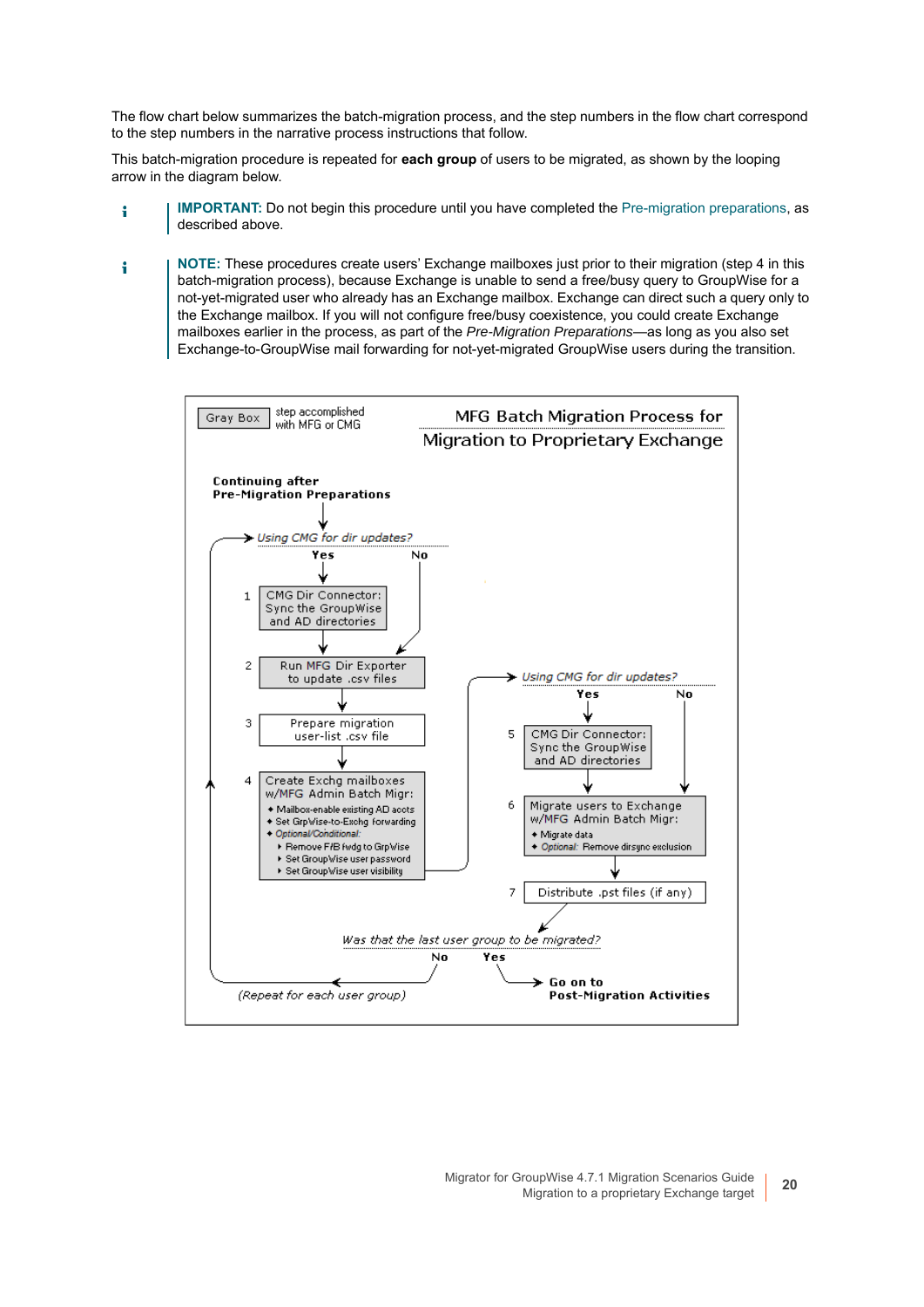## **Step 1: Run Directory Connectors to update directories with recent changes**

**NOTE:** This step applies only if Quest Coexistence Manager for GroupWise (CMG) is used for directory i coexistence. If migrating without directory coexistence, skip to the next step below.

Many migration projects extend over a period of several weeks or months, so it is common for organizations to experience staff additions and departures during the transition period. Any directory changes that occur during the migration project may introduce data inconsistencies between the source and target environments, but these can be reconciled using CMG's Directory Connector.

Many admins configure CMG's Directory Connector to automatically run directory updates at scheduled intervals. But it may be useful to also initiate updates manually at this step in the process to ensure both directories are consistent before proceeding with the migration for this group.

<span id="page-20-2"></span>Please refer to Quest CMG documentation for more information about the Directory Connector.

## **Step 2: Run Directory Exporter to update CSV Files with recent changes**

<span id="page-20-3"></span>Migrator for GroupWise's Directory Exporter extracts user and group information from GroupWise and populates CSV files that serve as input to the migration process. When user and group modifications occur in the GroupWise environment, it is important to run Directory Exporter again to update the contents of the CSV files. This ensures accurate input to the migration applications.

For more information about the Directory Exporter and how to use it, including screen-by-screen field notes, see the *Directory Exporter* chapter of the Migrator for GroupWise *Administration Guide*.

### **Step 3: Prepare a migration group user-list .csv file**

<span id="page-20-4"></span>Migrator for GroupWise's Admin-Driven Batch Migrator references a CSV file to determine the subset of users to migrate in the current migration group. Each time the Batch Migrator runs, it prompts for the particular CSV userlist file containing the users to whom the program should apply its functions.

Remember that Migrator for GroupWise's Directory Exporter creates a *UsersToMigrate.csv* file each time it runs, beginning in the *Pre-Migration Preparations* but also when refreshing user data as in step 2 above. The *UsersToMigrate.csv* contains records for *all* GroupWise users, but an administrator typically uses the Batch Migrator to migrate subset groups of a few dozen users at a time. (See *Grouping Users for Batch Migration* in chapter 3 of Migrator for GroupWise's *Pre-Migration Planning Guide* for information about determining the optimum size of user batches.) You can use the *UsersToMigrate.csv* file as a template to create subset user-list CSV files for the Migrator for GroupWise Batch Migrator. To prepare a user-list file, use Microsoft Excel to:

- <span id="page-20-7"></span>1 Open *UsersToMigrate.csv* and **Save As** a new CSV filename (for example, *migr01.csv* for your first migration group, or *migmktg.csv* for users in the Marketing Department). You must save the file in CSV format, not as an Excel Workbook or any other file type.
- 2 Edit the copy by deleting all user rows except those you want to include in this migration group.
- <span id="page-20-5"></span><span id="page-20-1"></span>3 Save the modified CSV file in CSV format under its new name.
- **NOTE:** If either of the next two subtopics applies to your migration, it may be more efficient to make i those modifications to the master *UsersToMigrate.csv* file (for the entire universe of users) before using that file as a template to create subset user-list files, as described above.

<span id="page-20-6"></span><span id="page-20-0"></span>*If you will access GroupWise data by proxy:* You can use the CSV file generated by Migrator for GroupWise's AddProxy utility as your user-list file—modified if necessary to accommodate any special circumstances as noted below. The *AddProxy Utility* chapter of the Migrator for GroupWise *Administration Guide* explains how each successful run of the program, per user, generates a record of the user in a file, designated in your *addproxy.ini* file as the *SuccessLog*. This file thus contains a current list of all users who have granted the necessary proxy rights, and are thereby eligible for migration by proxy.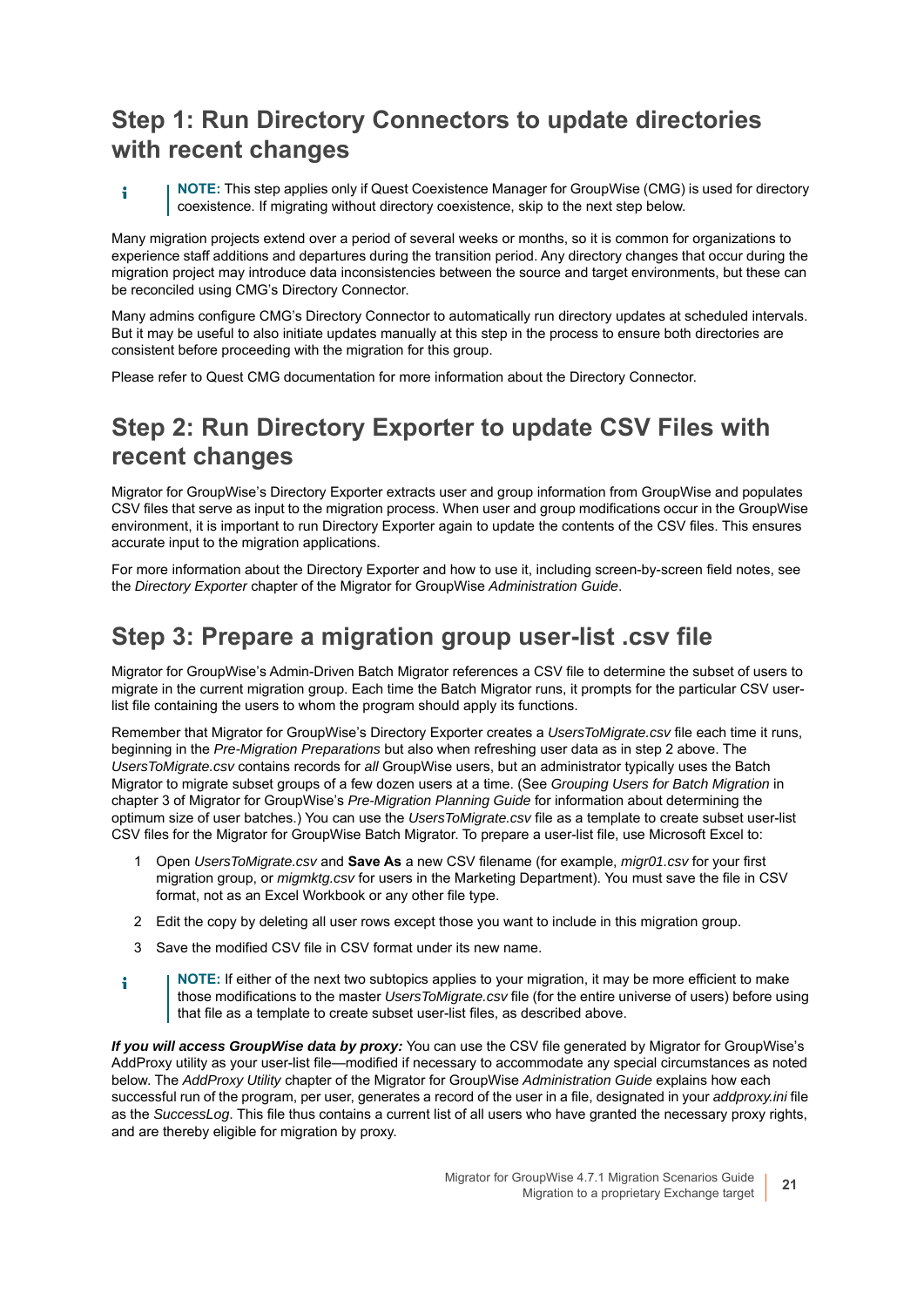#### <span id="page-21-1"></span>**If you want to provision users to multiple Exchange mailstores**

Some administrators want to provision users in the same user-list CSV file to two or more Exchange mailstores. The Admin-Driven Batch Migrator program supports this when separate destination mailbox stores are specified in the user-list CSV file. The *HomeMDB* column of the user-list CSV file can be used for this purpose.

The *HomeMDB* column specifies the Exchange mailbox store for each migrating user, and is used when mailboxenabling users by the *Exchange Administrative Operations* of the Admin-Driven Batch Migrator. Example:

<span id="page-21-0"></span>CN=Mailbox Store (MOBE),CN=First Storage Group,CN=InformationStore,CN=MOBE,CN=Servers, CN=First Administrative Group,CN=Administrative Groups,CN=User,CN=Microsoft Exchange, CN=Services,CN=Configuration,DC=Example,DC=com

Note that the Exchange admin credentials supplied to the Admin-Driven Batch Migrator must have sufficient rights to create mailboxes on the Exchange server(s) specified in this *HomeMDB* column. *If the HomeMDB* column is left blank, the value specified in Migrator for GroupWise's GUI will be used for the destination Exchange mailbox store.

#### **Other optional modifications to the user-list CSV file**

Review these circumstances and determine if any of them apply to your migration scenario:

- **•** User archives are on a central accessible server, but in diverse directory subtrees. In this case, you will not be able to specify a single root directory for Migrator for GroupWise to search for the migrating users' archives. But you can specify a root search path for each user in the CSV file.
- **•** PST files need to be created in different, separate directories, per user (for example, in each user's home directory).
- **•** You want to migrate forwarding addresses from the GroupWise source.
- <span id="page-21-2"></span>**•** You want Migrator for GroupWise to change users' GroupWise passwords to a different, specific value for each user rather than to a single common value for all users, or to random strings of characters.

If any of these or similar circumstances apply in your migration, please see Knowledge Base solution #SOL14994 (via [Quest support portal](https://support.quest.com/)) for a description of the columns in the *UsersToMigrate.csv* file.

### **Step 4: Run Admin Batch Migrator to create mailboxes (and other administrative functions)**

Before migrating data for any group of users, you must create destination mailboxes for them in Exchange. At this step, we run Migrator for GroupWise's Admin-Driven Batch Migrator twice: first for certain GroupWise and Exchange administrative functions (depending on your needs), and then again to create the mailboxes.

**NOTE:** Some admins have reported latency issues when selecting all of these features together in a i single run of the Admin-Driven Batch Migrator. Quest therefore recommends you run the program twice for this step, as described here.

In a typical scenario we select these features for the first run:

- **•** GroupWise Administrative Operations:
	- **▪** *Set [GroupWise] user password (Optional/Conditional):* Modifying passwords is necessary only if the Trusted Application API is not a viable option due to GroupWise version or other considerations. Some organizations, however, prefer to change the GroupWise password for migrating users to encourage use of the Exchange environment.
	- **Set user visibility** in the GroupWise directory: The visibility setting is especially important when Quest CMG is used to update both directories with modifications. As mailboxes are created in Exchange for migrating users, you may also want to set the GroupWise visibility to *None* for the same user population. This eliminates the possibility of duplicate entries appearing in the Group-Wise directory for migrated users after subsequent runs of the CMG Directory Connector. The timing of this operation should be coordinated with CMG's Exchange-to- GroupWise Directory Connector so that Exchange entries for migrated users are synchronized back to GroupWise shortly before or after the visibility change.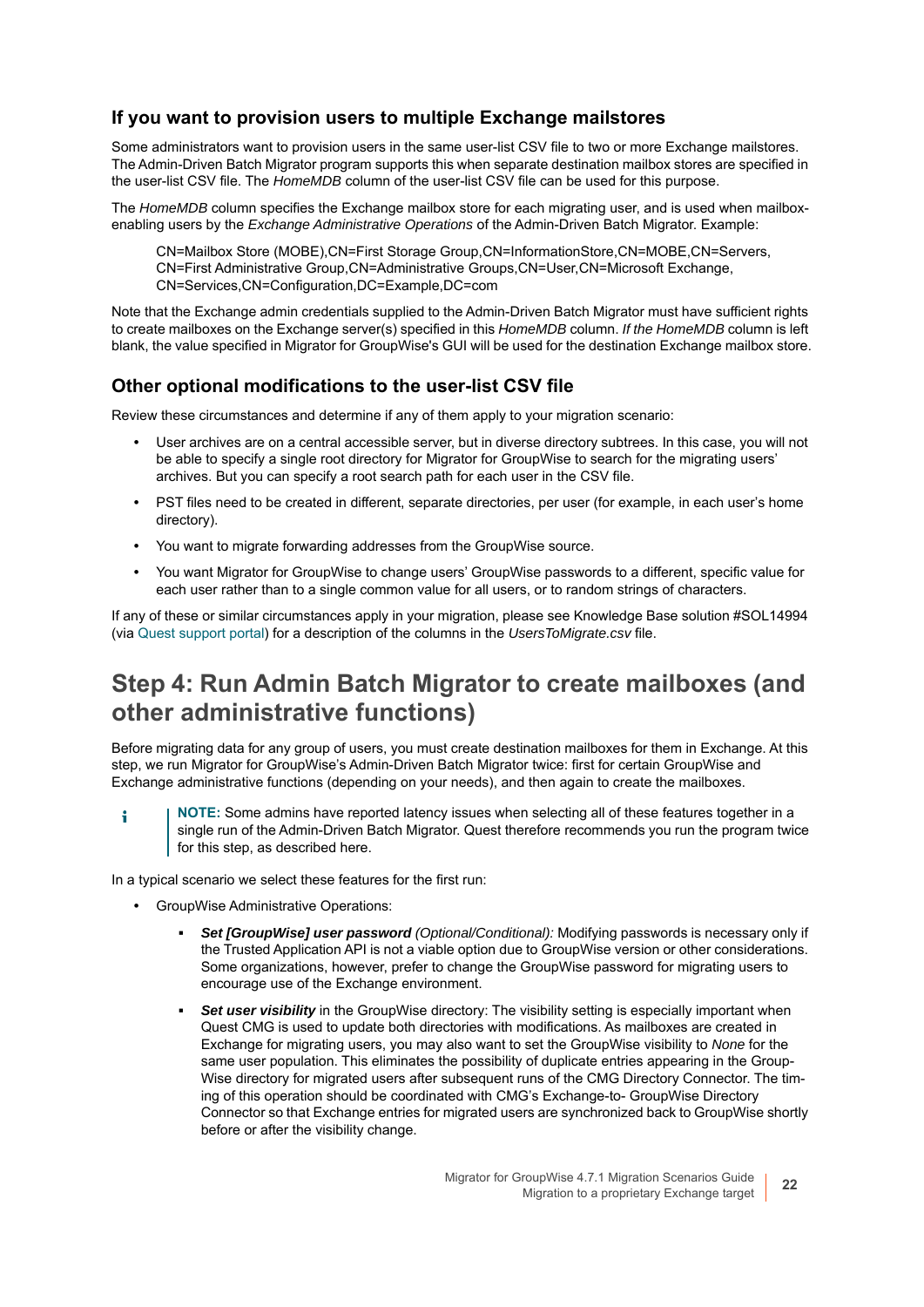- **•** Exchange Administrative Operations:
	- **▪** *Remove user free/busy forwarding to GroupWise (applies only if free/busy coexistence has been configured):* Free/busy forwarding to GroupWise will soon be unnecessary for the users in this group, since they will soon have Exchange mailboxes, and will then track their free/busy data in Outlook.

And then for the second run we select these features:

- **•** GroupWise Administrative Operations:
	- **Set forwarding** from GroupWise to Exchange (for this user group): The GroupWise users in this group will have Exchange mailboxes after this run of the Batch Migrator. Inbound external mail may or may not have already been redirected to Exchange (optional in step 14 of the *Pre-Migration Preparations* above). But in any case GroupWise-to-Exchange routing is necessary during the transition period, to route internal mail sent from not-yet-migrated GroupWise users to these already-migrated Exchange recipients.
- **•** Exchange Administrative Operations:
	- *Mailbox-enable existing Active Directory accounts.* Creates Exchange mailboxes for this group of migrating users.

See the *Administrator-Driven Batch Migrator* chapter in the Migrator for GroupWise *Administration Guide* for complete instructions and application notes for these features.

**NOTE: For an Offline Migration (only):** After you run the Batch Migrator for these admin functions: ÷ Verify the GroupWise Post Office is configured to allow Direct Connections, and copy the Post Office data files to an intermediate storage location. Then, if using a portable storage medium, transport the medium to some location where you have a high-bandwidth connection between your Migrator for GroupWise workstation and the target Exchange server.

## **Step 5: Run CMG Directory Connectors to update directories with recent changes**

**NOTE:** This step applies only if you are using Quest CMG for directory coexistence. Otherwise, skip f. ahead to the next step.

When the AD records are updated and/or Exchange mailboxes are created (as in the preceding step), run the CMG Directory Connector to ensure both directories are current.

**NOTE:** CMG's Directory Connector can be configured to automatically run directory updates at i scheduled intervals. However, it is often useful to also run manual updates at this step in the process to ensure both directories are current before proceeding with the migration for this group.

## **Step 6: Run Admin Batch Migrator to migrate data**

Run the Administrator-Driven Batch Migrator to migrate user data (mail, calendar, address books, archives, etc.) from GroupWise to Exchange for the users identified in the user-list *csv* file:

- **•** On the *Select Operations* screen, mark the checkbox for **Migrate users**.
- **•** If you are using Quest CMG for directory synchronizations, you should also *Remove directory synchronization exclusion* in this program run (on the *Exchange Administrative Operations* screen). This feature removes the attribute values (in AD) that exclude the users in this migration group from CMG dirsyncs in the Exchange-to-GroupWise direction. Removing the attribute will include these users in bidirectional dirsyncs—useful now that they will be migrated. For more information, see the *CmgExcludeFromDirSync=* parameter notes in Migrator for GroupWise's *Program Parameters Reference*.

<span id="page-22-0"></span>See the *Administrator-Driven Batch Migrator* chapter of the Migrator for GroupWise *Administration Guide* for complete instructions and application notes.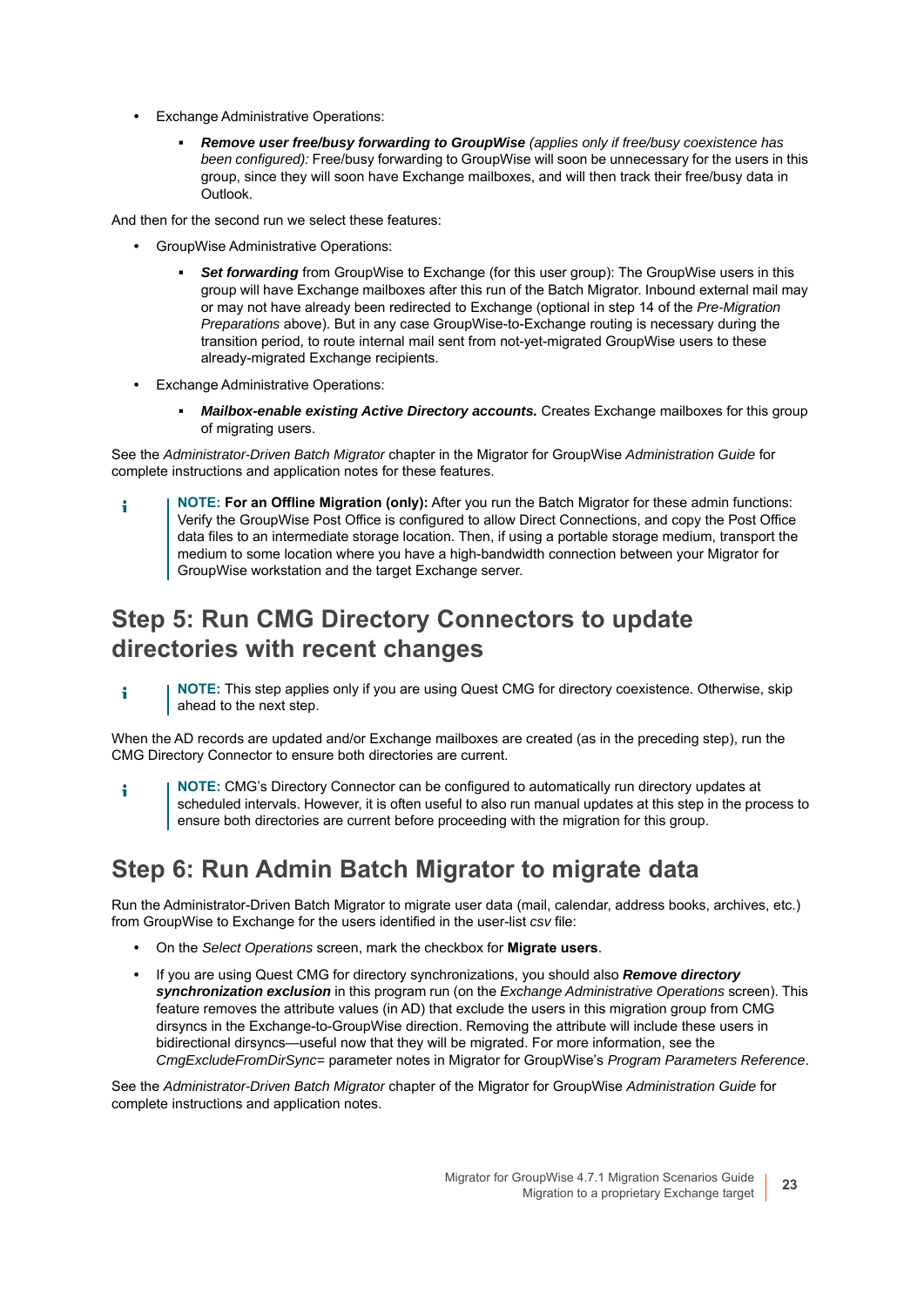**NOTE: For an Offline Migration (only):** In this step you migrate user data from the intermediate f. storage location (from step 4 above) into Exchange. The Admin Batch Migrator will read the intermediate copy as if it were the live GroupWise server, but the data must be identified and copied to a file system. On the *Specify GroupWise Login Information* screen: Select the *Direct Connection* option and specify the path to the Post Office data files.

## <span id="page-23-4"></span>**Step 7: Distribute PST files (if any)**

<span id="page-23-5"></span>GroupWise data is migrated to individual Exchange mailboxes, Personal Archives or PST files based on selections made in the Batch Migrator program. If any data is migrated to PST files, the admin must either distribute the newly created PST files to users' desktops, or notify users of the locations of their new PST files (so each user can specify the location within his or her own local copy of Outlook).

Quest Admin Batch Migrator program names any new PST files by their associated User IDs, with incrementing numbers appended to the filename if more than one file is generated per User ID—for example, *Smith.pst*, *Smith-1.pst*, *Smith-2.pst*, and so forth.

### **When you are finished with this user group ...**

Repeat these steps for each batch of migrating users until the entire user population is migrated. You may also integrate some of the [SSDM \(per-desktop\) migration](#page-43-3) into this process, depending on your circumstances. When the last user batch migration is complete, proceed to the *Post-Migration Activities* (below) to complete the project.

## <span id="page-23-0"></span>**Post-migration activities**

<span id="page-23-3"></span>These post-migration activities apply to migrations to a proprietary Exchange (either local or non-local). *Perform these tasks only after you have migrated the last user batch (by the Batch Migrator) or the last individual user (by the SSDM).*

## **Step 1: Provision public distribution lists in Exchange**

<span id="page-23-6"></span><span id="page-23-1"></span>Run Migrator for GroupWise's Admin-Driven Batch Migrator to provision GroupWise public distribution lists (PDLs) as Exchange distribution groups. The program reads a *GroupsToProvision.txt* data file, generated by the Directory Exporter, to provision PDLs in Exchange. If necessary, you can update PDL content and/or membership in the *GroupsToProvision.txt* file prior to provisioning the PDLs into AD.

PDLs are typically provisioned in Exchange separately, after users are migrated in the batch-migration process. For operating instructions and application notes, see the *Administrator-Driven Batch Migrator* chapter of the Migrator for GroupWise *Admin Guide*.

After your distribution lists are provisioned in Exchange, check the *Message Delivery Restrictions* settings for any Exchange group to which you want GroupWise users to be able to send messages. Any such Exchange group must be of the *universal distribution* type to be mail-enabled. To change the settings, beginning in the Exchange Management Console:

- <span id="page-23-2"></span>1 Select the group under **Recipient Configuration | Distribution Group**, then double-click the group you want to edit.
- 2 Click the **Mail Flow Settings** tab, and highlight **Message Delivery Restrictions**, then click **Properties** above.
- 3 Unmark the check box **Require that all senders are authenticated**.
- 4 **Save**, and then restart the MS Exchange transport service.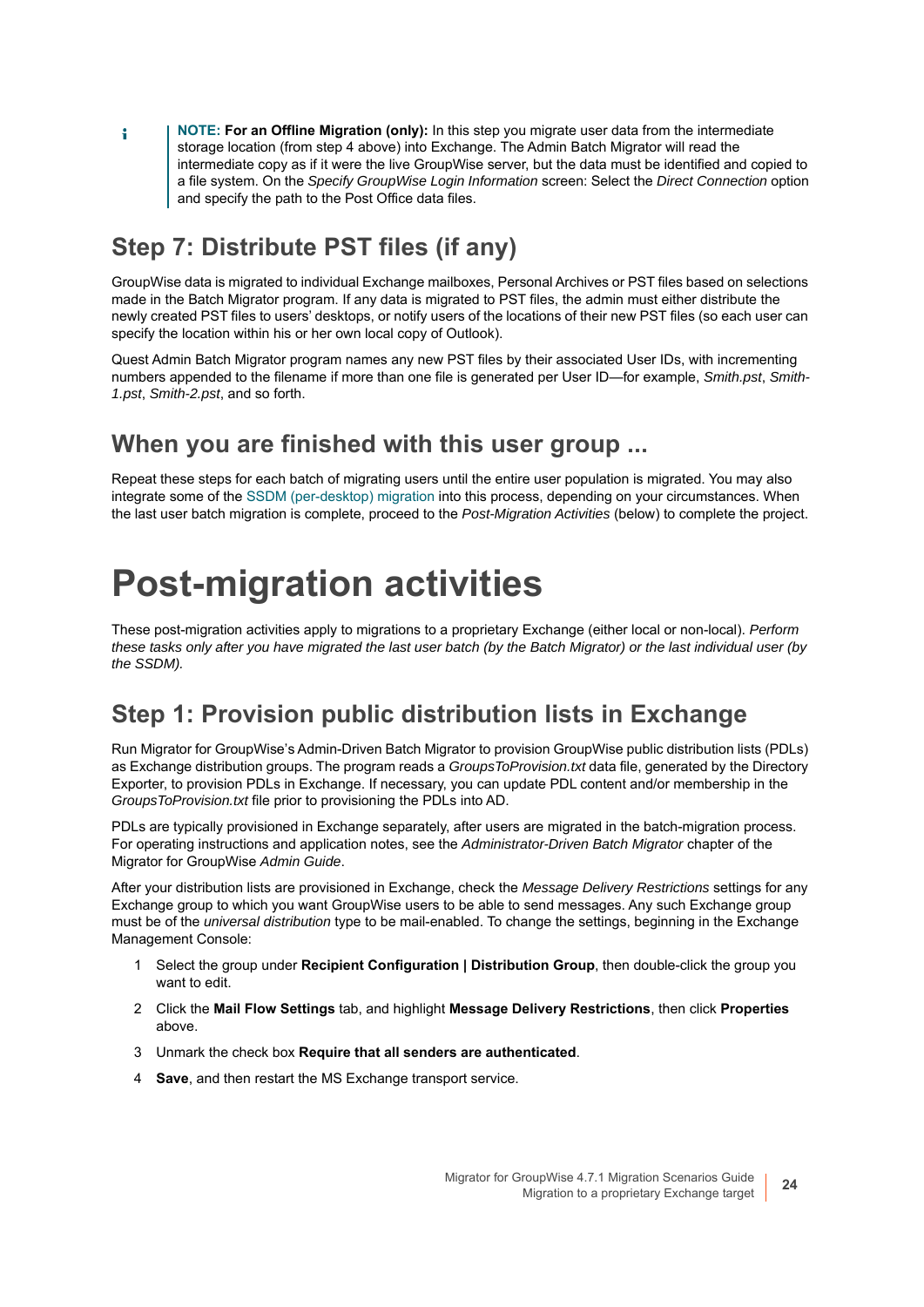## **Step 2: Modify routing**

Migrator for GroupWise is commonly used to automatically update mail forwarding in both systems to ensure proper routing during the migration. When the user and group migration is complete, routing can be permanently updated.

Depending on the specifics of the environment, this may involve modifying the MX record(s), updating routing tables, and/or firewall modifications. If you haven't yet redirected your inbound external mail to Exchange, do it now, since all users have now been migrated.

**NOTE:** Step 14 of the *Pre-Migration Preparations* explains that you can redirect your inbound mail to ÷ Exchange at any time after the users' AD accounts have been mail-enabled—before, during or after the actual data migration. Most organizations prefer to minimize change before and during the migration process, so they opt to do the routing updates after the migration is complete.

## **Step 3 (conditional/optional): Configure Quest Directory Connector for ongoing coexistence**

**NOTE:** This step applies only if you intend to keep your GroupWise environment active for some period f. (or indefinitely) after your migration.

If you will keep the GroupWise environment up and running for a time, with an active GroupWise directory, you may want to configure Quest CMG Directory Connector to run recurring directory updates for as long as the GroupWise and Exchange environments coexist.

## **Step 4 (optional): Prepare for any future migration**

**NOTE: Optional (But Recommended) Step:** Even if you are certain you will have no need for any i future migration, this step is still a good precaution.

In preparation for the possibility of future migration requirements (e.g., archives), you may want to consider (either):

- **•** Keep a GroupWise POA with a consolidated address book to help facilitate such activities. To migrate a GroupWise archive you must authenticate against a post office. If you have many post offices, you can run maintenance rules on the mailboxes to limit them to (for example) a day or less of email and then use ConsoleOne to move all the mailboxes to a single post office.
- **•** Set the post office(s) to allow direct connections and establish Migrator for GroupWise as a Trusted Application. Then take backups of the post office(s). This would facilitate future migrations using the post office backups without requiring a live or virtual POA.

## **Step 5: Post-migration "cleanup"**

If you will not need the GroupWise environment after the last user is migrated:

- <span id="page-24-0"></span>1 Verify the GroupWise server is inactive, and no longer receiving or processing mail traffic.
- 2 If you were using SMTP subdomains for mail coexistence: Delete the temporary *migrate.domain.com* MX domain. This is the temporary subdomain you created in the *Pre-Migration Preparations*, to support routing between GroupWise and Exchange during the transition. Now that all users have been migrated to Exchange and inbound traffic is routing directly to Exchange, the mail-forwarding rules and temporary subdomain should no longer be required.
- 3 After you have verified GroupWise is inactive, you may take a final backup and decommission the environment.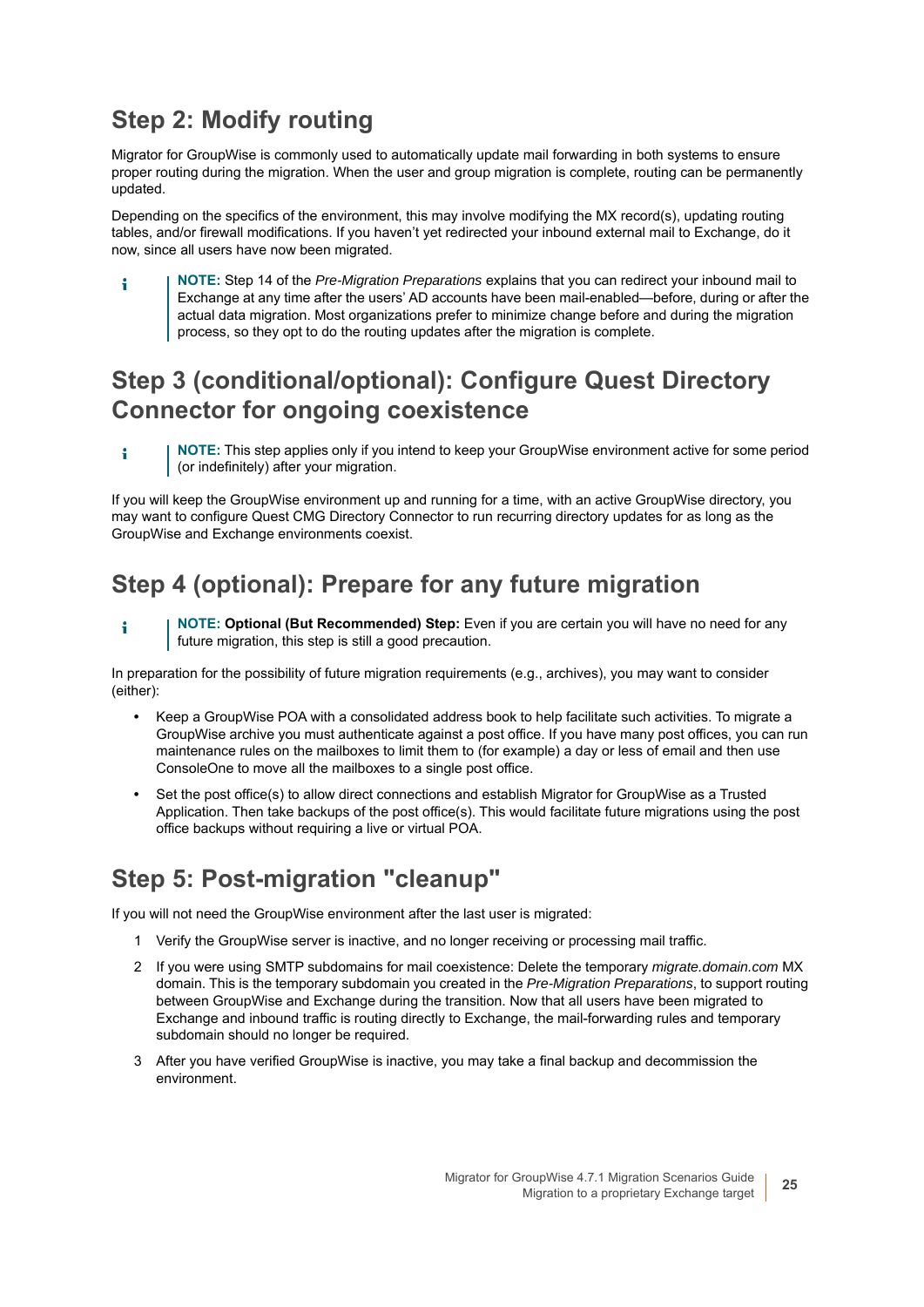**3**

# <span id="page-25-2"></span>**Migration to Office 365**

- <span id="page-25-0"></span>**•** [Migration to Office 365](#page-25-1)
- **•** [Pre-migration preparations](#page-27-0)
- **•** [Batch migration process](#page-34-0)
- **•** [Post-migration activities](#page-40-0)

## <span id="page-25-1"></span>**Migration to Office 365**

<span id="page-25-3"></span>Migrator for GroupWise can be used to migrate to Microsoft's Office 365 ("the cloud"), but the admin accounts must be configured differently than when migrating to a local Exchange. This is because the hosted Office 365 services are shared resources controlled by an external hosting entity (Microsoft), so access to remote hosted mailboxes must be enabled by the hosting entity. Access to Office 365 must be set at the mailbox level using Remote PowerShell, as documented later in this chapter—see [Establishing permissions and access to Office 365.](#page-38-0)

## **Throttling and throughput**

<span id="page-25-5"></span>Office 365 introduced throttling on user connections, which impacts migration performance. The throttling is a peruser limitation that reduces capabilities after more than two connections by a single user (including the *<MigrationAdmin>* user). With previous versions of Exchange Online, migration throughput rates of 3-5GB/hr per machine were common. But Office 365 throttling reduces typical throughputs to 500MB/hr or less per machine.

Most Office 365 projects therefore require multiple migration machines (or virtual machines) running in parallel to achieve a practical throughput. Use a separate unique *<MigrationAdmin>* account for each machine, to overcome the limits imposed by Office 365 throttling. Also, each migration machine should be configured with fewer threads (2–4) to optimize throughput. More migration machines are therefore required for Office 365 migrations to achieve throughput rates comparable to those for other target platforms.

Also, migration to Office 365 uses the Internet to transport data, which is typically slower and less reliable than local network connections. Migrator for GroupWise offers several performance parameter settings that can minimize timeouts when data transmissions encounter network delays. These parameters are explained in the [Pre-migration preparations](#page-27-0) below.

## **Provisioning and mailbox creation**

<span id="page-25-4"></span>Your organization may already have a local Active Directory running for login and security purposes. If so, Microsoft's Online Services DirSync tool can provision Office 365 with object data from the local AD. The DirSync tool also creates the O365 mailboxes as it creates the accounts. If you don't already have a local AD, you could install, configure and provision one from scratch, and then use the DirSync tool to provision Office 365.

Migrator for GroupWise and Quest Coexistence Manager for GroupWise (CMG—a separate Quest product, not included with Migrator for GroupWise) can automate object and group provisioning to a local AD. You could also provision the local AD with Migrator for GroupWise alone, or with Quest Migrator for NDS (another separate product).

Provisioning Office 365 from a local AD by Microsoft DirSync permits what Microsoft calls *single sign-on*, or *identity federation*, so your users can access Office 365 services with the same corporate credentials (user name and password) they already use for your existing local AD.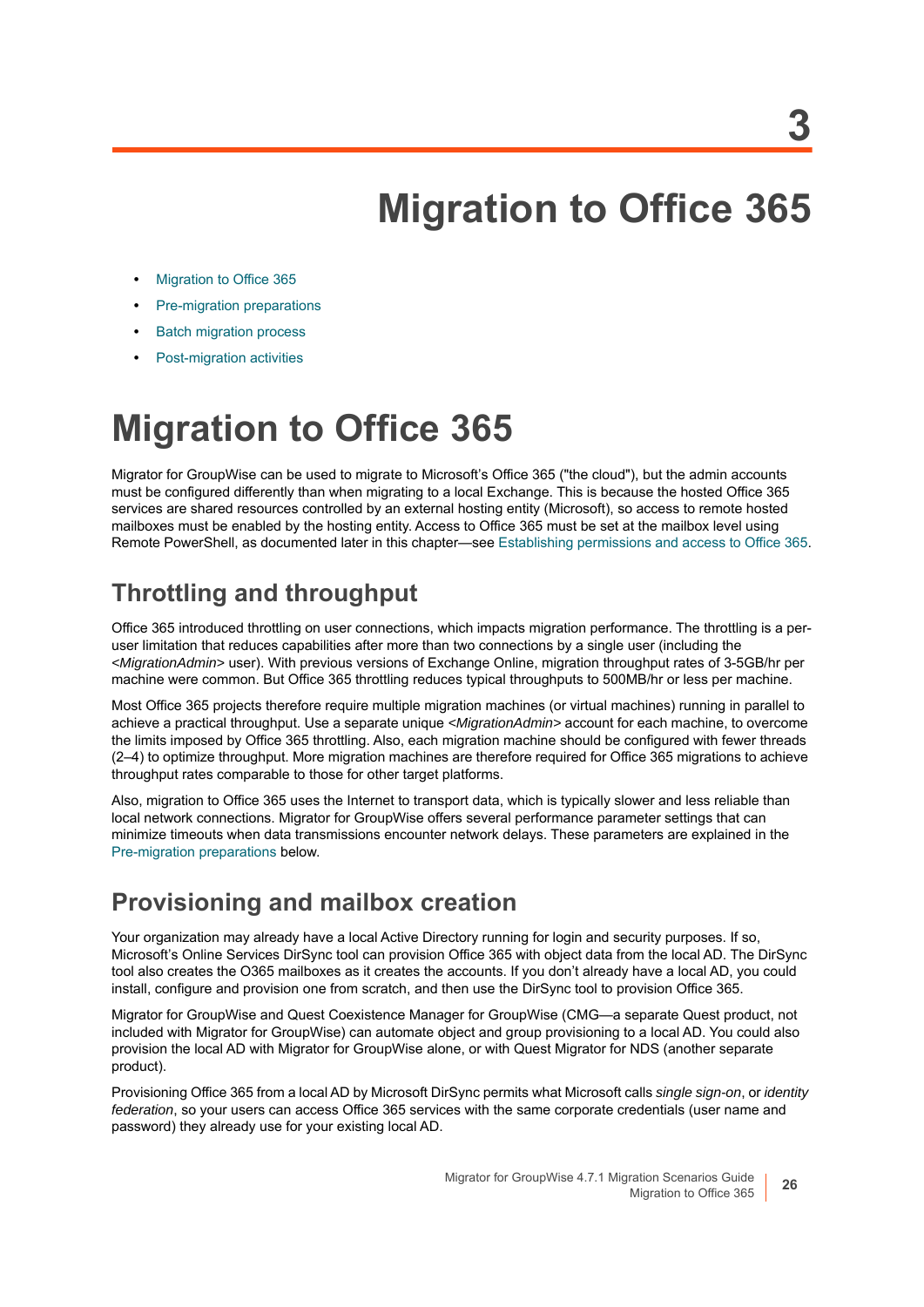

**NOTE:** Office 365 supports synchronization of up to 20,000 objects. To synchronize more than 20,000 f. objects, contact Microsoft's Office 365 Support.

If you do not have a local AD, Migrator for GroupWise can provision Office 365 directly from the GroupWise source, and can also create the O365 mailboxes. Alternatively, you could provision Office 365 manually, by scripting, or by the Office 365 portal.

### **Coexistence with Office 365**

<span id="page-26-0"></span>Office 365 introduces new options for coexistence and hybrid deployments. These include identity and calendar federation options that can be leveraged for GroupWise projects.

Microsoft's Calendar Federation requires a local Exchange server, but enables bi-directional free/busy between Office 365 and local Exchange users, among other coexistence features. Quest CMG can also leverage this configuration to provide free/busy lookups with GroupWise users.

CMG can provide direct mail and free/busy coexistence between GroupWise and Office 365, and does not require a local Exchange server or Calendar Federation to support bi-directional free/busy queries. CMG's Directory Connector, however, does not support direct directory coexistence between GroupWise and Office 365. You may want to consider this reasonable workaround for GroupWise-to-Exchange free/busy coexistence:

- **NOTE:** Provision Office 365 from a local AD, and establish a "two-step" directory coexistence between i the two by:
	- 1 configuring the CMG Directory Connector for bidirectional updates between GroupWise and the local Active Directory, and then
	- 2 configuring Microsoft's DirSync tool to synchronize the local AD with Office 365.

The combination of the two, running sequentially, would configure an effective directory coexistence between GroupWise and Office 365.

### **Access and security with an Office 365 target**

When migrating to Office 365, it is particularly important to involve your IT security specialists early in the project planning, to accommodate all of the account permissions and configuration requirements that are unique to the hosted Office 365 system.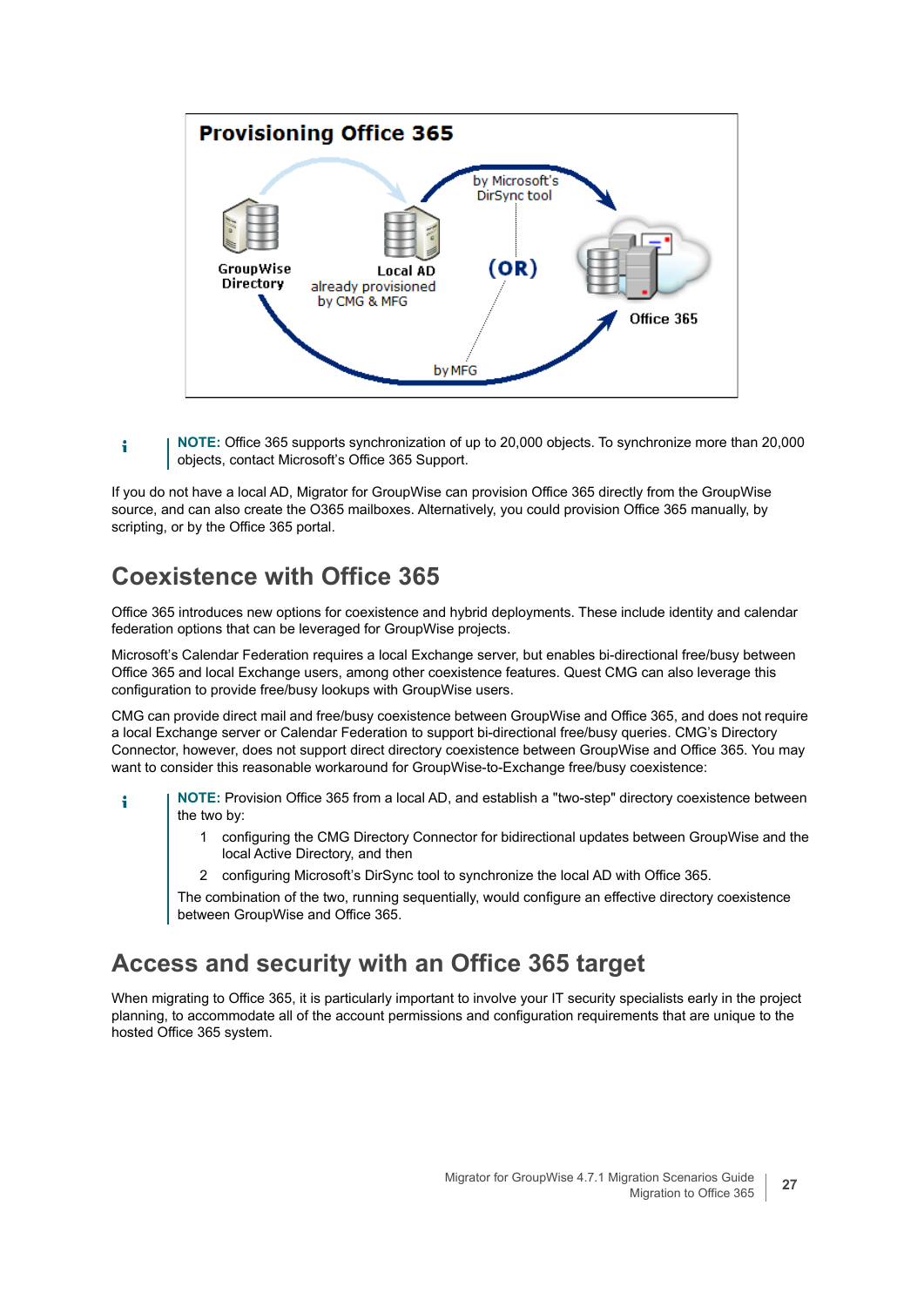## <span id="page-27-0"></span>**Pre-migration preparations**

Any migration scenario requires prior preparation of the source and target environments, configuration of admin accounts and a coexistence strategy, and preparation of the required software you will use as part of the migration process. These procedures can be complex because they include configuring necessary account permissions across separate environments, configuring applications running concurrently to facilitate the migration, and various other considerations. However, these tasks are typically performed once, before the first user group or first user is migrated, so they do not need to complicate the entire migration process.

The flow chart below illustrates these pre-migration preparations for migration to Microsoft's Office 365. Note that the step numbers in the flow chart correspond to the step numbers in the process instructions here.

**NOTE:** This procedure does not create users' Office 365 mailboxes until just prior to their migration (in f the [Batch migration process,](#page-34-0) per user batch), because O365 is unable to send a free/busy query to GroupWise for a not-yet- migrated user who already has an O365 mailbox. Office 365 can direct such a query only to its own O365 mailbox.

If you will not configure free/busy coexistence, you could create Office 365 mailboxes earlier in the process, as part of these *Pre-Migration Preparations*— as long as you also set Exchange-to-GroupWise mail forwarding during the transition for not-yet-migrated GroupWise users.



Migrator for GroupWise 4.7.1 Migration Scenarios Guide Migration to Office 365 **<sup>28</sup>**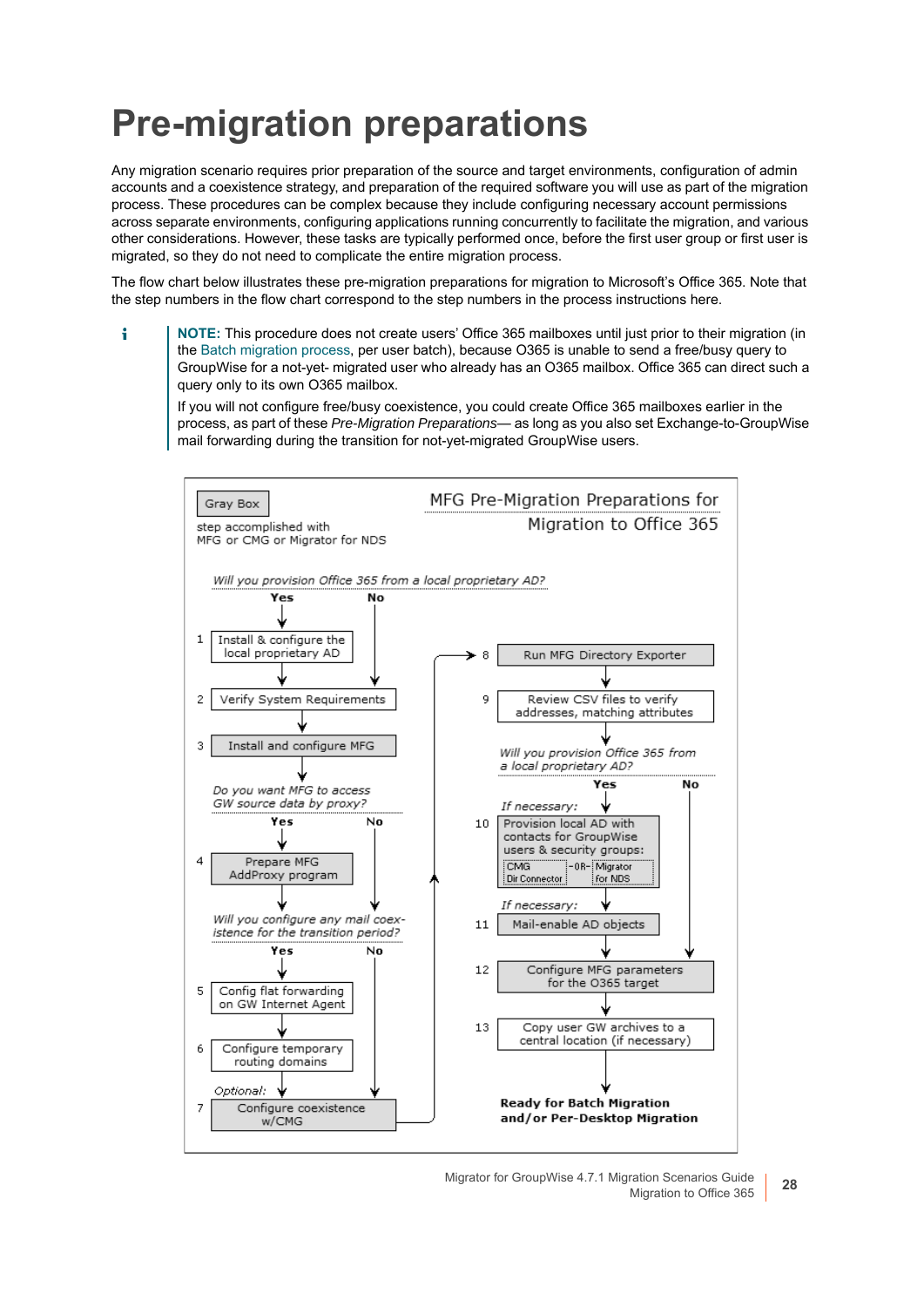**NOTE:** Automated synchronization of user credentials between a local AD and Office 365 is supported f only if O365 is provisioned by Microsoft's Online Services DirSync tool copying from a local Active Directory.

## **Step 1: Install and configure local Active Directory**

**NOTE:** This step applies only if you will provision Office 365 from a local proprietary AD.

If you have not yet installed and configured your local Active Directory, do it now. Provisioning of Active Directory, if necessary, will occur at a later step.

If you will use Microsoft's DirSync tool to provision Office 365 from the local AD, you should also install the DirSync tool at this time. See Microsoft's documentation for details, and note that the DirSync tool may reside on the admin's Migrator for GroupWise migration server if the Migrator for GroupWise computer also conforms to the DirSync tool's requirements, which include:

- **•** OS must be 32-bit Windows Server 2003 Standard SP2, *or* 2003 R2 Standard SP2. (Both Migrator for GroupWise and the DirSync tool support other server versions, but the two listed here are the only versions supported by both.)
- **•** The computer must be joined to the AD forest you plan to synchronize, and must be able to connect to all other domain controllers for all the domains in your forest. (A *forest* is one or more AD domains that share the same class and attribute definitions, site and replication information, and forest-wide search capabilities.)

If the Migrator for GroupWise workstation does not meet those requirements, the DirSync tool must be installed on a different computer.

**NOTE: Remember:** Office 365 supports synchronization of up to 20,000 objects. To synchronize more f than 20,000 objects, contact Microsoft's Office 365 Support.

## **Step 2: Verify all system requirements are satisfied**

<span id="page-28-0"></span>All of the system requirements, including the necessary admin accounts and access privileges (see *System Requirements* in the Migrator for GroupWise *Quick Start Guide*) must be satisfied before you begin this process.

**IMPORTANT:** Remember that the Migrator for GroupWise migration profile on the admin migration i server must *not* be configured for cached mode.

## **Step 3: Install and configure Migrator for GroupWise**

Complete installation instructions are available in the *Getting Started* section of the Migrator for GroupWise *Quick Start Guide*, which is included with the product download and also is available on the Quest website.

It is also important to consider whether Migrator for GroupWise's Self Service Desktop Migrator (SSDM) component will be used as part of the migration strategy. If so, it should also be installed and configured.

#### **Differentiate users sharing same name and Object ID but in different POs and domains (if necessary, for G-to-E mail forwarding)**

MFG supports unambiguous GroupWise-to-Exchange mail forwarding for two users sharing the same name and Object ID, but residing in different Post Offices and different domains. This feature associates a particular Post Office/domain (in GroupWise) with its corresponding *IPaddress:port*. You can then configure as many of these associations as necessary to define a unique *IPaddress:port* for each GW Post Office/domain.

The associations are defined by parameters entered into the [GroupWise] section of *gwmigapp.ini*. For example, if:

- **•** John Doe is in 192.168.0.1:1677, with an address of *jdoe@hokum.sitraka1.com*, and
- **•** a different John Doe is in 192.168.0.2:1688 with an address of *jdoe@sitraka2.com*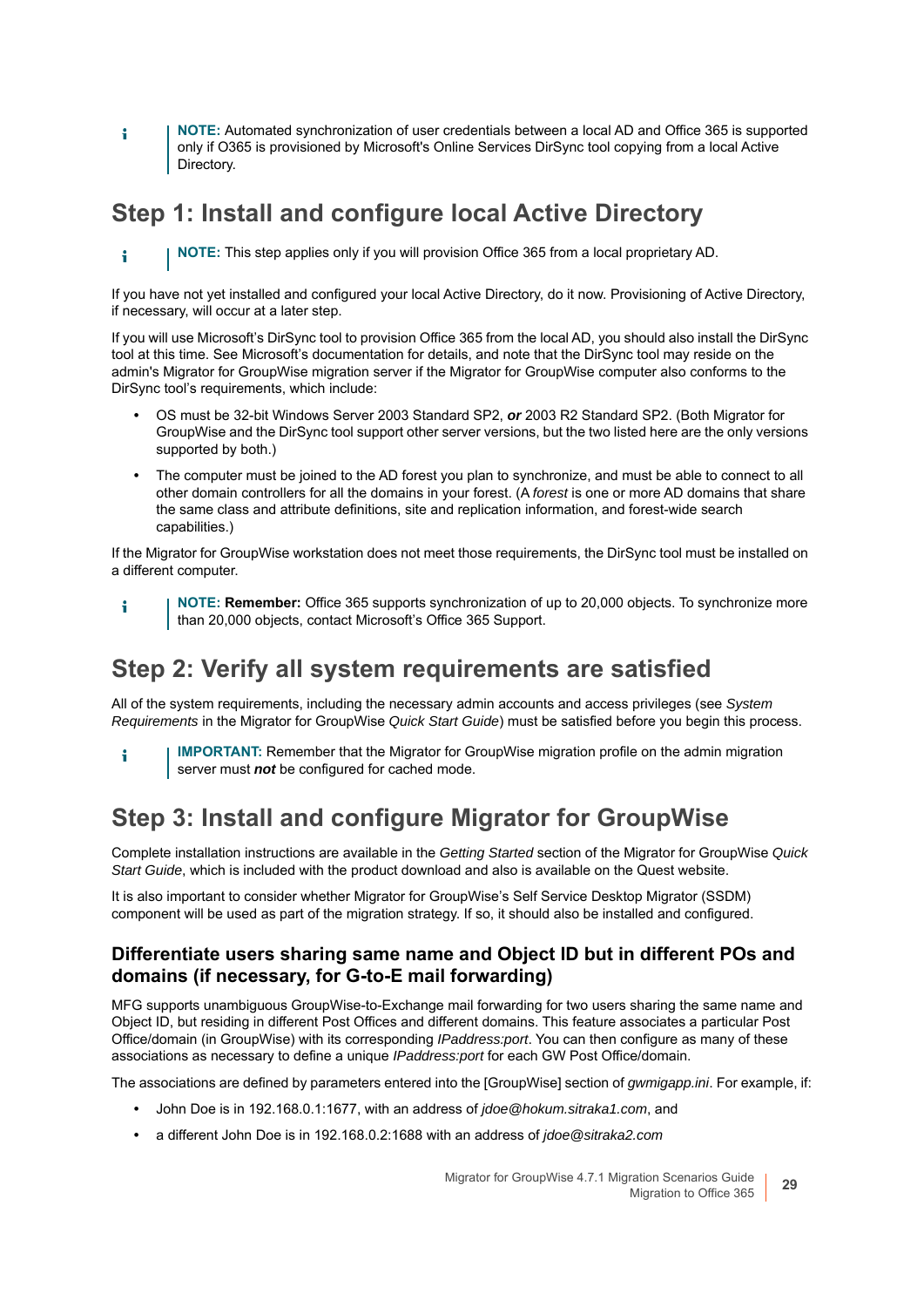... then you could define:

i

[GroupWise] hokum\_mail.hokum=192.168.0.1:1677 sitraka2\_mail.sitraka2=192.168.0.2:1688

These settings would forward the mail for each John Doe (and any other user pairs sharing the same name and Object ID) to the appropriate target address in Exchange.

## **Step 4: Prepare AddProxy program to establish user proxies**

**NOTE:** This step applies only if you want the Admin-Driven Batch Migrator to access user source data i by proxy. If the program will access source data as a Trusted App, or by password, skip ahead to the next step.

For versions of GroupWise 6.5.x or higher, Migrator for GroupWise automatically establishes itself as a trusted application through the Trusted Application API. This feature is typically used for accessing the source mailboxes. If instead you require or prefer proxy access, Migrator for GroupWise includes a utility to automate the proxy configuration within GroupWise.

<span id="page-29-3"></span><span id="page-29-0"></span>In that case, prepare Quest AddProxy program to establish proxy access to each user's account, and modify the network login script of your migrating users to run the AddProxy program when they next login. For complete instructions see the *AddProxy Utility* chapter in the Migrator for GroupWise *Administration Guide*.

## <span id="page-29-2"></span>**Step 5: Configure flat-forwarding on GroupWise Internet Agent**

**NOTE:** Steps 5–6 are conditional steps that apply only if you will configure email coexistence during the f migration—in which case these steps are optional, but recommended. If you will migrate without email coexistence, skip ahead to step 7.

This step ensures traffic routed from GroupWise to Exchange during the transition period will appear from the original sender with the content inline—rather than from the user's GroupWise mailbox with an attachment. The GWIA configuration can be updated in *gwia.cfg*. Additional information is available in [this Novell article.](http://www.novell.com/support/php/search.do?cmd=displayKC&docType=kc&externalId=7002601)

## **Step 6: Configure temporary routing domains**

<span id="page-29-5"></span>**NOTE:** Steps 5–6 are conditional steps that apply **only if** you will configure some method of email coexistence during the migration—in which case these steps are optional, but recommended. If you will migrate without email coexistence, skip ahead to step 7.

<span id="page-29-1"></span>Whether implementing SMTP mail connectivity or complete coexistence using Quest CMG, most migrating organizations use temporary SMTP domains to route traffic between GroupWise and Exchange. The routing domains may be subdomains of the primary domain (e.g., *gw.domain.com* and *ex.domain.com*) or completely separate SMTP domains. As long as they are unique to the respective mail systems, they will suffice for routing purposes.

**NOTE:** This procedure does not create users' Office 365 mailboxes until just prior to their migration (in f the [Batch migration process](#page-34-0), per user batch). With this approach, inbound external mail would never be routed to GroupWise, but mail coexistence does require a routing subdomain for GroupWise. Exchange-to-GroupWise routing will be necessary during the transition period to route *internal* mail sent from already-migrated Exchange users to not-yet- migrated GroupWise recipients.

<span id="page-29-4"></span>If appropriate SMTP domains are not readily available, create them in DNS. One should direct traffic to Office 365 (for example, *ex.domain.com*). Mail sent to the GroupWise addresses of already-migrated users will be forwarded to the appropriate O365 mailboxes using this domain. After configuring the new domain in DNS, configure Office 365 to accept the SMTP domain and generate appropriate secondary SMTP addresses so all O365 users will be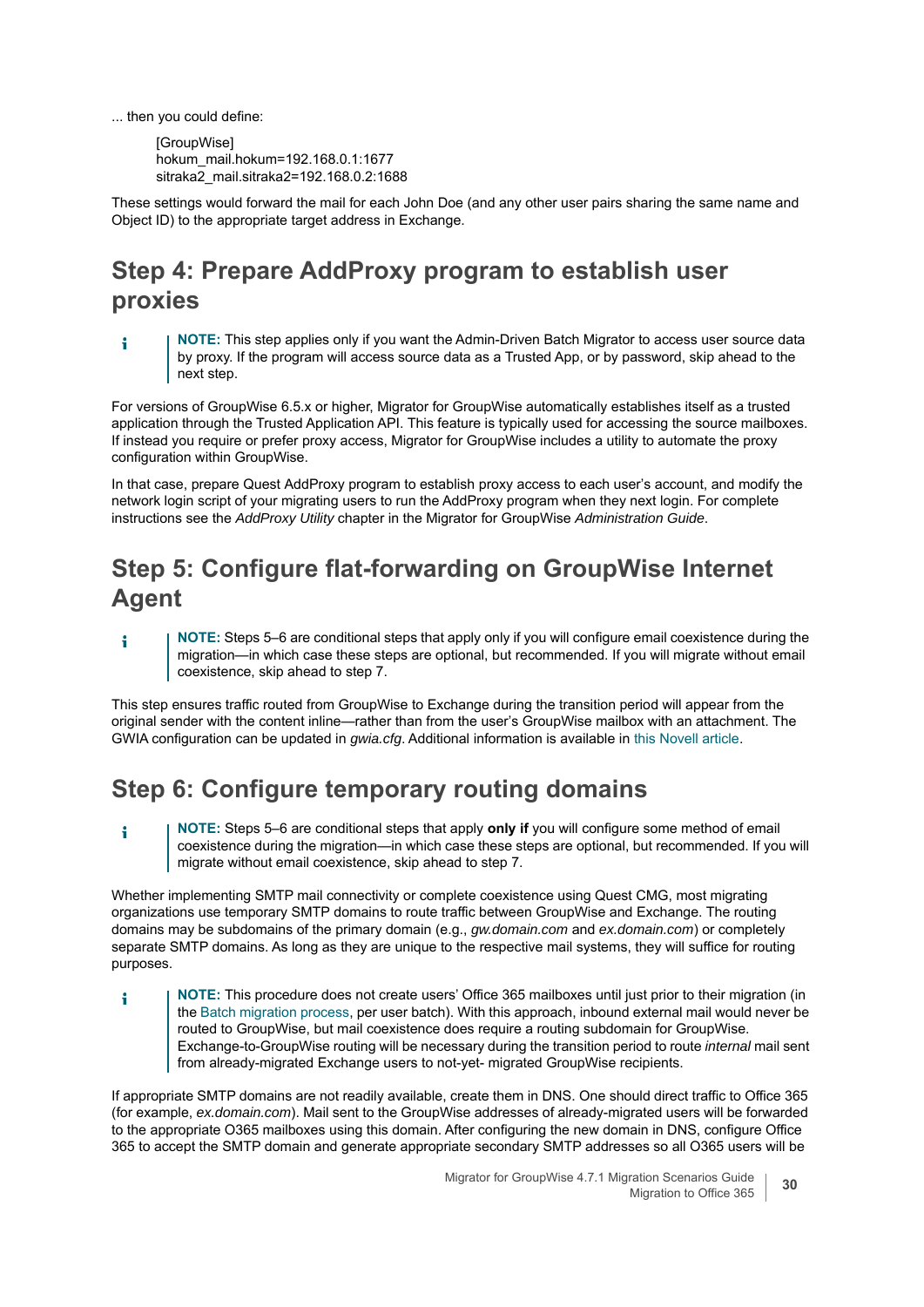able to receive mail at this domain. The other SMTP domain (e.g., *gw.domain.com*) can be used to route mail back to GroupWise for users that have not yet migrated. GroupWise must also be configured to accept mail to the new SMTP domain/address.

### **Step 7: Configure coexistence strategy**

**NOTE:** This step applies only if you will configure some method of email, directory and/or free/busy î. coexistence during the migration. If you will migrate without coexistence, skip ahead to step 8.

Configure your coexistence strategy:

- <span id="page-30-6"></span><span id="page-30-1"></span>**•** *For SMTP mail routing:* Confirm the temporary routing domains created in the preceding step and verify routing between the two environments.
- <span id="page-30-0"></span>**•** *For coexistence with Quest CMG:* Refer to the CMG documentation to install and configure the desired components (Directory Connector, Free/Busy Connector, and/or Mail Connector). If applicable, Directory Connectors should be created and run to update GroupWise and Active Directory with routing objects corresponding to the users in the other system (to establish complete directories).

Remember that CMG's Directory Connector does not support direct directory coexistence between GroupWise and Office 365. You may want to consider this "two-step" workaround if you intend to use Microsoft's DirSync to provision Office 365 from a local AD:

- ÷ **NOTE:** To establish a "two-step" directory coexistence between GroupWise and Office 365:
	- 1 Configure the CMG Directory Connector for bidirectional updates between GroupWise and the local Active Directory.
	- 2 Configure Microsoft's DirSync tool to synchronize the local AD with Office 365.

<span id="page-30-4"></span>The combination of the two, running sequentially, would configure an effective directory coexistence between GroupWise and Office 365.

### **Step 8: Run Quest Directory Exporter**

<span id="page-30-2"></span>Migrator for GroupWise's Directory Exporter extracts user and group data from the GroupWise environment and creates CSV data files that feed input data to other Migrator for GroupWise applications. Run the Directory Exporter to generate the necessary data files. For more information and operating instructions for the Directory Exporter program, see the *Directory Exporter* chapter in the Migrator for GroupWise *Administration Guide*.

## **Step 9: Review CSV files to verify addresses and matching attributes**

<span id="page-30-3"></span>The CSV data files generated by Migrator for GroupWise's Directory Exporter provide critical input to other Quest programs, so it is important to verify that the information is accurate and properly formatted. This verification step also provides an opportunity to update addresses and other attributes as required before initiating migrations. For example, the content may be modified to facilitate the organization's consolidation to a new SMTP domain as part of the migration process.

It is particularly important to verify the matching criteria that will be used for the merge process later in this procedure. If Quest Migrator for NDS was (or will be) used to create security principals, the Migrator for NDS SQL database can be leveraged by Migrator for GroupWise to locate and update the user objects.

<span id="page-30-8"></span><span id="page-30-7"></span>*If mail-enabled users already exist in a local Active Directory:* Make sure the addresses listed in the *TargetAddress* and *TargetAlias* columns are appropriate. With existing mail-enabled users, Migrator for GroupWise will use the *TargetAddress* to locate the object for mailbox creation. The address in the *TargetAddress* of the CSV must therefore match a valid SMTP address on the target mail-enabled object. Also, the *TargetAlias* addresses will be applied as secondary/proxy addresses, so it is important to verify them before proceeding.

<span id="page-30-5"></span>If Migrator for NDS is not used but AD objects still must be created, Migrator for GroupWise must still match the exported GroupWise user records to the AD objects to perform some of its operations. If the AD objects must be merged or mail-enabled by Migrator for GroupWise, an attribute must be identified and/or populated into the CSV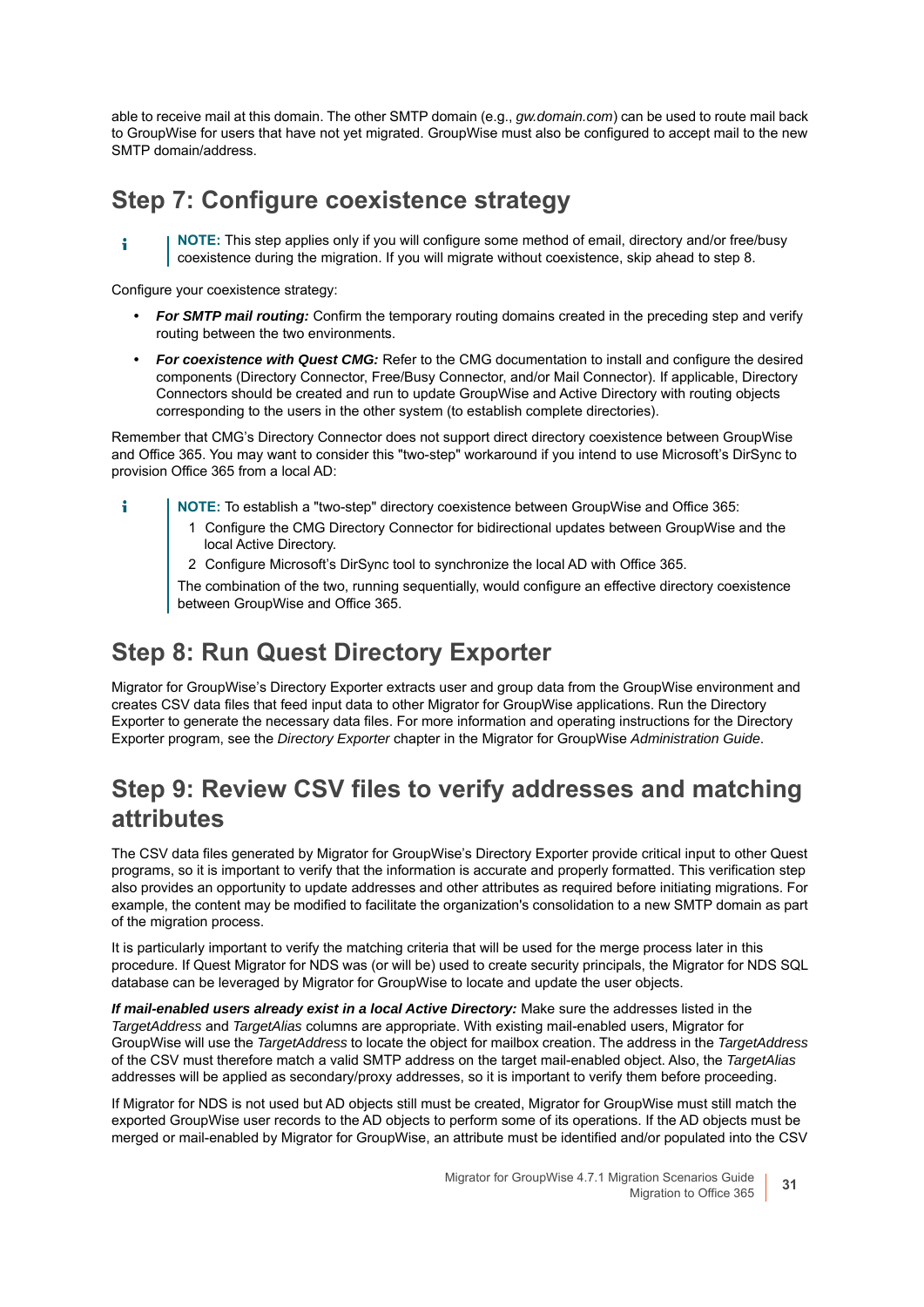<span id="page-31-12"></span><span id="page-31-11"></span><span id="page-31-10"></span><span id="page-31-9"></span><span id="page-31-4"></span>input files to establish a match between the GroupWise user and corresponding security principal in AD. The Directory Exporter extracts the *NDSUserName*, which commonly matches to the *SAMAccountName* in AD. If this is the case in your environment, simply copy the values from the *NDSUserName* column into the *SearchKey* column within *UsersToMerge.csv* (or *UsersToMigrate.csv*). Then use the resulting file as the template to generate user lists for the merge and migration.

If alternate matching criteria are required, one of the additional attributes within *UsersToMerge.csv* can be used, or a match can be forced using the *SearchKey* column within the CSV. To force a match, a common approach is to export the existing objects from Active Directory and use the export file to populate the *SearchKey* column within the CSV. This may be done through macros or scripting, but sometimes requires manual intervention as well.

When the *SearchKey* column contains appropriate values for locating and merging the Active Directory security objects, save the CSV file and use it as the template for creating lists of users for the merge and migration process.

## <span id="page-31-5"></span>**Step 10: Provision local AD with NDS users and groups**

- **NOTE:** This step applies only if you will provision Office 365 from a local AD, and if the migrating users i do not already exist as security objects in AD. Otherwise, skip ahead to step 12.
- <span id="page-31-7"></span>**NOTE:** Automated synchronization of user credentials between a local AD and Office 365 is supported f. only if Office 365 is provisioned from a local AD by Microsoft's Online Services DirSync tool.

Microsoft's Online Services DirSync tool can provision Office 365 with object data from a local AD server. To provision Office 365 with Microsoft's DirSync, the existing NDS users and groups must already be provisioned as security principals in the local Active Directory.

Quest CMG or Migrator for NDS (separate Quest products, not part of Migrator for GroupWise) can automate object and group provisioning into the local AD. Quest CMG Directory Connector or Migrator for NDS offers the most complete capabilities for provisioning a local AD, but other methods are possible.

<span id="page-31-8"></span><span id="page-31-3"></span><span id="page-31-1"></span>**NOTE:** If you already have existing mail-enabled objects in a local Active Directory but plan to use i CMG's Directory Connector to populate the local AD from GroupWise, enable the Directory Connector's *Migrator for GroupWise Compatability Mode* to avoid duplicate entries in AD. The CMG Mail Connector and Free/Busy Connector can be configured similar to other scenarios. See the CMG *User Guide* for much more information.

In the next step below you may run Migrator for GroupWise's AD Object Merge Tool to mail-enable these accounts. Functional integration between the AD Object Merge Tool and CMG's Directory Connector or Migrator for NDS streamline this process.

## **Step 11: Mail-enable local Active Directory objects**

<span id="page-31-6"></span>**NOTE:** This step applies only if you will provision Office 365 from a local AD, and the objects in the local f. AD are not yet mail-enabled.

<span id="page-31-2"></span><span id="page-31-0"></span>For Microsoft's DirSync or Migrator for GroupWise to create Office 365 mailboxes (in the [Batch migration process](#page-34-0) below), the objects in the local Active Directory must be mail-enabled. If you are implementing full coexistence, there may now be two objects in Active Directory for each GroupWise user: the security principal, and the routing contact synchronized in the preceding step of this procedure. In that case, run Migrator for GroupWise's AD Object Merge Tool to merge the objects into a single mail- enabled user object in the local Active Directory prior to the migration.

If contacts have not been added to the local AD in support of coexistence, the AD Object Merge Tool can still be used to mail-enable existing security principals. In this case, addresses and attributes are pulled from Migrator for GroupWise's CSV files to mail-enable objects rather than pulling information from contacts within AD.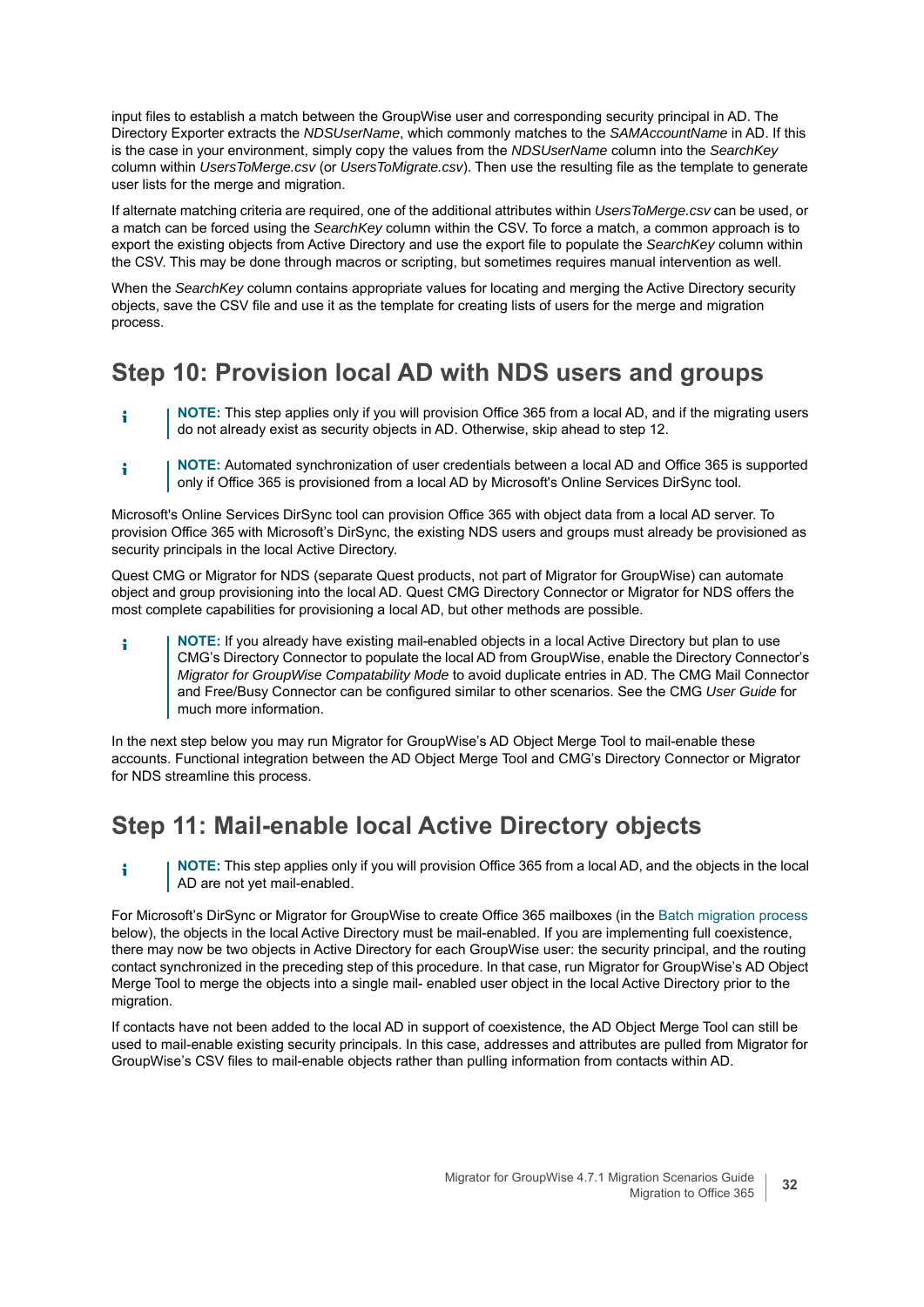**NOTE: Remember** the difference between *mail*-enabling and *mailbox*-enabling. A *mail*-enabled Active f. Directory object is one with a mail-address attribute for an address outside the Exchange domain, so AD can forward the object's mail to the other address. A *mailbox*-enabled AD object is one that has an Exchange mailbox. A mail-enabled AD object that has no Exchange mailbox cannot receive mail in Exchange; it can only forward mail to an object's external forwarding address.

<span id="page-32-4"></span>The AD Object Merge Tool applies its functions to AD accounts listed in a CSV file specified during the program run. You can run the AD Object Merge Tool for the entire *UsersToMerge.csv* file (generated by the Directory Exporter and updated in earlier steps) to perform these functions for all users at once. Or you could use the *UsersToMerge.csv* file as a template to create subset lists of users. Keep the header row and any rows corresponding to users you want to include in the merge. Then save the file to a new name, still in CSV format.

The result of the merge process (under any of the above scenarios) is a single, mail-enabled user object corresponding to each object copied from GroupWise. Any existing AD security credentials and routing are preserved. For more details, see the *AD Object Merge Tool* chapter of the Migrator for GroupWise *Administration Guide*.

## **Step 12: Configure Migrator for GroupWise parameters for Office 365**

Migration to Office 365 uses the Internet to transport data, which is typically slower and less reliable than local network connections. Migrator for GroupWise offers several features to minimize timeouts when a migration encounters data transmission delays. These features are enabled/disabled and configured by parameters in Migrator for GroupWise's *ini* configuration files, as described below.

#### **Configure mandatory parameter for Office 365 licensing**

The Admin-Driven Batch Migrator reads a mandatory program parameter to get the two-character *Usage Location* code that Microsoft requires for its Office 365 licenses (per [this Microsoft article\)](http://office.microsoft.com/en-us/business/microsoft-office-license-restrictions-FX103037529.aspx). Be sure to set this value, in Migrator for GroupWise's *gwmigapp.ini*, before you try to License users:

<span id="page-32-3"></span>[Exchange] O365UsageLocation=<xx>

The parameter value is a two-letter keyword, which must conform to the standardized values listed for [ISO 3166-1](http://www.iso.org/iso/country_codes/iso_3166_code_lists/country_names_and_code_elements.htm) [alpha-2.](http://www.iso.org/iso/country_codes/iso_3166_code_lists/country_names_and_code_elements.htm)

#### <span id="page-32-2"></span>*SetUserAccountControl* **and** *UserAccountControl* **parameters**

<span id="page-32-0"></span>In *adobjmerge.ini*: If you will use Migrator for GroupWise to create user objects in a proprietary local AD server, use a text editor to add (or edit) these parameter settings:

[Active Directory] SetUserAccountControl=1 UserAccountControl=512

#### *Watchdogminutes* **parameter**

<span id="page-32-1"></span>In *gwmigapp.ini*: Set the *watchdogminutes* parameter to 30:

<span id="page-32-5"></span>[General] watchdogminutes=30

This specifies the number of minutes of inactivity the Admin-Driven Batch Migrator will wait within a program run before concluding that the connection has encountered a fatal error, and aborting the process. Migration to Office 365 typically generates more process timeouts than migration to a local server. This can become particularly problematic when migrating many large messages (usually due to large attachments). Setting watchdogminutes=30 makes the program more forgiving of connection issues when migrating to an O365 target. The default value of 15 is better suited to migration to a local server, where shorter and higher-quality transmission paths make timeouts less common.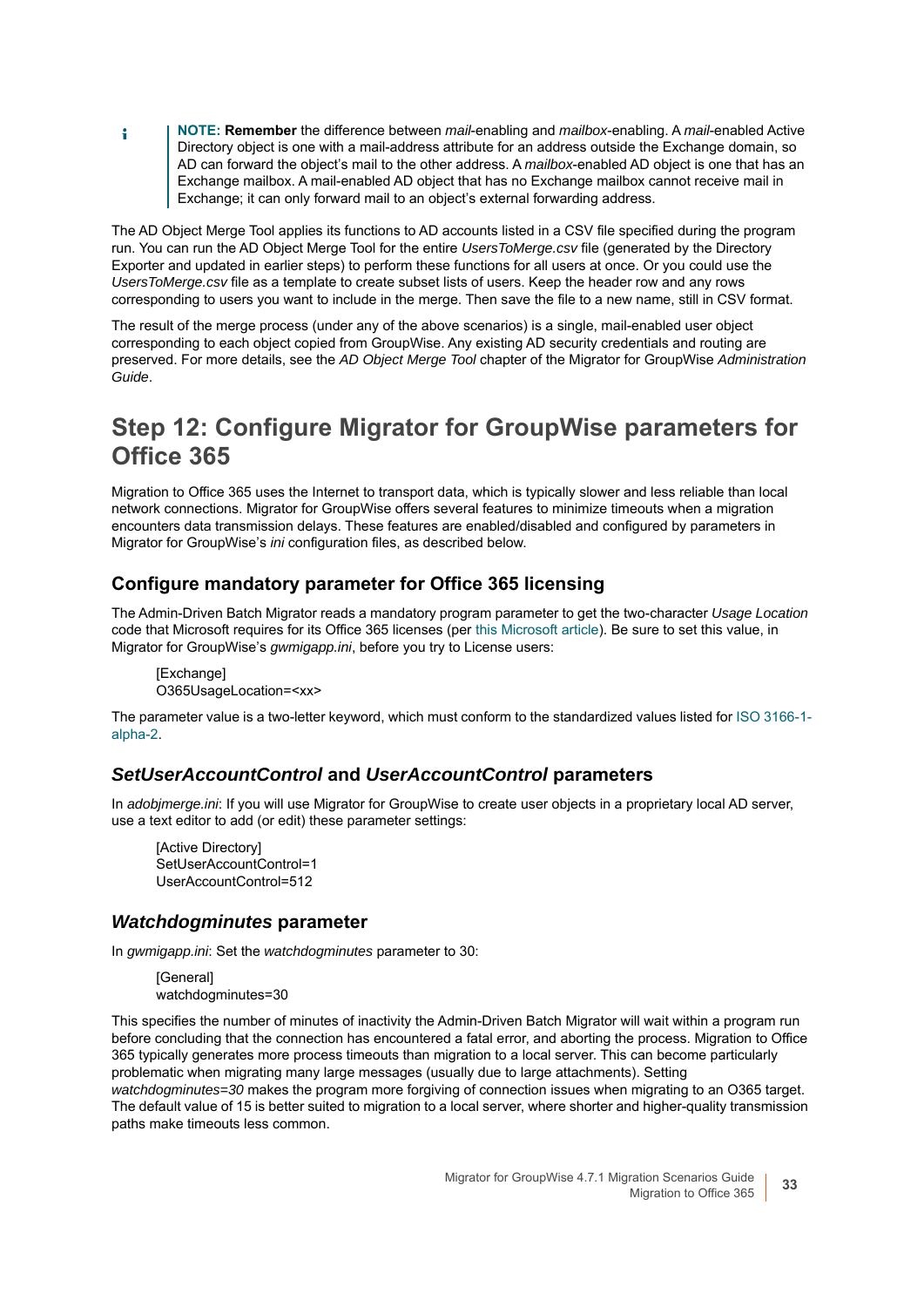If you still encounter timeouts with *watchdogminutes=30*, you could disable the feature by setting *watchdogminutes=0*. However, this setting should be used with caution because it tells the program to wait indefinitely for activity (rather than reporting that a fatal error has occurred after some period of time).

#### <span id="page-33-0"></span>**MAPI error-retry features for Migrator for GroupWise-Exchange connections**

Migrator for GroupWise lets you configure the Admin-Driven Batch Migrator to retry MAPI calls that return errors typically associated with network latency or poor bandwidth. Such errors are rare when migrating to a local Exchange server, but can become more common when migrating to Office 365. This feature lets you control MAPI retries when certain errors are encountered. The feature is configured by these program parameters in the [Exchange] section of *gwmigapp.ini*:

<span id="page-33-5"></span><span id="page-33-3"></span><span id="page-33-2"></span><span id="page-33-1"></span>MessageRetryCount=3 MAPIRetryWait=30 MAPIErrorsToRetry=80040115

This example shows the parameters set at their default values. At these settings, the program will retry 3 times, at 30-second intervals, for MAPI error 80040115 only. If the error persists through all retry attempts, the program will note the error in the log, skip the current message property or element, and move on to process the next item. Depending on your setting for **Log level** (on the *Specify Run Information* screen), the program's retry attempts may appear in the program logs with no other documented error or warning.

Note that the *MAPIErrorsToRetry=* parameter may contain multiple error codes, separated by commas, as in this example:

MAPIErrorsToRetry=8004010F,80040115

This example would tell the program to retry a MAPI call that returns either the feature-default error 80040115 or another error 8004010F. In most cases, the default error 80040115 alone should be sufficient.

#### **Message-level retry feature for Migrator for GroupWise-Exchange connections**

<span id="page-33-4"></span>You can also configure the Admin-Driven Batch Migrator to retry the migration of an entire message when errors occurring in the connection to the target platform cause a message to fail. This feature can complement the MAPIerror retry feature (above), which permits retries at the error level. If a MAPI error remains unresolved after the specified number of retry attempts, Migrator for GroupWise notes the error in its log and resumes processing with the next element or property of the message. If an error causes an entire message to fail, these message-level retry parameters provide control over the retry processing of an entire message:

<span id="page-33-9"></span><span id="page-33-8"></span>**[Exchange]** WriteMessageTryCount=3 WriteMessageRetryWait=60

This example tells the program to try as many as 3 times (if the first 2 attempts fail), waiting 60 seconds between attempts. The defaults are *WriteMessageTryCount=1* and *WriteMessageRetryWait=30*, which tell the program to try a message only once (and not retry at all).

### **Error-retry feature for Migrator for GroupWise-GroupWise connections**

This feature lets you configure the Admin-Driven Batch Migrator to retry the migration of an entire message when an error occurs in the connection to the GroupWise server. (The other message-level retry feature, described above, does the same thing for errors that occur between Migrator for GroupWise and the target Exchange platform.) If a GroupWise-Migrator for GroupWise connection error causes an entire message to fail, these message-retry parameters let you tell the program to retry processing the entire message, from the beginning, at specified intervals, through a specified number of iterations:

<span id="page-33-7"></span><span id="page-33-6"></span>[GroupWise] RetryCount=3 RetryDelay=30

The *RetryCount=* parameter tells the program how many times to retry to migrate a message (if not successful on the first attempt), at intervals specified by *RetryDelay=* (in seconds). The defaults, *RetryCount=3* and *RetryDelay=30*, tell the program to retry three times (four total tries), at intervals of 30 seconds. If a message fails again on the last attempt, the program notes the failure in its log and resumes processing with the next message.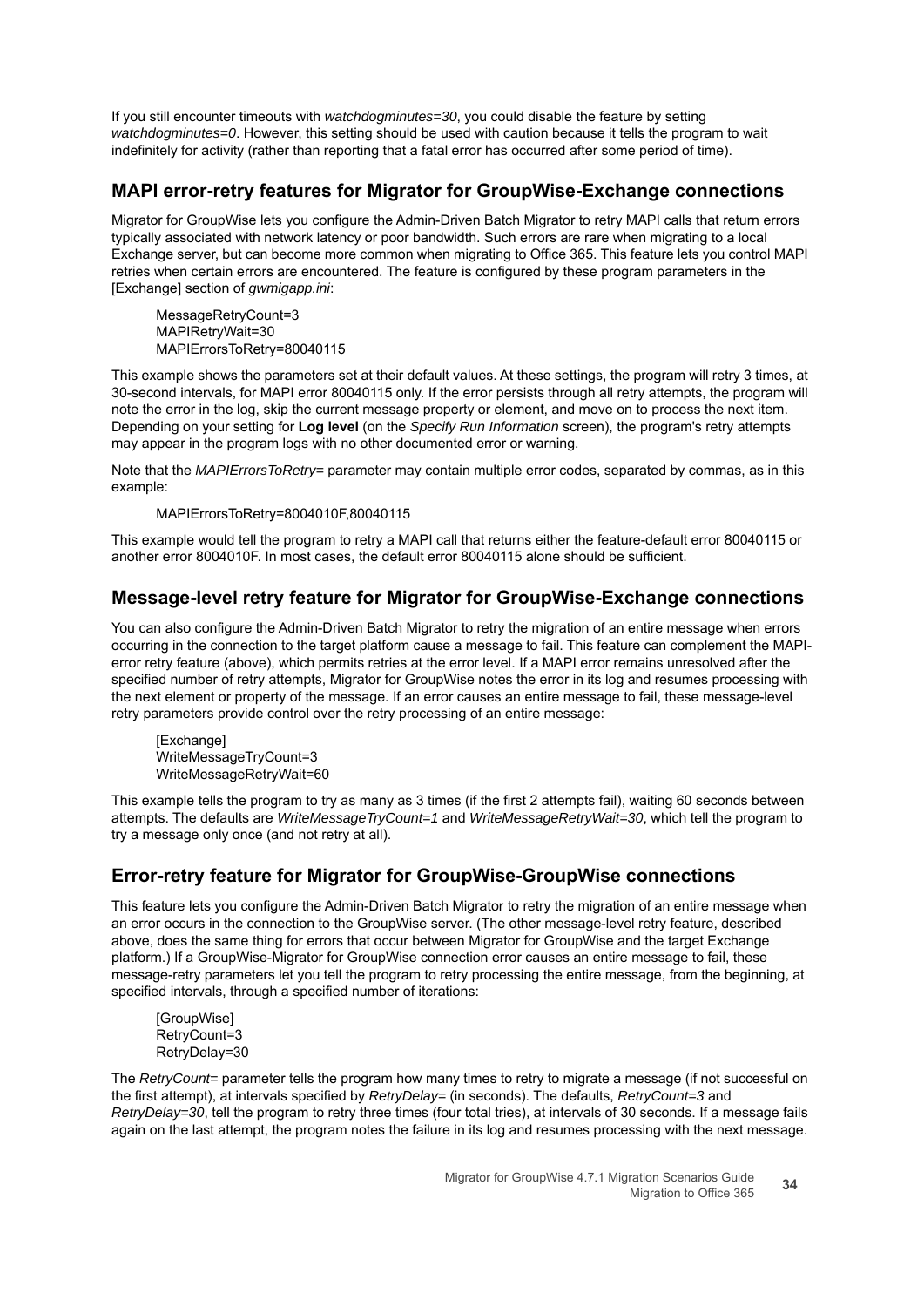## **Step 13 (if necessary): Copy users' archives to a centralized location**

<span id="page-34-1"></span>Migrator for GroupWise offers several options for migrating data that resides on users' workstations. One approach uses the Self Service Desktop Migrator (SSDM), a component of Migrator for GroupWise that offers an optional *Silent Mode* to minimize user interaction and impact. This approach is discussed in greater detail in chapter 4 of this *Guide*.

<span id="page-34-2"></span>Some scenarios, however, require central migration of GroupWise archives. Migrator for GroupWise's Admin Batch Migrator can migrate GroupWise archives to Exchange (or to PSTs), but only if the program has access to the source archives. Typically, this means providing users access to a central share and having them copy their archives to this location prior to the migration. The Batch Migrator can also migrate archives from diverse, per-user locations, but only if you specify the location for each user in your user-list CSV file.

If this approach will be used for migrating archives, an appropriate location and process should be established. In addition, the approach and any end-user involvement should be communicated in advance of the migration.

## **Step 14: Prepare for Office 365 Wave 15 throttling**

To better address the PowerShell Runspace throttling introduced in O365 Wave 15, your organization should submit a request to Microsoft to ease the PowerShell throttling restrictions. The tenant admin must open a service request with Microsoft and reference *Bemis Article: 2835021*. The Microsoft Product Group will need this information:

- <span id="page-34-3"></span>**▪** tenant domain (*tenant.onmicrosoft.com*)
- version of Exchange (in this case, for Wave 15)
- **▪** number of mailboxes to be migrated
- humber of concurrent admin accounts to be used for the migration
- number of concurrent threads to be used
- **▪** number of Runspaces to be created per minute\*
- **▪** proposed limit (*powershellMaxTenantRunspaces*, *powershellMaxConcurrency*, etc.), and the number to which to increase the limit\*

\* For the last two items in this list, take the total number of threads across all migration machines and add a buffer, because it is difficult to predict the timing of the Runspace initiation. It is best to assume that all potential Runspaces could be created within a minute, so the values for both items should probably both be submitted as the total number.

When you have completed these *Pre-Migration Preparations*, continue with the *Batch Migration Process* below.

## <span id="page-34-0"></span>**Batch migration process**

Migrator for GroupWise includes two migration engines:

- **Administrator-Driven Batch Migrator (Admin Batch Migrator)** performs administrative functions (e.g. mailbox creation, routing updates, etc.), provisions Public Distribution Lists, and migrates batches of users all together in a single program run.
- **Self Service Desktop Migrator (SSDM)** runs in memory on the local workstations and migrates content for one user. SSDM streamlines the process of migrating local content, reduces burden on the migration team, and includes a "Silent Mode" to minimize end user interaction and requirements. For more information on SSDM, see chapter 4 [\(SSDM \(per-desktop\) migration](#page-43-3)) of this *Guide*.

Either application can be used independently for the entire data migration, or the two may be used together to meet a variety of project requirements.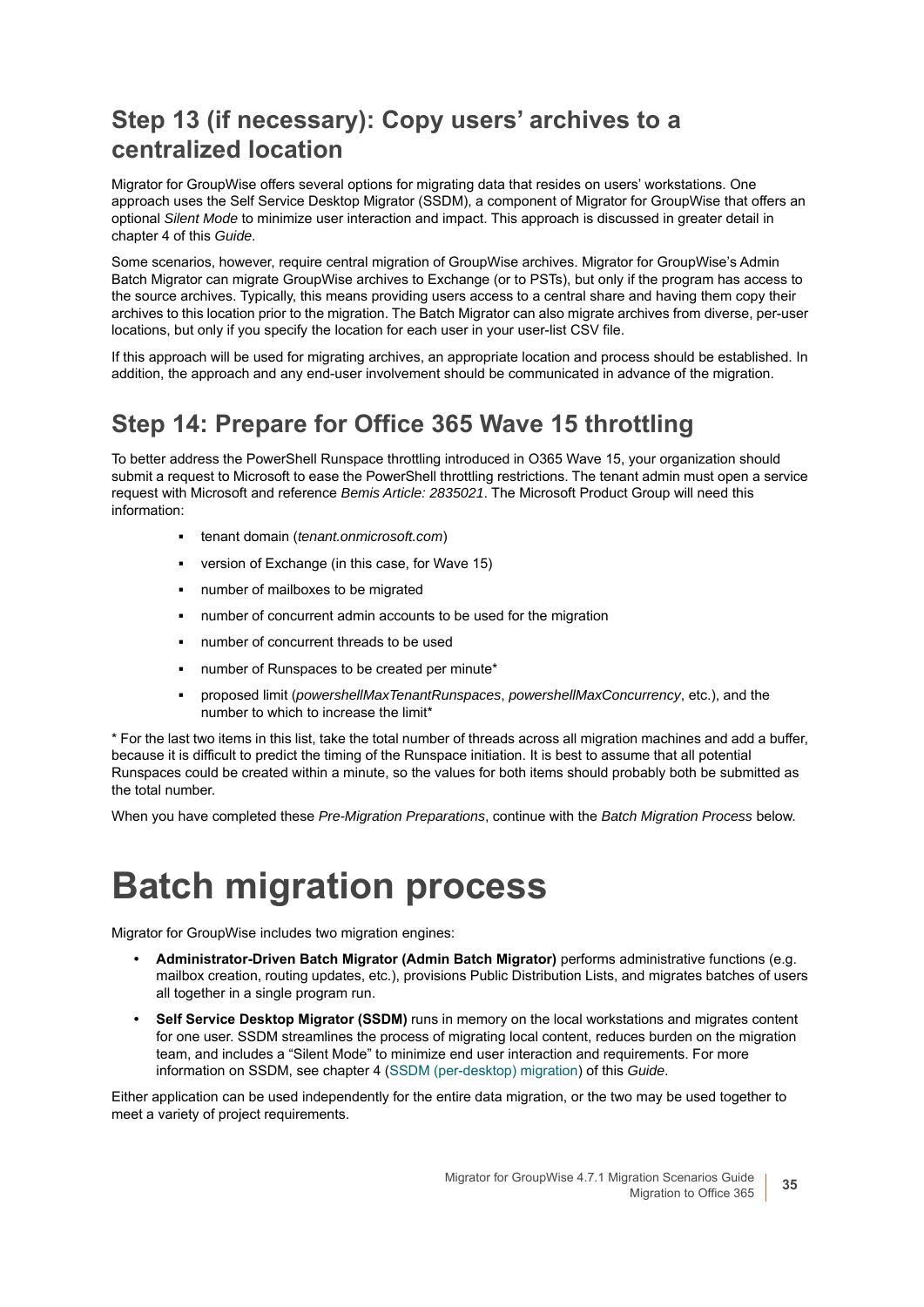This section provides process instructions for a typical migration to Office 365, in which an administrator performs the migrations for multiple groups (batches) of users with no user interaction. Planning and deployment for the perdesktop SSDM are described separately, in chapter 4: [SSDM \(per-desktop\) migration](#page-43-3).

The flow chart below summarizes the batch-migration process for an Office 365 target. The step numbers in the flow chart correspond to the step numbers in the narrative process instructions that follow.

This batch-migration procedure is repeated for **each group** of users to be migrated, as shown by the looping arrow in the flow chart.

**NOTE:** Do not begin this procedure until you have completed the [Pre-migration preparations](#page-27-0), in the i preceding section of this chapter.

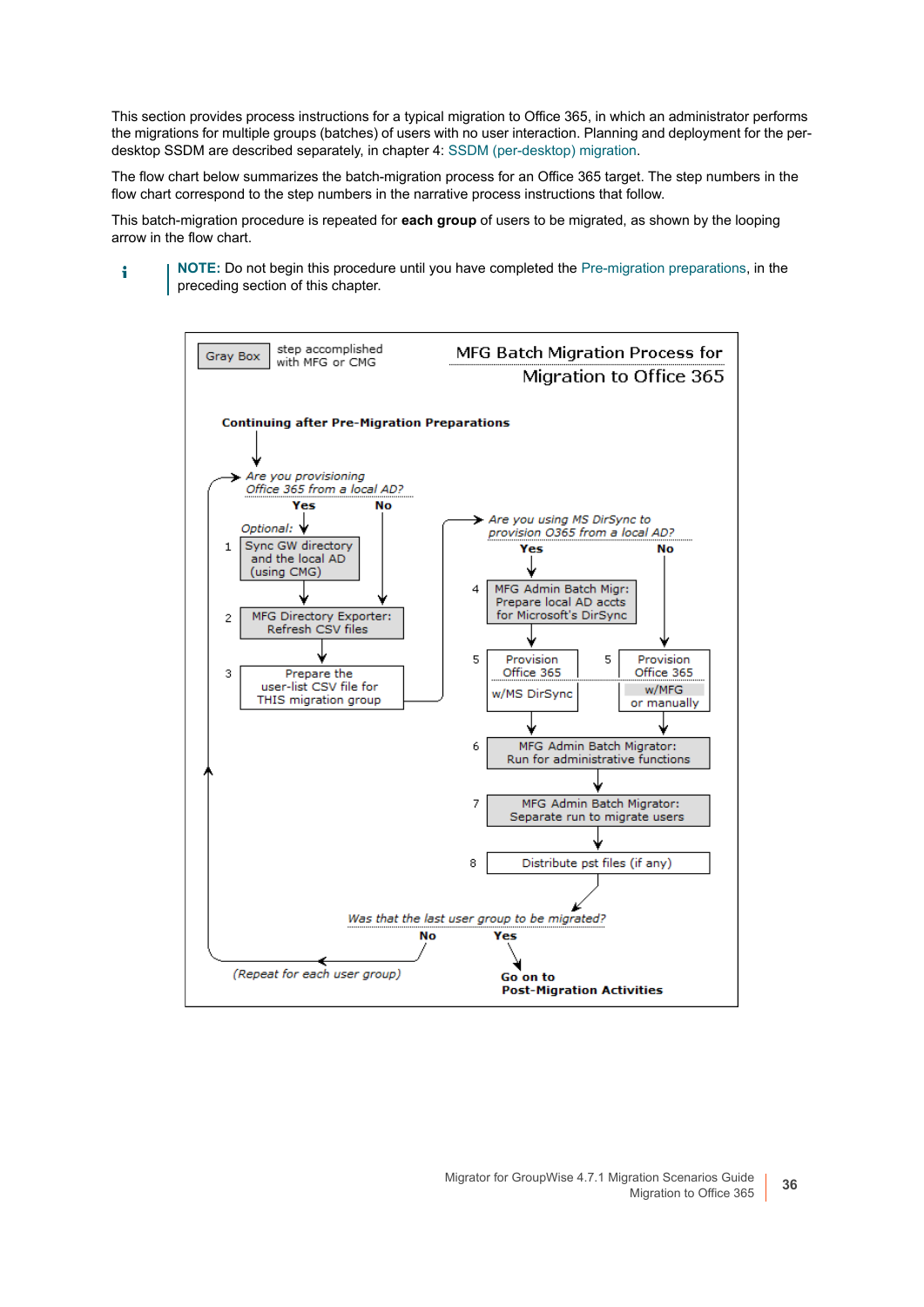## <span id="page-36-2"></span>**Step 1: Run Directory Connectors to sync the GroupWise directory and the local AD**

**NOTE:** This step applies only if you will use Microsoft's DirSync tool to provision Office 365 from a local i AD. If provisioning by some other method, skip to the next step below.

CMG's Directory Connector can be configured to automatically run directory updates at scheduled intervals between GroupWise and the local AD. But many admins also update the directories at this step of the process to ensure both directories are current before proceeding with the migration for this group.

<span id="page-36-3"></span>Many migration projects extend over a period of several weeks or months, so migrating organizations often experience staff additions and departures during the transition period. Any directory changes that occur while the migration is in-process may introduce data inconsistencies between GroupWise and the local AD, but these can be reconciled using CMG's Directory Connector. See Quest CMG documentation for full details.

## **Step 2: Run Directory Exporter to refresh CSV files with recent changes**

<span id="page-36-4"></span>Migrator for GroupWise's Directory Exporter extracts user and group information from GroupWise and populates CSV files that serve as input to the migration process. When user and group modifications occur in the GroupWise environment, it is important to run Directory Exporter again to update the contents of the CSV files. This ensures accurate input to the migration applications.

For more information about the Directory Exporter and how to use it, including screen-by-screen field notes, see the *Directory Exporter* chapter of the Migrator for GroupWise *Administration Guide*.

## **Step 3: Prepare a migration group user-list CSV file**

<span id="page-36-5"></span>Migrator for GroupWise's Admin-Driven Batch Migrator references a CSV file to determine the subset of users to migrate in the current migration group. Each time the Batch Migrator runs, it prompts for the particular CSV userlist file containing the users to whom the program should apply its functions.

Remember that Migrator for GroupWise's Directory Exporter creates a *UsersToMigrate.csv* file each time it runs, beginning in the *Pre-Migration Preparations* but also when refreshing user data as in step 2 above. The *UsersToMigrate.csv* contains records for *all* GroupWise users, but an administrator typically uses the Batch Migrator to migrate subset groups of a few dozen users at a time. (See *Grouping Users for Batch Migration* in chapter 3 of Migrator for GroupWise's *Pre-Migration Planning Guide* for information about determining the optimum size of user batches.) You can use the *UsersToMigrate.csv* file as a template to create subset user-list CSV files for the Migrator for GroupWise Batch Migrator. To prepare a user-list file, use Microsoft Excel to:

- <span id="page-36-8"></span>1 Open *UsersToMigrate.csv* and **Save As** a new CSV filename (for example, *migr01.csv* for your first migration group, or *migmktg.csv* for users in the Marketing Department). You must save the file in CSV format, not as an Excel Workbook or any other file type.
- 2 Edit the copy by deleting all user rows except those you want to include in this migration group.
- <span id="page-36-6"></span><span id="page-36-1"></span>3 Save the modified CSV file in CSV format under its new name.

<span id="page-36-0"></span>*If you will access GroupWise data by proxy:* You can use the CSV file generated by Migrator for GroupWise's AddProxy utility as your user-list file—modified if necessary to accommodate any special circumstances as noted below. The *AddProxy Utility* chapter of the Migrator for GroupWise *Administration Guide* explains how each successful run of the program, per user, generates a record of the user in a file, designated in your *addproxy.ini* file as the *SuccessLog*. This file thus contains a current list of all users who have granted the necessary proxy rights, and are thereby eligible for migration by proxy.

<span id="page-36-7"></span>Optional Modifications to the user-list CSV file:

**NOTE:** If any of the *Optional Modifications* listed here applies to your migration, it will usually be more ÷ efficient to make those modifications to the master *UsersToMigrate.csv* file (for the entire universe of users) before using that file as a template for subset user-list files, as described above.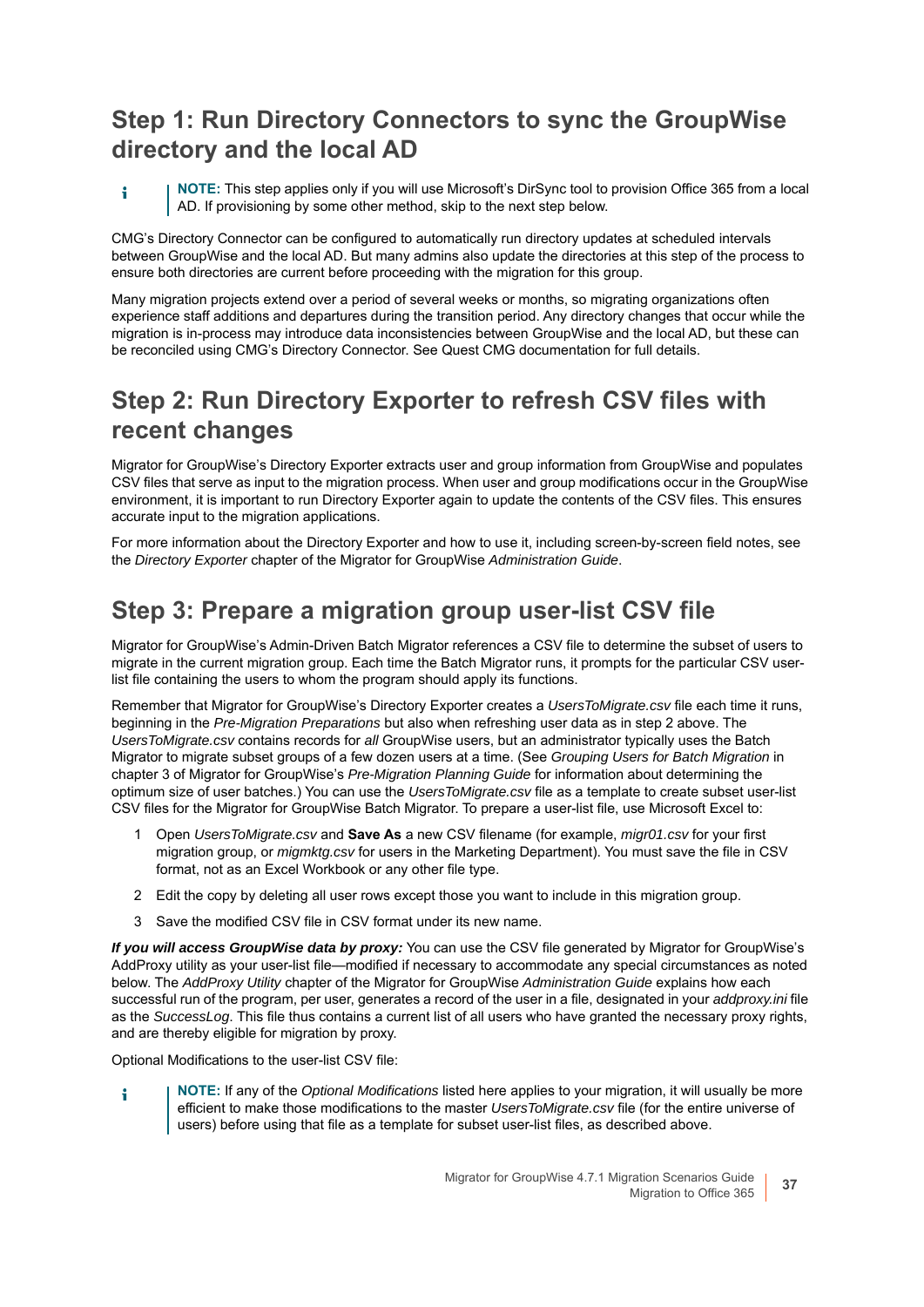Review these circumstances and determine if any of them apply to your migration scenario:

- **•** User archives are on a central accessible server, but in diverse directory subtrees. In this case, you will not be able to specify a single root directory for Migrator for GroupWise to search for the migrating users' archives. But you can specify a root search path for each user in the CSV file.
- **•** PST files need to be created in different, separate directories, per user (for example, in each user's home directory).
- **•** You want to migrate forwarding addresses from the GroupWise source.
- **•** You want Migrator for GroupWise to change users' GroupWise passwords to a different, specific value for each user rather than to a single common value for all users, or to random strings of characters.

If any of these or similar circumstances apply in your migration, please see the article titled [Which columns are](https://support.quest.com/migrator-for-groupwise/kb/14994)  [required and which can be added or modified in the CSV user list?](https://support.quest.com/migrator-for-groupwise/kb/14994) in the Migrator for GroupWise Knowledge Base.

## **Step 4: Prepare local AD accounts for Microsoft's DirSync**

If your local Active Directory still includes any objects that you do *not* want copied to Office 365, remove them now. The DirSync you will perform in the next step below will copy *all* user objects from the local server.

Run Migrator for GroupWise's Admin-Driven Batch Migrator to prepare the accounts in your local AD for provisioning into Office 365 by Microsoft's DirSync tool. On the Batch Migrator's *Exchange Administrative Operations* screen, mark the checkbox for **Prepare local Active Directory accounts for MS DirSync**.

## **Step 5: Provision Office 365**

Microsoft's DirSync tool can provision Office 365 and create the O365 mailboxes from a proprietary local AD. If you will provision Office 365 this way, you have already provisioned the local AD (in the [Pre-migration preparations](#page-27-0) above). If you will not have a local AD, Migrator for GroupWise can provision Office 365 directly from the GroupWise source, and would also create the O365 mailboxes. Alternatively, you could provision Office 365 manually, by scripting or by the Office 365 portal.



The *Establishing Permissions and Access* topic below applies to all methods of provisioning Office 365. Read this topic, and then continue with the instructions for your chosen provisioning method.

**NOTE:** This step applies only if you are using Microsoft's DirSync tool to provision Office 365 from a ÷ local AD. If provisioning by some other method, skip ahead to step 5.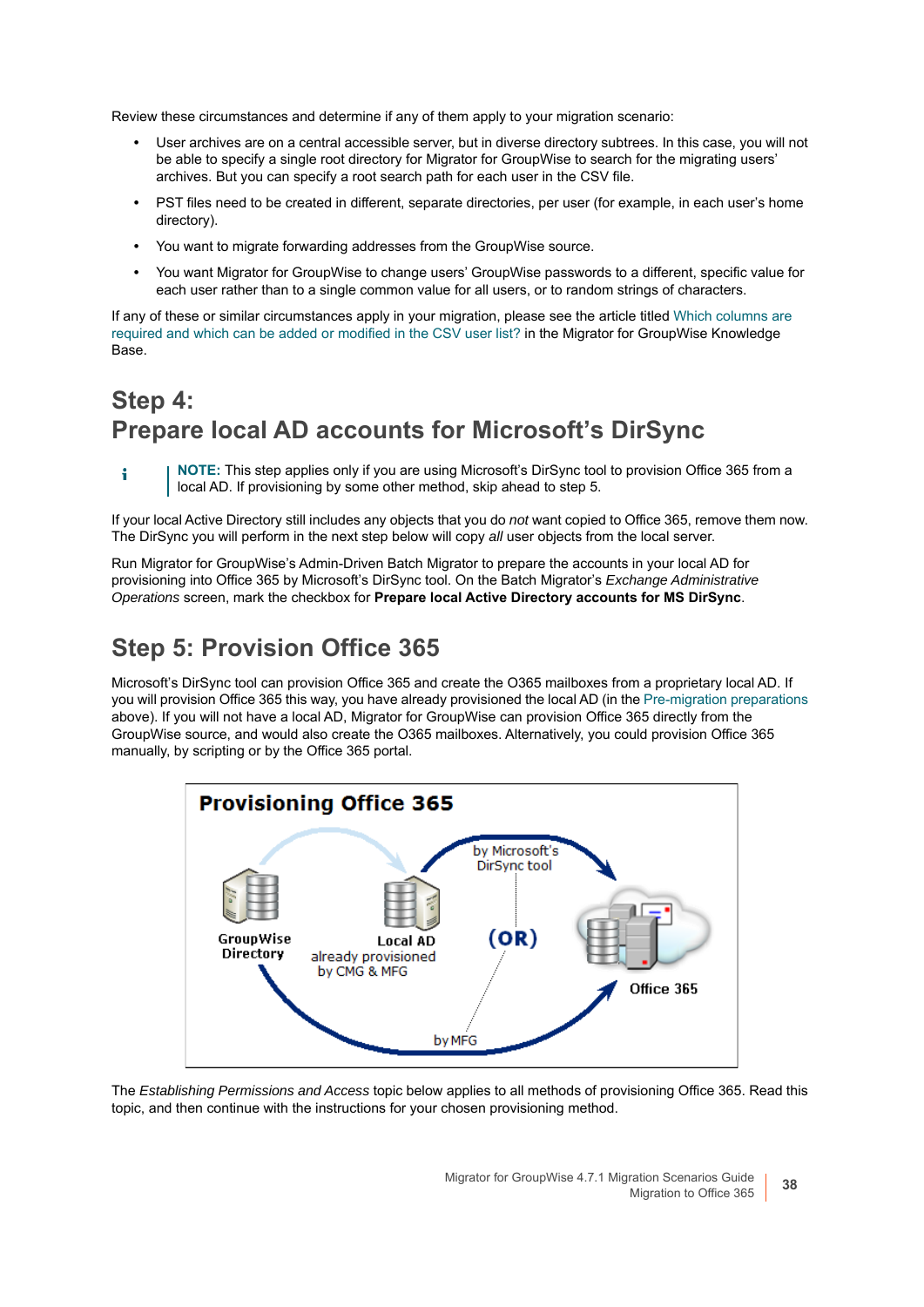#### <span id="page-38-0"></span>**Establishing permissions and access to Office 365**

Access to Microsoft's Office 365 must be set at the mailbox level through Remote PowerShell. To do so, you must first establish a Remote PowerShell session:

- 1 Open up a PowerShell 2.0 command prompt.
- 2 Get your Office 365 credentials:

<span id="page-38-2"></span>\$Credential = Get-Credential

3 Create the remote PowerShell session:

\$Session = New-PSSession -Credential \$Credential -AllowRedirection -ConnectionUri https://ps.outlook.com/PowerShell -Authentication Basic -ConfigurationName Microsoft.Exchange

Import your PowerShell session:

Import-PSSession \$Session

**Note:** You may receive an error that says a script cannot be executed. If you haven't yet set your ExcecutionPolicy you may also need to change it to RemoteSigned:

Set-ExecutionPolicy RemoteSigned

After establishing the session, you can issue Exchange commands to Office 365. For example, to establish permissions for the migration admin account(s) to facilitate data migration:

Add-MailboxPermission <user1> -User <MigrationAdmin> -AccessRights FullAccess

... where *<user1>* is a migrating user, and *<MigrationAdmin>* is one of the accounts used for migration in the environment. This command must be run for each migrating mailbox, so scripting will be helpful for larger migrations.

#### **To provision Office 365 with Microsoft DirSync tool**

Refer to Microsoft's documentation to copy the objects in your local Active Directory to Office 365. This DirSync also creates the Office 365 mailboxes. Then go on to step 6.

#### **To provision Office 365 with Quest Migrator for GroupWise**

Run Migrator for GroupWise's Admin-Driven Batch Migrator to create the O365 accounts and mailboxes. On the *Exchange Administrative Operations*, select:

- **•** *Create Office 365 accounts:* Creates new Office 365 mailboxes and sets user properties for users in the current user-list CSV file. Migrator for GroupWise can provision the O365 objects directly from GroupWise, and create the O365 mailboxes. This feature can be valuable where security principals do not already exist in a local AD. This approach is also useful for provisioning resource objects in some migrations. For more information, see the *MBoxFromContact=1* parameter notes in the Migrator for GroupWise *Program Parameters Reference*.
- <span id="page-38-1"></span>**•** *Remove user free/busy forwarding to GroupWise:* Removes forwarding of CMG free/busy queries to the GroupWise server for the users in the current batch. Now that these users will have Exchange mailboxes, future free/busy queries must be routed to their Exchange mailboxes.

See the *Admin-Driven Batch Migrator* chapter or the Migrator for GroupWise *Administration Guide* for more information, with screen-by-screen field notes.

**TIP:** Some admins report network latency issues when creating Office 365 accounts in the same f program run with other admin functions. Quest therefore recommends you select only the two options shown above for this run of the Admin-Driven Batch Migrator. You can then run the program again (next step below) to select other appropriate admin features for this user group.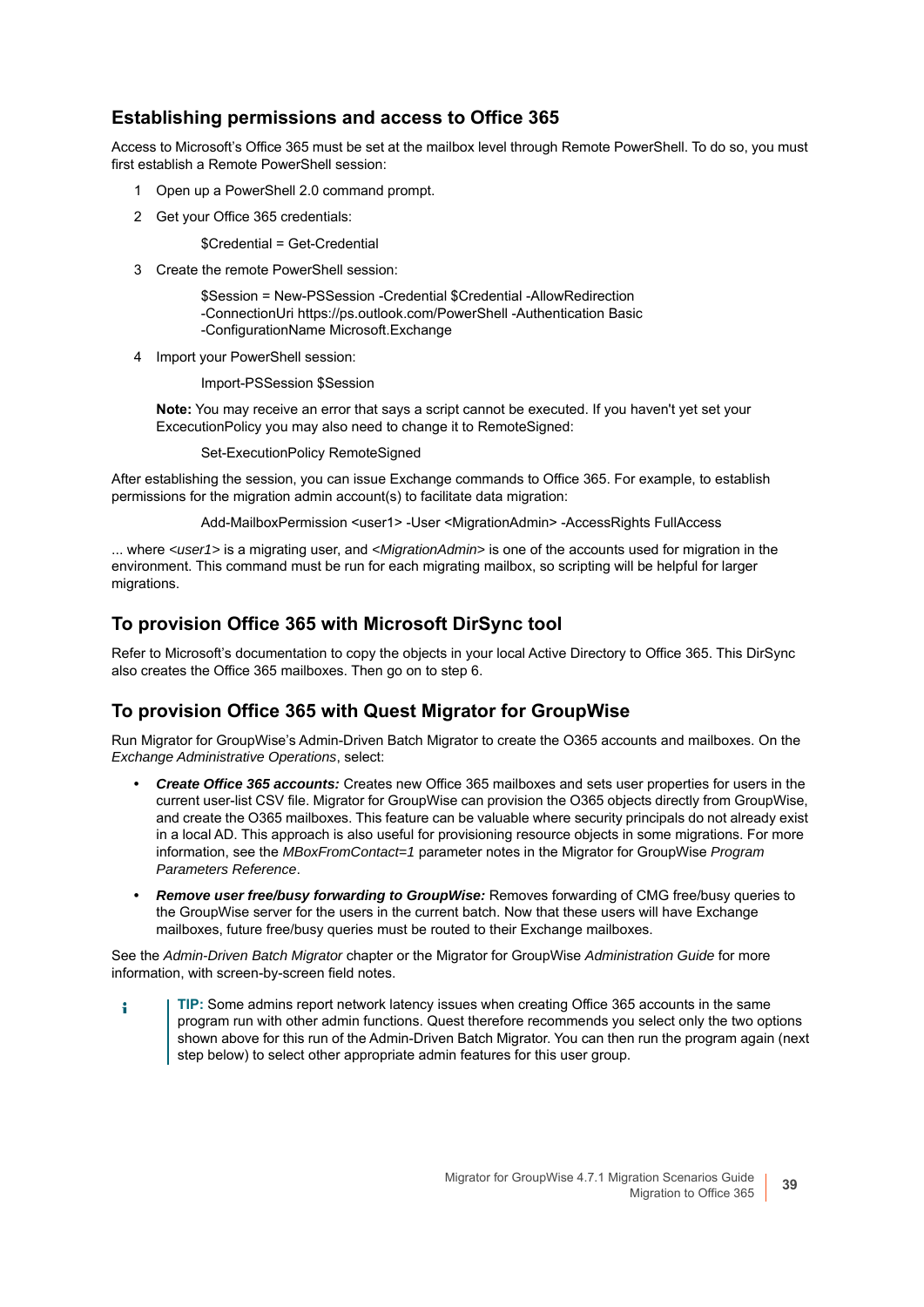## **Step 6: Run Migrator for GroupWise's Admin Batch Migrator for administrative functions**

Before actually migrating this group of users (next step below), most organizations should run the Admin-Driven Batch Migrator to perform certain administrative functions that are appropriate for their scenarios.

**TIP:** Some admins report network latency issues when trying to migrate users in the same program run ÷ with the admin features listed below. Quest therefore recommends that you not **Migrate users** in this run of the Admin-Driven Batch Migrator. Instead, you can run the program again (next step below) to perform the actual data migration for this user group.

On the *GroupWise Administrative Operations* screen, select any number and combination of these features that are appropriate to your circumstances:

- **•** *Set [GroupWise-to-Exchange] forwarding:* Now that the users in this batch are being migrated, any mail for them that arrives in GroupWise must be forwarded to their new Office 365 mailboxes.
- **•** *Set [GroupWise] user password:* Changes users' GroupWise passwords to new values (specified in a later program screen). *Select this option only if you will use passwords to access GroupWise user data for the migration.* Some organizations prefer changing GroupWise passwords to encourage use of the new Office 365 environment.
- **•** *Set user visibility [in the GroupWise directory]:* This feature lets you specify the scope of users' visibility in the GroupWise directory. User visibility determines whether Quest CMG Directory Connector will be able to synchronize the GroupWise account into AD.

CMG's Directory Connector does not support direct coexistence between GroupWise and Office 365, but you could configure a reasonable workaround as described in step 7 of the [Pre-migration preparations](#page-27-0) above. In that case, set **Set user visibility** to *None*, to facilitate CMG directory updates between GroupWise and the local AD.

If you used Microsoft DirSync to provision Office 365, and if the current user-list CSV file contains any GroupWise resources, then also select this feature on the *Exchange Administrative Operations* screen:

**•** *Set Office 365 resource capacity:* This creates Office 365 mailboxes for GroupWise resources, since Microsoft's DirSync tool does not provision resources. The program will read (from the local AD) the capacities of all resource objects in the user-list CSV file, and copy that data to the corresponding new object records in Office 365.

In any case, most organizations should also select this admin feature, also in the *Exchange Administrative Operations*:

**•** *Remove user free/busy forwarding to GroupWise:* Removes forwarding of CMG free/busy queries to the GroupWise server for the users in the current batch. (Now that these users will have Exchange mailboxes, future free/busy queries must be routed to their Exchange mailboxes.)

See the *Admin-Driven Batch Migrator* chapter or the Migrator for GroupWise *Administration Guide* for more information, with screen-by-screen field notes.

## **Step 7: Migrate data**

Run the Admin-Driven Batch Migrator again to migrate user data (mail, calendar, address books, archives, etc.) from GroupWise to Office 365 for the users identified in the user-list CSV file. In the *Select Operations* screen, select *Migrate users.*

If you have configured Quest CMG Directory Connector for a "two-step" directory coexistence (as described in the preceding step for **Set user visibility**), you can now run the Batch Migrator one more time for this user group, to select this feature from the *Exchange Administrative Operations* screen:

<span id="page-39-0"></span>**•** *Remove directory synchronization exclusion:* Removes the attribute values (in the local AD) that exclude the users in this migration group from CMG dirsyncs in the Exchange-to-GroupWise direction. Removing the attribute will include these users in bidirectional dirsyncs—useful now that they will be migrated. For more information, see the *CmgExcludeFromDirSync=* parameter notes in Migrator for GroupWise's *Program Parameters Reference*.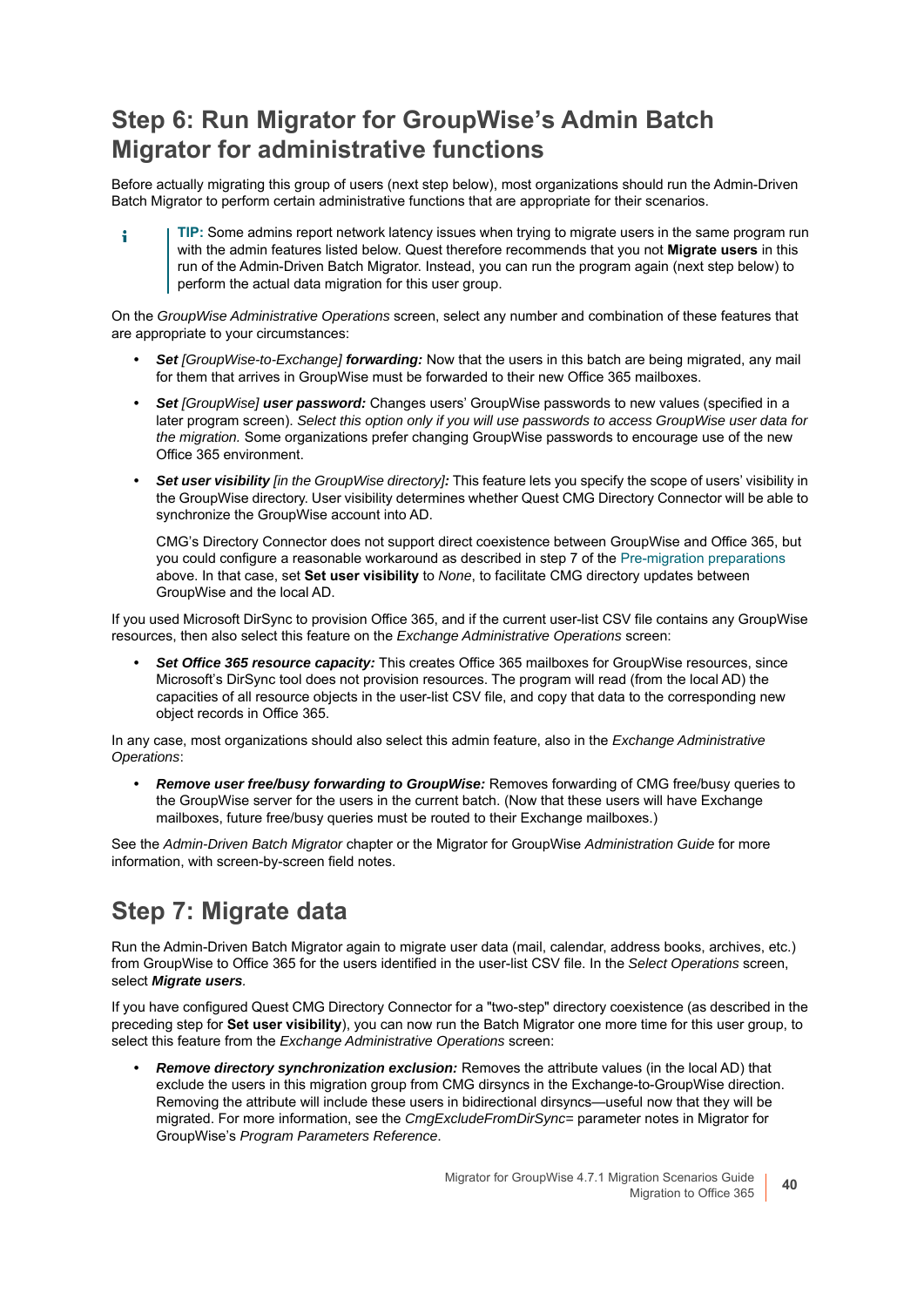**IMPORTANT:** In this scenario, this feature *must* be selected in a separate run of the Admin ÷ Batch Migrator because Migrator for GroupWise cannot address two different targets in the same program run. (The dirsync exclusion feature must be applied to your local AD, whereas the *Migrate users* feature migrates data to Office 365.)

<span id="page-40-5"></span><span id="page-40-4"></span>Since CMG's Directory Connector does not support direct dirsyncs with Office 365, the sync-exclusion feature (and its removal) will be useful only if you have configured a "two-step" coexistence.

See the *Administrator-Driven Batch Migrator* chapter of the Migrator for GroupWise *Administration Guide* for more information.

## **Step 8: Distribute PST files (if any)**

GroupWise data is migrated to the individual Exchange mailboxes or PST files based on selections made within Migrator for GroupWise's Batch Migrator program. If any data has been migrated to PST files, the administrator must either:

- **•** Notify users of the locations of their new PST files (so each user can specify the location within his or her own desktop copy of Outlook); **or**
- **•** Distribute the newly created PST files to users' desktops.

Migrator for GroupWise's Admin-Driven Batch Migrator names any new PST files by their associated User IDs, with incrementing numbers appended to the filename if more than one file is generated per User ID—for example, *Smith.pst*, *Smith-1.pst*, *Smith-2.pst*, and so forth.

## **When you are finished with this batch ...**

Repeat these steps for each batch of migrating users until the entire user population is migrated. You may also integrate some of the *Pre-Migration Preparations* into this process, depending on your circumstances. When you have migrated the last user batch, proceed to the *Post-Migration Activities*.

## <span id="page-40-0"></span>**Post-migration activities**

<span id="page-40-3"></span>These post-migration activities apply to migrations to Office 365. *Perform these tasks only after you have migrated the last user batch (by the Admin Batch Migrator) or the last individual user (by the SSDM).*

## **Step 1: Provision public distribution lists in Exchange**

<span id="page-40-6"></span><span id="page-40-1"></span>Run Migrator for GroupWise's Administrator-Driven Batch Migrator to provision GroupWise public distribution lists (PDLs) as Exchange distribution groups. The program reads a *GroupsToProvision.txt* data file, generated by the Directory Exporter, to provision PDLs into Office 365. If necessary, you can update PDL content and/or membership in the *GroupsToProvision.txt* file prior to provisioning the PDLs into Active Directory.

PDLs are typically provisioned in Office 365 separately, after users are migrated in the batch-migration process. For more information and field notes, see the *Administrator-Driven Batch Migrator* chapter of the Migrator for GroupWise *Administration Guide*.

After your distribution lists are provisioned into Office 365, check the *Message Delivery Restrictions* settings for any Exchange (Office 365) group to which you want GroupWise users to be able to send messages. Any such Exchange group must be of the *universal distribution* type to be mail-enabled. To change the settings, beginning in the Office 365 *Exchange admin center*:

- <span id="page-40-2"></span>1 Select **recipients** (in the navigation bar at left), and then **groups**. Then select and double-click the *Distribution group* you want to edit.
- 2 Click the **delivery management** tab, and select the radio button for *Sender inside and outside of my organization*.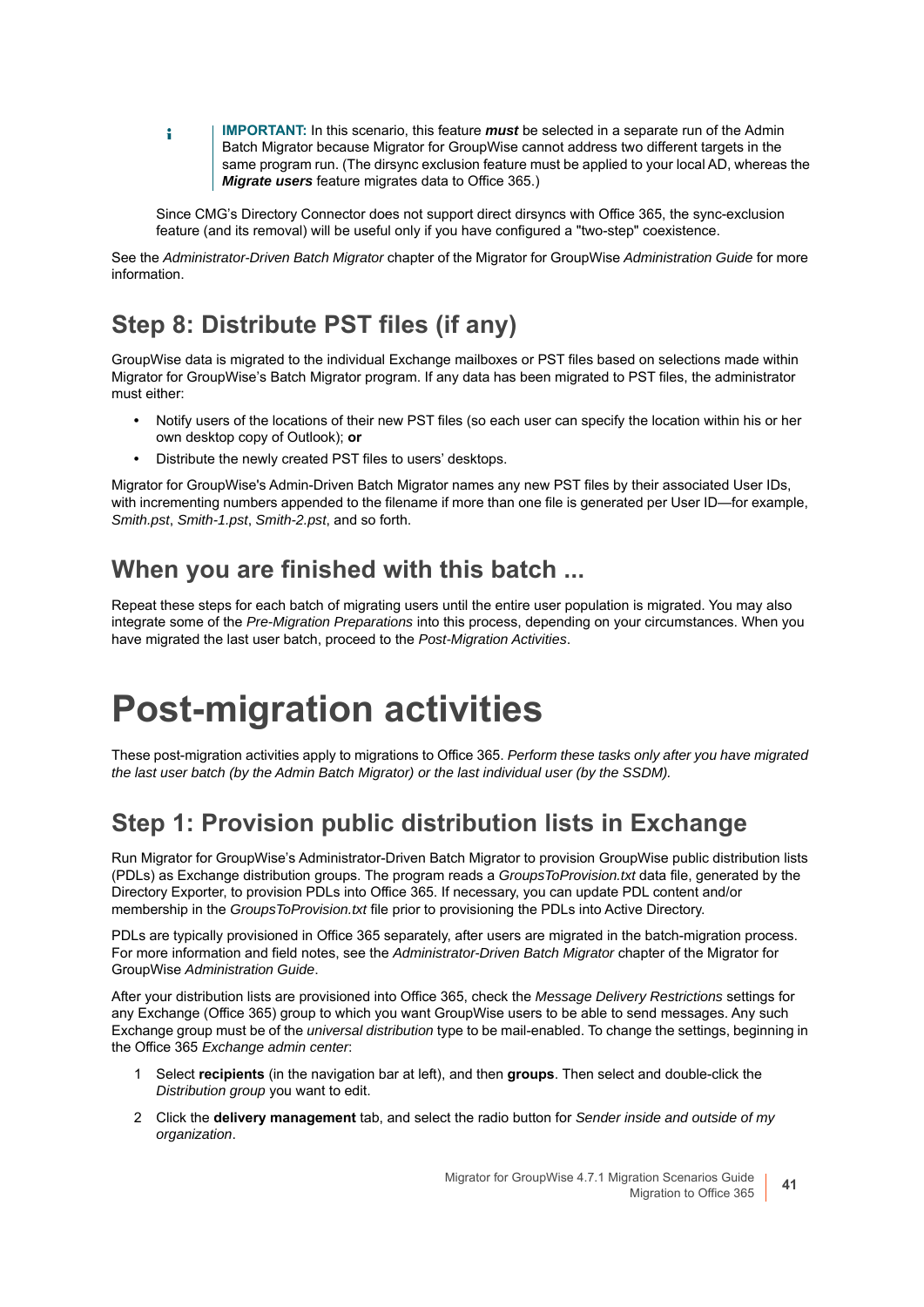Repeat these steps for each Office 365 distribution group whose members you want to be able to receive messages from GroupWise senders.

## **Step 2: Modify routing**

Most migration admins use Migrator for GroupWise to automatically update forwarding in both systems to ensure proper routing to migrated users and those still using GroupWise. When the user and group migration is complete, routing can be permanently updated.

Depending on the specifics of the environment, this may involve modifying the MX record(s), updating routing tables, and/or firewall modifications. Redirect incoming external (Internet) mail to the Office 365 domain instead of the GroupWise environment.

**NOTE:** Since Migrator for GroupWise is able to update routing in both environments, it is also possible i to modify inbound routing earlier in the migration process. However, most organizations prefer to minimize change before and during the migration process, so they opt to do the routing updates after the migration is complete.

## **Step 3 (conditional/optional): Configure Microsoft DirSync for ongoing directory coexistence**

**NOTE:** This step applies only if you used Microsoft's DirSync tool to provision Office 365, **and** only if i you will keep the local AD in addition to Office 365. For any other configuration, skip ahead to step 4.

Refer to Microsoft's documentation to configure the Microsoft Online Services DirSync tool for regularly scheduled synchronizations between your local, proprietary Active Directory and Office 365. Remember that you might also configure a "two-step" coexistence between GroupWise and Office 365—as described above in step 6 of the *Batch Migration Process*, for the **Set user visibility** feature.

### **Step 4 (optional): Prepare for any future migration**

**NOTE: Optional (But Recommended) Step:** Even if you are certain you will have no need for any i future migration, this step is still a good precaution.

In preparation for the possibility of future migration requirements (e.g., archives), you may want to consider (either):

- **•** Keep a GroupWise POA with a consolidated address book to help facilitate such activities. To migrate a GroupWise archive you must authenticate against a post office. If you have many post offices, you can run maintenance rules on the mailboxes to limit them to (for example) a day or less of email and then use ConsoleOne to move all the mailboxes to a single post office.
- **•** Set the post office(s) to allow direct connections and establish Migrator for GroupWise as a Trusted Application. Then back up the post office(s). This would facilitate future migrations using the post office backups without requiring a live or virtual POA.

## **Step 5: Post-migration "cleanup"**

To "clean up" after the last user has been migrated:

- <span id="page-41-0"></span>1 Verify the GroupWise server is inactive. Make sure that the GroupWise server is no longer receiving or processing mail traffic.
- 2 *If you were using SMTP mail coexistence (with or without Quest CMG):* Delete any temporary routing MX domains (e.g., *migrate.domain.com*). This is the temporary subdomain you created in the *Pre-Migration Preparations* to support routing between GroupWise and Office 365 during the transition. Now that all users have been migrated to Office 365 and inbound traffic is routing directly to Office 365, the mail-forwarding rules and temporary subdomain should no longer be required.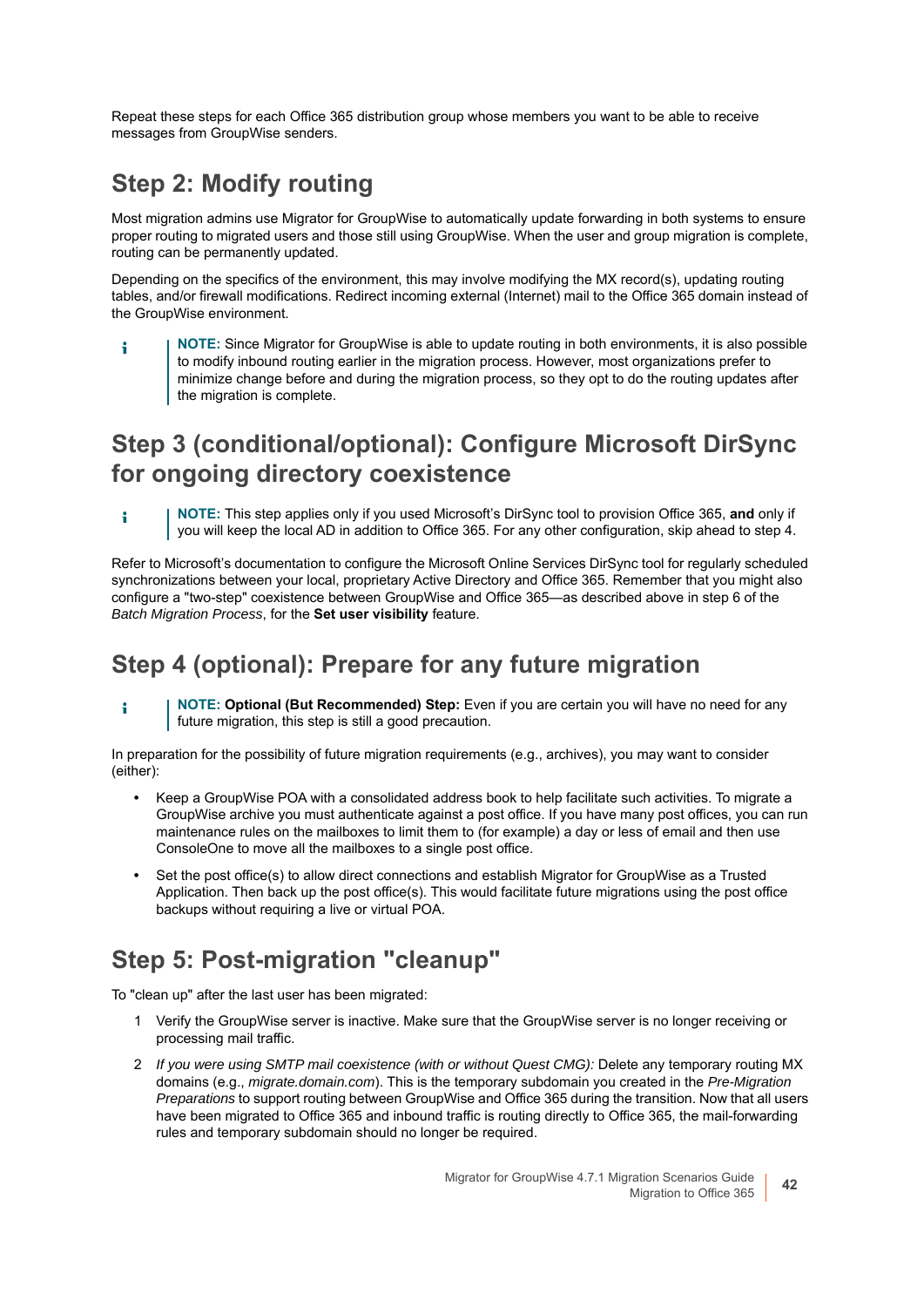3 *If you no longer need the GroupWise environment:* After you have verified GroupWise is inactive, you may take a final backup and decommission the environment.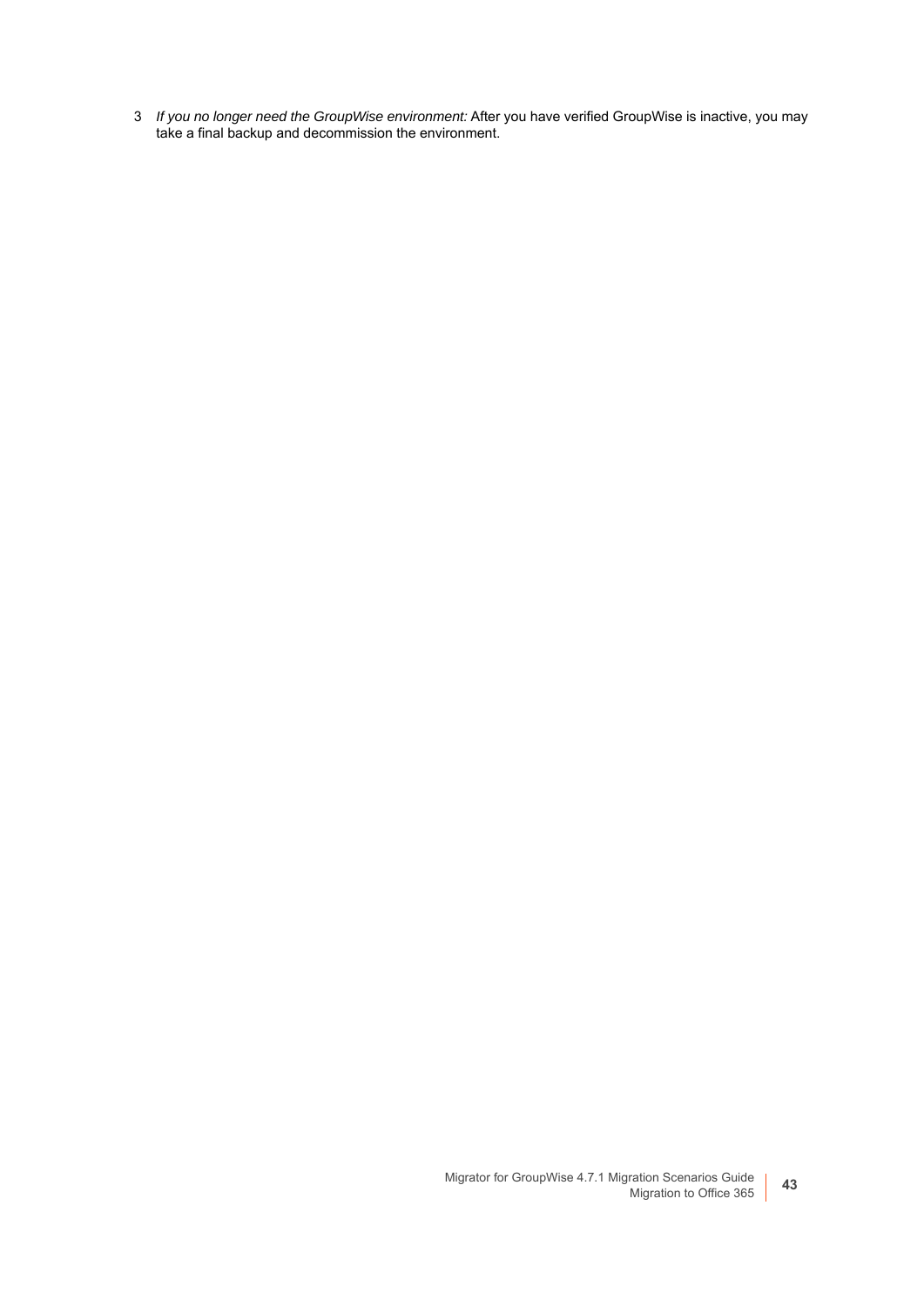## <span id="page-43-3"></span>**SSDM (per-desktop) migration**

- <span id="page-43-0"></span>**•** [Why and when to use the SSDM](#page-43-1)
- **•** [Before running the SSDM](#page-43-2)
- **•** [Did it work?](#page-45-1)
- **•** [Customizing the SSDM](#page-45-2)

## <span id="page-43-7"></span><span id="page-43-1"></span>**Why and when to use the SSDM**

Batch migrations and per-desktop migrations are performed using different migration engines, both included with Migrator for GroupWise. This chapter describes administrator planning and deployment of Migrator for GroupWise's per-desktop Self Service Desktop Migrator (SSDM). For batch migration (multiple users at a time, performed by an administrator), see the *Batch Migration* sections of the preceding chapters: *[Migration to a](#page-11-1)  [proprietary Exchange target](#page-11-1)* and *[Migration to Office 365](#page-25-2)*.

<span id="page-43-4"></span>The SSDM is used by an end user, or by an administrator on behalf of an end user, to extract a single user's GroupWise data and migrate it to Exchange. Depending on your circumstances and preferences, you may choose to migrate some or all of your users one at a time, from each user's desktop, using the SSDM. For example, some administrators prefer the per-desktop tool to migrate user archives when the archives reside on users' individual workstations, where that option seems easier than prepping the user-list .csv file with per-user values for the locations of all the local archives.

<span id="page-43-9"></span><span id="page-43-5"></span>Migrator for GroupWise's SSDM provides a distributed migration option, which runs in memory on the user's workstation. SSDM runs from a share, offers an optional *Silent Mode* to minimize end user interaction, and does not install anything locally. These features can eliminate the need for desktop visits by the admin during or after the migration, although an admin can run the SSDM at user desktops if he/she chooses, perhaps selectively for only some users. The per-desktop migration option can be used for a portion of the migration (e.g., for local archives) or to migrate all of a user's data: the Exchange mailbox, PST files, or both.

<span id="page-43-8"></span>Migrator for GroupWise's Self Service Desktop Migrator is intuitive enough that many end users will be able to run it in interactive mode. However, some migration admins prefer to have more control over the migration options and minimize end user interaction. This can be accomplished by customizing the SSDM configuration, in advance, to enforce settings and eliminate choices and screens in accordance with a particular migration strategy. These customization options are fully described in the *[Customizing the SSDM](#page-45-2)* section later in this chapter.

## <span id="page-43-2"></span>**Before running the SSDM**

<span id="page-43-6"></span>Verify all of the *Pre-Migration Preparations* are complete before the first desktop migration is performed (see the *Pre-Migration Preparations* sections of the preceding chapters: *[Migration to a proprietary Exchange target](#page-11-1)* or *[Migration to Office 365](#page-25-2)*). The pre-migration tasks are performed just once prior to the data migration. Also, an update of the CSV data files may be necessary if any users have joined or left the organization since the last run of the Directory Exporter.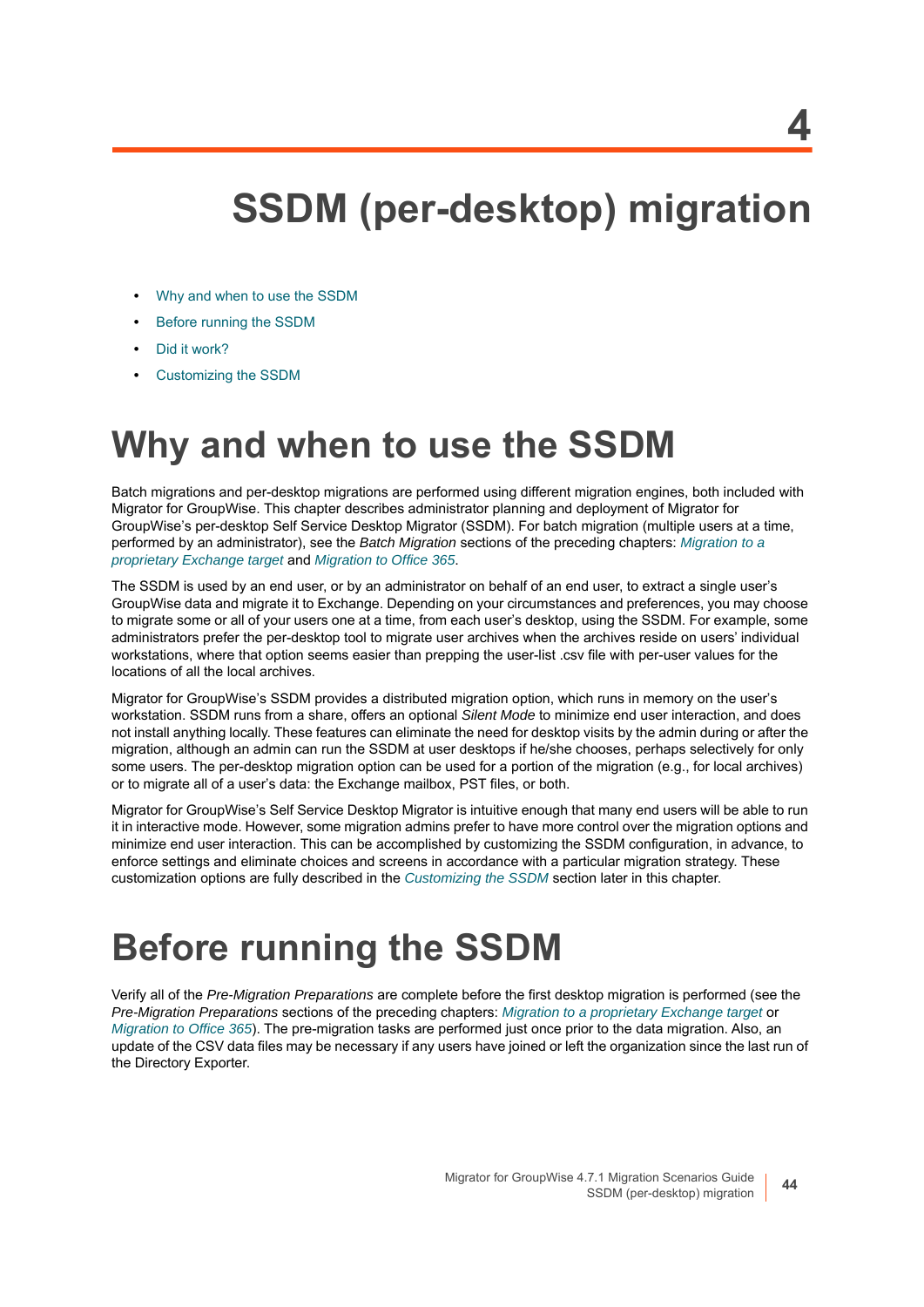**IMPORTANT: Important Notes About the SSDM:**

- **•** Verify that all users have access to the share containing *gwdtapp.exe* (the SSDM program file) and the *AddressTranslation.csv* and *AddressTransla- tion.bin* files. SSDM requires access to the address translation files, generated by the Migrator for GroupWise Directory Exporter, to convert addresses in messages, address books, and calendar content.
- <span id="page-44-5"></span>**•** The SSDM cannot migrate archives if the GroupWise client is running in cached mode. If your users will be migrating archives, they should verify they are not running in cached mode before starting the SSDM.
- <span id="page-44-9"></span><span id="page-44-4"></span>**•** When a Quest license key is updated, Migrator for GroupWise's Directory Exporter must be rerun to register the updated license with the SSDM.

## <span id="page-44-0"></span>**If you want to run the SSDM with App-V**

The SSDM must be sequenced in with the Outlook virtual application package. The SSDM cannot be sequenced separately, nor can it access a local Outlook install directly. The GroupWise client must be installed locally or also sequenced in with the Outlook package.

Also, you must edit the OSD file for *gwdtapp.exe*. Find:

```
<VM VALUE="Win32">
<SUBSYSTEM VALUE="windows"/>
</VM>
```
... and change the parameter value from *windows* to *console*.

## <span id="page-44-1"></span>**Distribution of SSDM program and user communications**

<span id="page-44-10"></span>Before users can run the SSDM, they will need access to the program directory. The most common methods of distribution are:

- **•** Share the directory that is created during the Migrator for GroupWise installation and updated by the Directory Exporter.
- <span id="page-44-3"></span><span id="page-44-2"></span>**•** Copy the contents of this directory to another location and share the new location. If the *AddressTranslation.csv* and *AddressTranslation.bin* files have been updated by Directory Exporter, you must also copy these files to the new directory.
- <span id="page-44-6"></span>**•** Burn the contents of the end-user directory to a CD. Remember, if the *AddressTranslation.csv* and *AddressTranslation.bin* files have been updated, any such CD must be replaced with a new version containing the updated versions of those files.
- **•** Modify users' login scripts to automatically launch the SSDM. In this case the SSDM program and addresstranslation data files still must be accessible to end users, as noted above.

<span id="page-44-7"></span>You must tell your users where the SSDM program file is, and provide operating instructions for how to run it. Typically, an administrator will send an email to migrating users with a link to the SSDM program—at some network location accessible to all users—so each user can simply click the link in the email to launch the program.

<span id="page-44-11"></span>If users will run SSDM in interactive mode, you should also include a copy of the Self Service Desktop Migrator *User Guide* (in PDF format), which explains how to operate the per-desktop program from the end user's point of view. You may either copy the PDF file to a public-access folder and link to it from the same email that announces the SSDM program to your users, or simply add it to the email as an attachment.

```
÷
```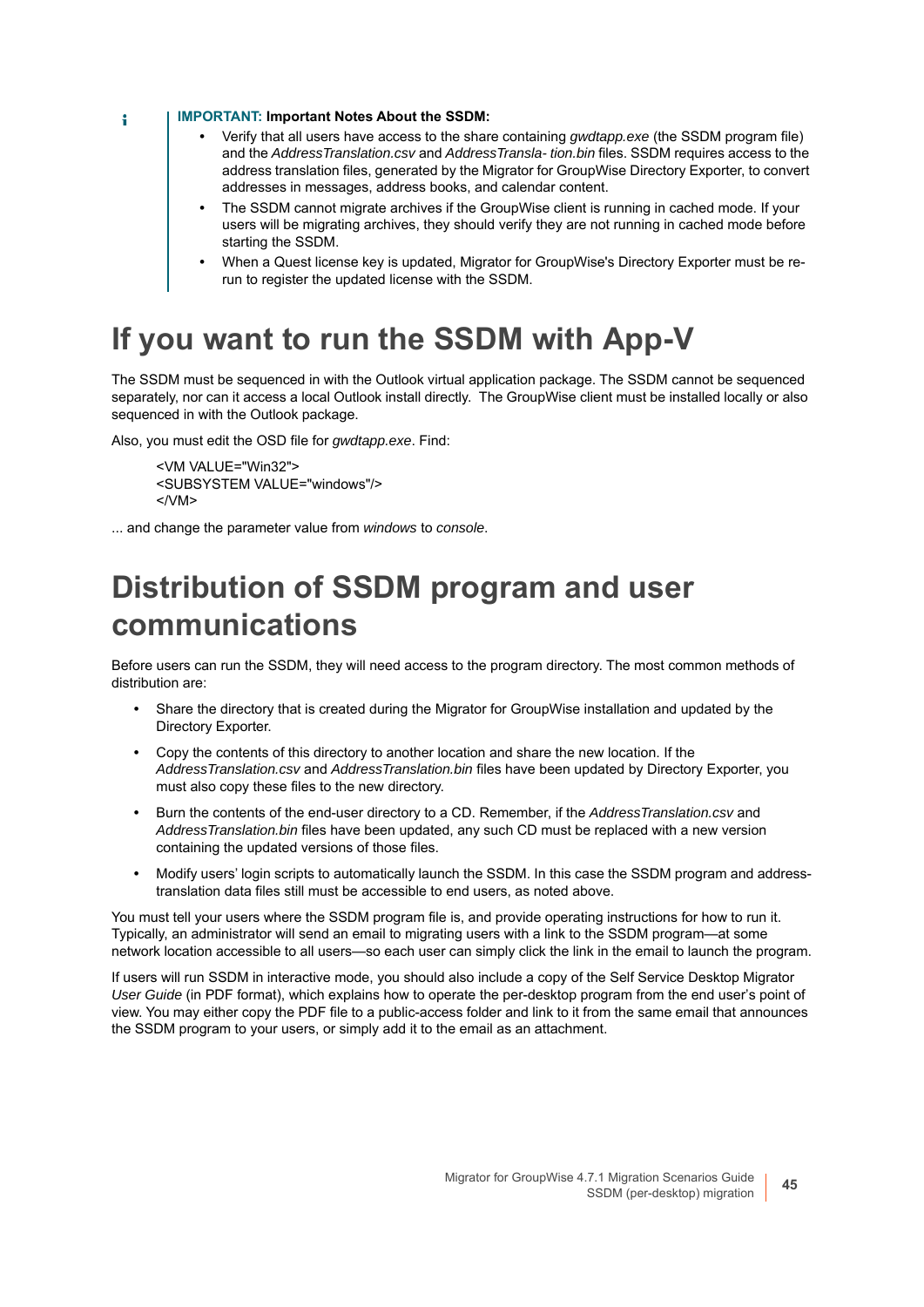## <span id="page-45-0"></span>**Migrating from a cached GroupWise mailbox**

The SSDM will access the GroupWise client in whatever mode the client was last run. To migrate from a cached mailbox, the user must first login to the GroupWise client in cached mailbox mode, then close the client and start MFG's SSDM.

# <span id="page-45-1"></span>**Did it work?**

To verify an SSDM run for any given user, check the user's Outlook folders to see if his/her mail migrated as it should have, and to see if the user is now receiving new mail in his/her Exchange mailbox.

### **If a user does not appear to be migrated (after running the SSDM)**

<span id="page-45-8"></span><span id="page-45-7"></span><span id="page-45-4"></span>The next section of this chapter explains how to make some of the SSDM's screen displays "silent"—that is, invisible to the end user. In that case, ordinarily the *gwdtapp.ini* file is further modified to provide to the program whatever information the "silent" screen would otherwise collect from the user. But if the program can't find that information in the .ini file, and if the screen that ordinarily collects it has been hidden, the function will fail and the user's data will not be fully migrated. This is a likely cause of any failed or incomplete single-user migration if the *gwdtapp.ini* file has been modified to make one or more screens "silent."

# <span id="page-45-2"></span>**Customizing the SSDM**

<span id="page-45-5"></span>Migrator for GroupWise's Self Service Desktop Migrator is intuitive enough that many end users will be able to run it in interactive mode. However, some migration admins prefer to have more control over the migration options and minimize end user interaction. This can be accomplished by customizing the SSDM configuration, in advance, to enforce settings and eliminate choices and screens in accordance with a particular migration strategy. For example, if an administrator intends to migrate users' server mail and address books in batches using Admin-Driven Batch Migrator and only use Self Service Desktop Migrator for local archives, SSDM can be customized to migrate only archives and not offer the additional options that are ordinarily offered in the program.

These program customizations are optional, accomplished by manipulating certain parameters in the *gwdtapp.ini* file, as described in the topics below:

- **•** [Providing program entry values in gwdtapp.ini](#page-46-0)
- **•** [Hiding entire screens from the user](#page-48-0)
- **•** [Hiding certain user choices on the Specify Data for Migration screen](#page-49-0)

If you leave those parameters at their default values, the Desktop Migrator simply runs in its default mode, displaying all screens and all options.

Some elements of the SSDM program flow can also be controlled by command-line switches, appended to the program command when the Desktop Migrator is executed. These command-line switches, and how they interact with pertinent INI-file parameters, are described at the end of this chapter, in the topic *[Command-line switches for](#page-50-0)  [running the SSDM in silent mode](#page-50-0)*.

## <span id="page-45-3"></span>**Silent mode options**

<span id="page-45-9"></span><span id="page-45-6"></span>The SSDM offers an optional s*ilent mode* of operation. Silent mode is commonly used to minimize end user involvement when SSDM is deployed, while maintaining the flexibility and other benefits of a distributed migration. When silent mode is configured, the migration team configures the application in advance within the *gwdtapp.ini*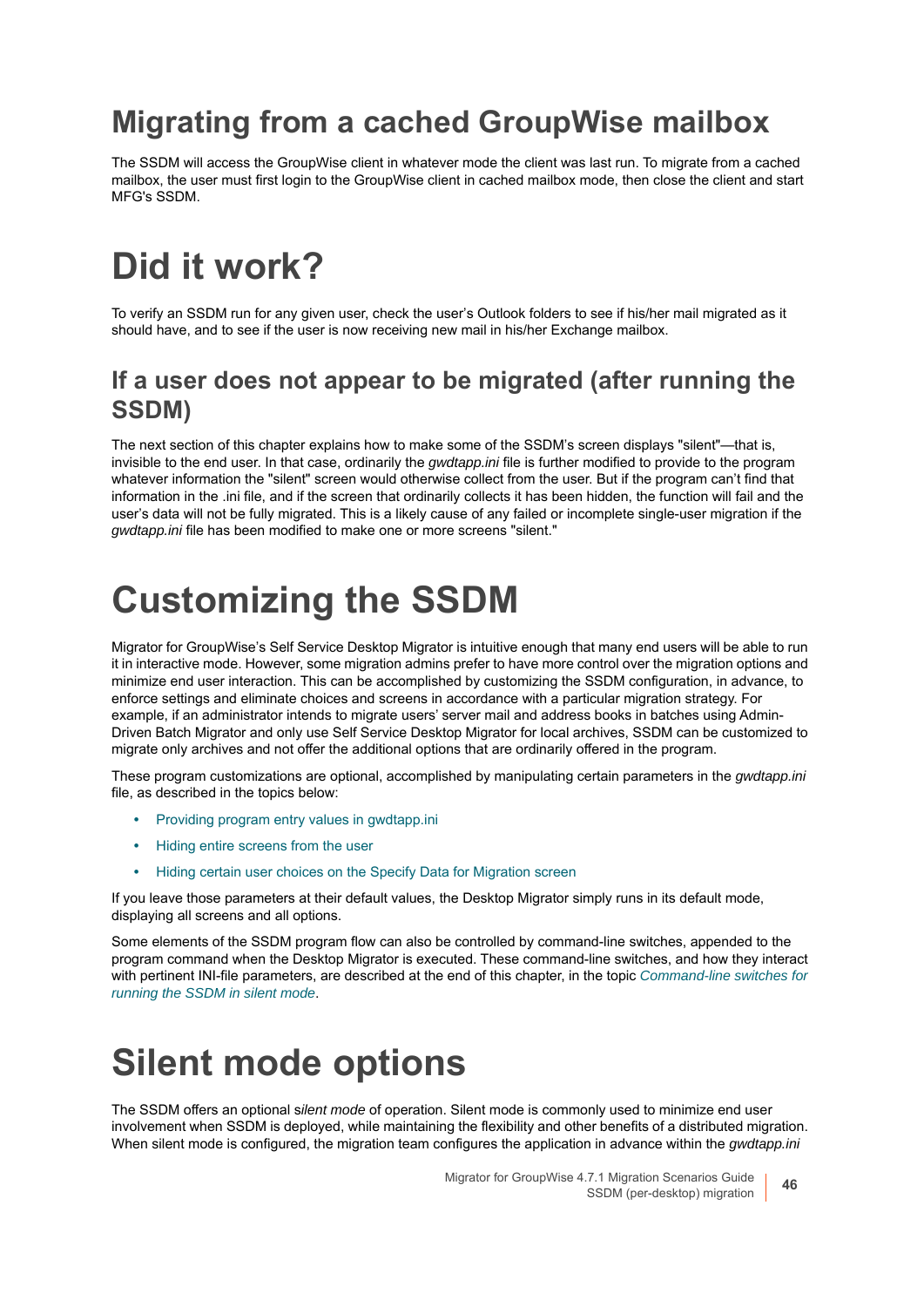files to determine what will migrate, the target for each migrated data type, and the filters and other configuration elements for the migration. For example:

[General] MigratePAB=0 MigrateServerMail=0 MigrateArchives=1 ArchiveDest=Server ArchiveDestServerArchive=1

... tells SSDM to migrate only the end user's archives and to place the migrated data in the user's Personal Archives.

The SSDM application is typically installed and configured in a shared directory, and a link to the *gwdtapp.exe* file is sent to users so they can launch the application independently. Multiple configurations can be established in advance of the migration to meet the needs of a variety of user types, and separate links can be distributed so that different users launch different configurations of the application.

Various degrees of the *silent* option can be configured depending on the flexibility and control you want to provide to the user community. However, it is commonly configured to run as "silently" as possible—which means users can complete their migrations simply by entering their GroupWise credentials.

The remaining sections of this chapter explain how command-line switches and parameters in the *gwdtapp.exe* file can be used to configure silent-mode operation. The pertinent INI file parameters are also documented in the *Migrator for GroupWise Program Parameters Reference*.

## <span id="page-46-3"></span><span id="page-46-0"></span>**Providing program entry values in** *gwdtapp.ini*

If the SSDM is configured to skip certain screen displays, the program must have some other way to obtain the information that would otherwise be collected from fields on those screens. The SSDM can read and/or infer some entry values from the operating environment—from the Windows Registry and Outlook's initialization files, etc.and some values can be specified by command-line switches (see *[Command-line switches for running the SSDM](#page-50-0)  [in silent mode](#page-50-0)* below). But some values can also be provided by parameters in the *gwdtapp.ini* file.

When an entry value is specified in the INI file, the value will appear as the default if the corresponding screen and option appear in the program run, or will simply be the prevailing value if the screen and option do *not* appear.

## <span id="page-46-1"></span>**Choices in the** *Specify Data for Migration* **screen**

Any or all of the migration choices in the *Specify Data for Migration* screen can be specified in gwdtapp.ini by these parameters:

<span id="page-46-4"></span>

| [General]             | [ArchiveData]        |
|-----------------------|----------------------|
| MigrateArchives=1     | MigrateTrashFolder=1 |
| MigrateServerMail=1   |                      |
| MigratePAB=1          | [ServerData]         |
| MigrateFreqContacts=1 | MigrateTrashFolder=1 |

A parameter value of 1 sets the option to "yes" (the data type will be migrated if the screen does not appear), or sets the associated checkbox to be marked by default. A value of 0 sets the option to "no," or sets the associated checkbox to be unmarked by default.

<span id="page-46-2"></span>If a feature is disabled by *AppDoesXxxx=0* (see *[Hiding certain user choices on the Specify Data for Migration](#page-49-0)  [screen](#page-49-0)* below), the corresponding *MigrateXxxxx=* parameter will be ignored. On the other hand, if *AppDoesXxxx=1* in silent mode (*MigrateWhat=silent*), the program will automatically set the corresponding *MigrateXxxx=* parameter to 1. (Although if *MigrateWhat=show* or *=skip*, the *AppDoesXxxx=* setting has no effect on the *MigrateXxxx=* parameter.)

The most common use of these parameters is to provide entry values when SSDM is configured to skip the *Specify Data* screen—by *MigrateWhat=skip* or *MigrateWhat=silent* (see *[Hiding entire screens from the user](#page-48-0)* below).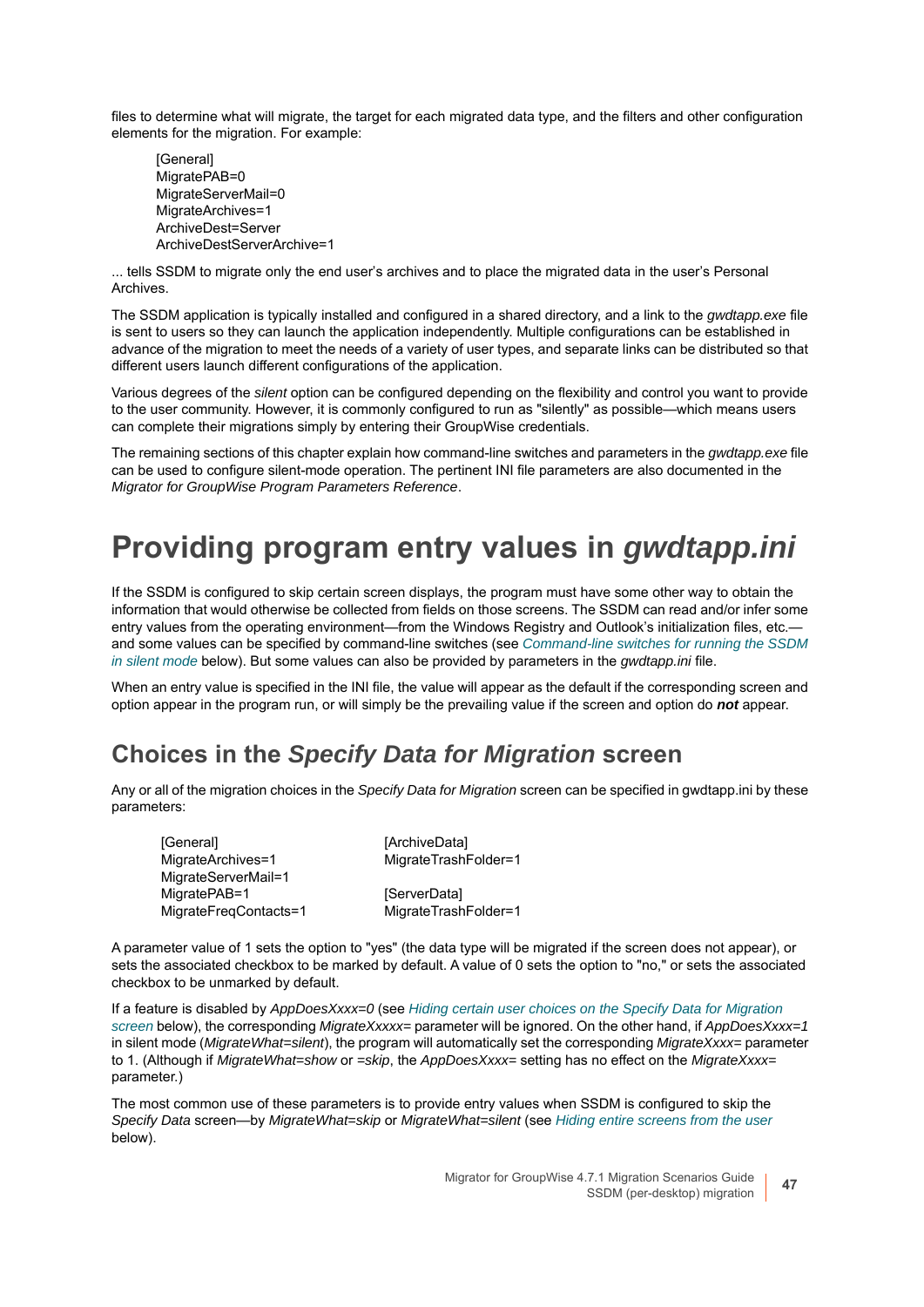## **Outlook Profile in the** *Select Profile* **screen**

If SSDM finds more than one eligible Outlook profile on the user's computer, or doesn't find any, the program displays a *Select Profile* screen to prompt the user to designate the profile to be converted. If one and only one eligible Outlook profile is found on the user's computer, the program will simply assume it is the correct profile to convert, and the *Select Profile* screen will not appear.

The per-desktop program can be configured to skip the *Select Profile* screen, but in that case the program must be able to determine the correct Outlook profile to convert. The user's Outlook profile can be specified in the [General] section of *gwdtapp.ini* by:

<span id="page-47-7"></span><span id="page-47-6"></span>[General] SelectedProfile=<ProfileName>

Alternatively, the user's Outlook profile can be specified by appending the */tgtprofile* switch to the Desktop Migrator on the command line, when the program is executed. (See *[Command-line switches for running the SSDM in silent](#page-50-0)  [mode](#page-50-0)* near the end of this chapter for more information about this and other command-line switches.)

Specifying the user's Outlook profile in the INI file will be useful only if:

**•** all users who will run the program with that INI file will have the same profile name (e.g., some generic name like "My Profile," although each user's profile resides on the user's own local workstation and is independent of other users' profiles);

 $-$  OR  $-$ 

**•** a different INI file is prepared for each individual user's run of the per-desktop program, so that individual profile names can be specified.

Remember too that the program will not need this *ProfileName* value if one and only one eligible profile will be found on each user's workstation.

## **Archive Destination Folder in the** *Specify Directory for Migrated Archive* **screen**

<span id="page-47-8"></span><span id="page-47-0"></span>The destination folder (path) for the user's migrated archive can be specified in the [General] section of *gwdtapp.ini* by:

[General] SelectedPstDir=<path>

... where *<path>* is the full UNC or mapped-drive path (without filename) relative to the user's computer.

This value, if necessary in a particular program run, would otherwise be specified in the *Specify Directory* screen.

The default for this parameter is the Outlook Default Directory, which the program can determine from its operating environment. This parameter is therefore necessary only if you want users' migrated archives to go somewhere other than the Outlook Default Directory.

## **Filter conditions in the** *Select Date and Size Filters* **screen**

<span id="page-47-9"></span><span id="page-47-5"></span><span id="page-47-4"></span><span id="page-47-2"></span>The SSDM lets you specify date limits and ranges for messages to be migrated— to migrate only messages timestamped on or after (or before) a certain date, or within a particular range of dates. You can also specify a maximum size limit for attachments. These date and size filters can be specified during a program run on the *Select Date and Size Filters* screen, but that screen is hidden by default (see the *AskFilter=* parameter in the next section below) and the filters may instead be defined by these parameter settings in the [Filter] section of *gwdtapp.ini*:

<span id="page-47-3"></span><span id="page-47-1"></span>[Filter] AttachSize=<####> FirstMailDate=<mm/dd/yyyy> LastMailDate=<mm/dd/yyyy> FirstCalDate=<mm/dd/yyyy> LastCalDate=<mm/dd/yyyy>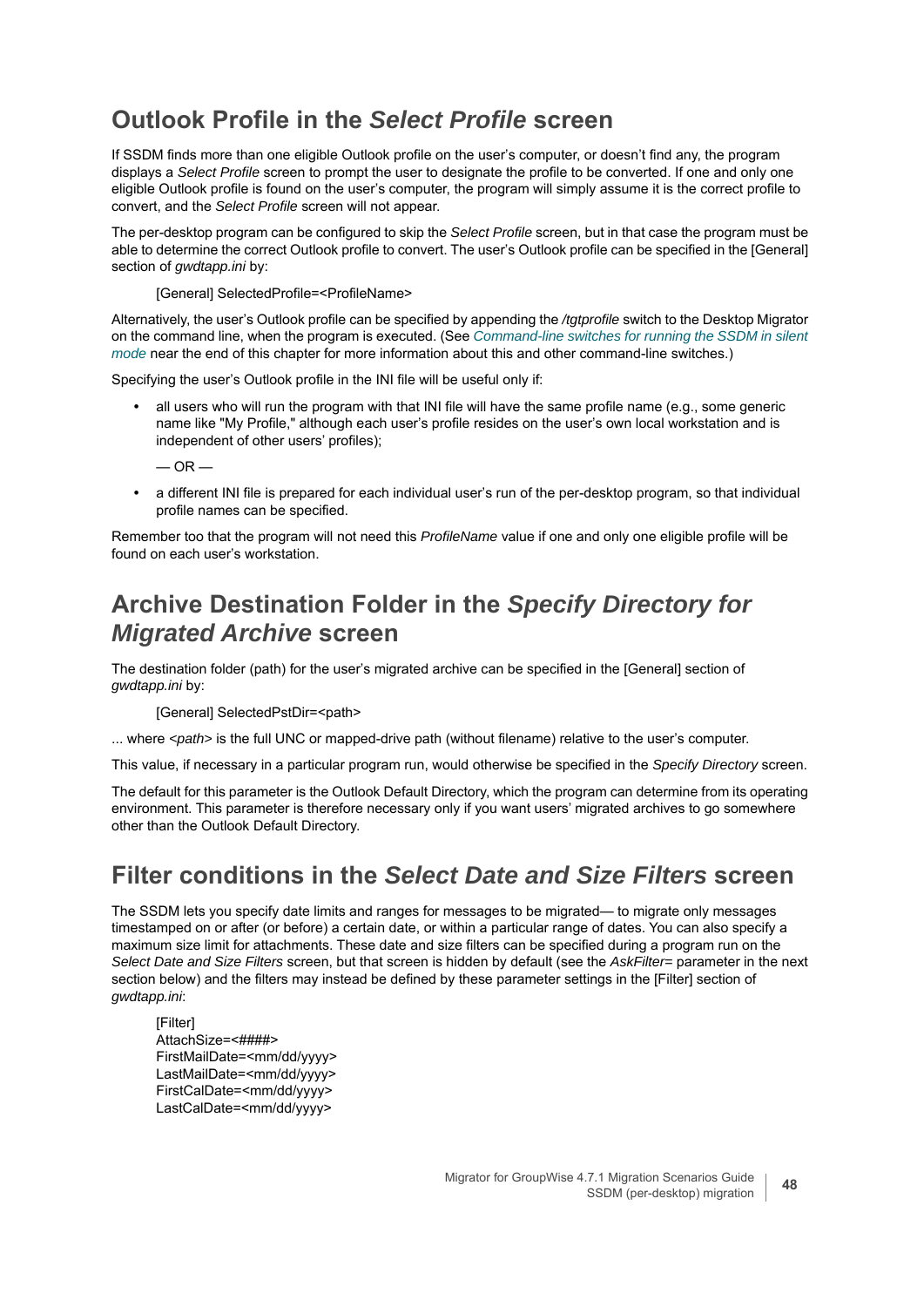The *AttachSize* value is numeric, in kilobytes. Date filters for mail and calendar items are set independently, as shown above (two different pairs of parameters). For either the mail or calendar filter, the two date parameter values must be entered in the eight-digit, slash-separated form shown above, with a zero preceding any singledigit month or day. The defaults for all four parameters are null, so no filtering will occur.

## <span id="page-48-0"></span>**Hiding entire screens from the user**

<span id="page-48-4"></span>The SSDM program can be customized to make some of its screen displays "silent"—that is, invisible to the end user—or to skip a screen conditionally, making it visible only if the program cannot find the information it needs either from the operating environment or elsewhere in the *gwdtapp.ini* file. The display option for each screen can be set to one of these three parameter values in the [Screens] section of the *gwdtapp.ini* file:

- <span id="page-48-3"></span>**show:** The screen will appear in every program run.
- **skip:** The screen will appear only if the program cannot read or infer the associated information either from the operating environment, or from other parameters within the *gwdtapp.ini* file.
- **silent:** The screen will not appear in any program run. The information that would otherwise be collected by the screen can instead be provided by other parameters in *gwdtapp.ini*, and/or can be read or inferred from the operating environment. But if the program cannot determine the necessary information, the function will fail and the user's data will not be fully migrated. (This is a likely cause of any failed or incomplete singleuser migration if the INI file has been modified to make one or more screens "silent.")

<span id="page-48-10"></span>The show, skip or silent mode can be applied to each of the program screens by setting parameter values in the [Screens] section of *gwdtapp.ini* for:

<span id="page-48-11"></span><span id="page-48-9"></span><span id="page-48-8"></span><span id="page-48-6"></span><span id="page-48-5"></span>

| Parameter              | Screen Name (in Title Bar)             | Default |
|------------------------|----------------------------------------|---------|
| [Screens] Welcome=     | Welcome                                | show    |
| [Screens] MigrateWhat= | Specify Data for Migration             | show    |
| [Screens] Profile=     | Select Profile                         | skip    |
| [Screens] PstDir=      | Specify Directory for Migrated Archive | show    |
| [Screens] Summary=     | <b>Selection Summary</b>               | show    |
| [Screens] Progress=    | <b>Migrating Data</b>                  | show    |
| [Screens] Finished=    | <b>Migration Report</b>                | show    |

The visibility of the *Select Date and Size Filters* screen is set by a boolean parameter in a different section:

<span id="page-48-7"></span><span id="page-48-2"></span><span id="page-48-1"></span>[General] AskFilter=[#]

The default (*AskFilter=0*) tells the SSDM to not show the *Select Date and Size Filters* screen. To use date filters with the SSDM, you may need to register the *mscal.ocx* file.

The visibility of two other screens can*not* be set or changed in *gwdtapp.ini*:

- **Login to Your GroupWise Account** (occurs between the *Specify Data* and *Select Profile* screens): The *GroupWise Login* screen cannot be skipped or silent, because no migration is possible without the user's login credentials.
- **Enter Password** (occurs between the *Selection Summary* and *Migrating Data* screens): This Microsoft prompt for the user's Exchange login credentials *may* appear if the Outlook profile is configured to require login credentials.

Both of these values can, however, be specified by command-line switches when the Desktop Migrator program is executed. See *[Command-line switches for running the SSDM in silent mode](#page-50-0)* near the end of this chapter for more information about these and other command-line switches.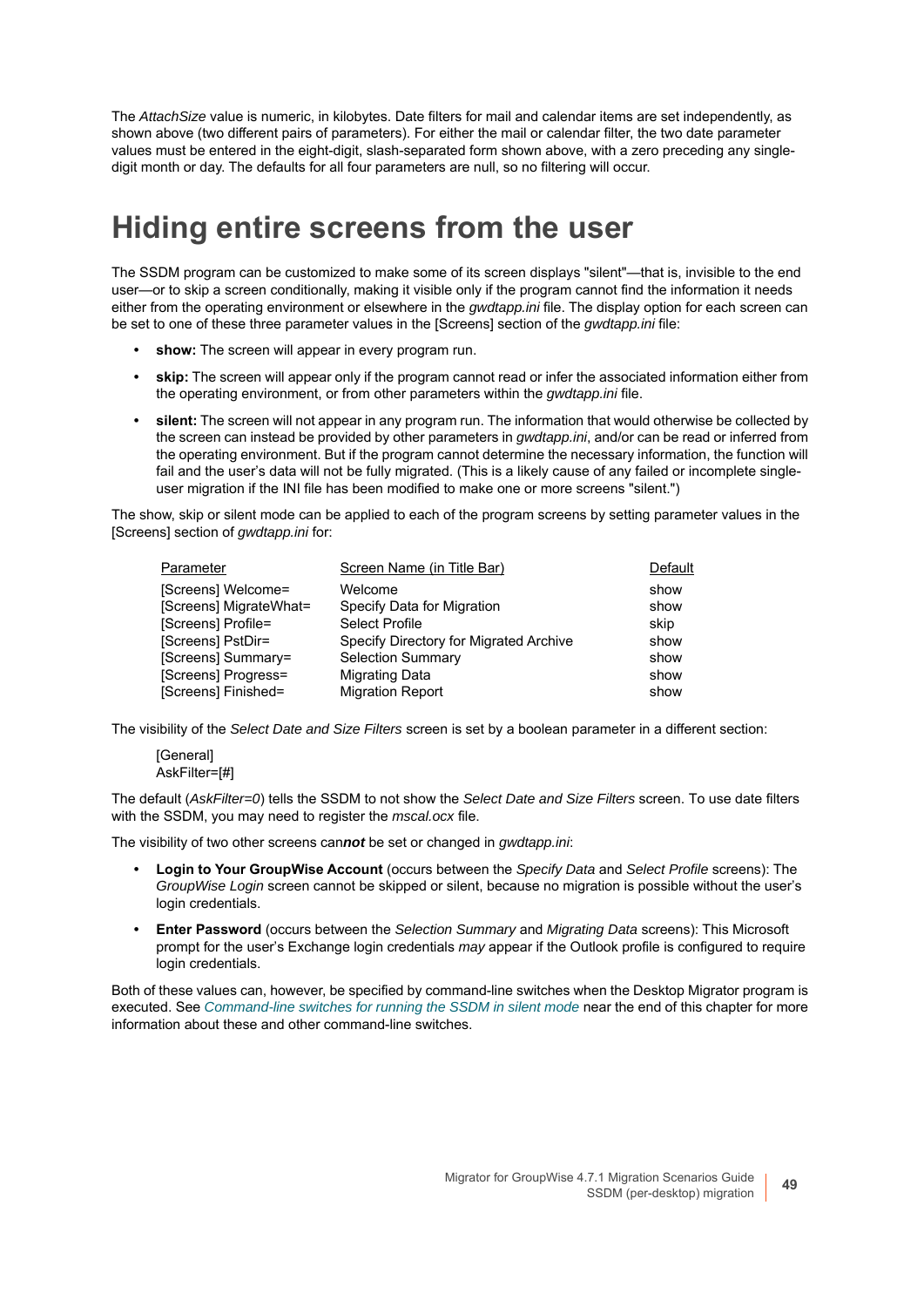## <span id="page-49-0"></span>**Hiding certain user choices on the** *Specify Data for Migration* **screen**

<span id="page-49-4"></span>The default display of the *Specify Data for Migration* screen lets the user migrate any combination of three types of user data: server mail, archives and personal address books (PABs). But some administrators prefer to offer only one or two of these options. Three boolean parameters in *gwdtapp.ini*, in the [General] section, control whether these options will appear in the screen:

<span id="page-49-3"></span>AppDoesArch= AppDoesMail= AppDoesPabs=

For each parameter, the default value 1:

- **•** Makes the corresponding option visible to the user on the *Specify Data for Migration* screen.
- <span id="page-49-5"></span><span id="page-49-2"></span>**•** Sets the corresponding *MigrateXxxx=* parameter to 1 (see *[Choices in the Specify Data for Migration screen](#page-46-1)* above) when in silent mode—that is, if *MigrateWhat=silent*. Although if *MigrateWhat=show* or *=skip*, the *AppDoesXxxx=* setting has no effect on the corresponding *MigrateXxxx=* parameter.

A setting of *AppDoesXxxx=0*:

- **•** Makes the option invisible (unavailable to the user) on the screen.
- **•** Masks the portions of the *Welcome* and *Migration Report* screens that pertain to the hidden option.
- **•** Disallows the migration of that data type regardless of other parameter settings elsewhere in the INI file (i.e., would override *MigrateXxxx=1*).

If a parameter is left unspecified in the INI file, the corresponding option *will* appear on the screen.

Note that these parameters do *not* set the marked-vs-unmarked status of the corresponding checkboxes, although those status settings can be controlled by other parameters (see *[Providing program entry values in](#page-46-0)  [gwdtapp.ini](#page-46-0)* above).

When the program is configured to display only one of the three options in *Specify Data for Migration*, the lone option will appear without a checkbox, so a user cannot turn off the associated function by deselecting the checkbox.

## <span id="page-49-1"></span>**For example: to migrate archives only**

<span id="page-49-6"></span>In the introduction to this section we mentioned the example of migrating users' server mail and address books in batches, and then using the SSDM to migrate user archives (only). Since the per-desktop program will be used to migrate archives only, the admin wants to hide the other migration options (server mail and PABs) from the user, and moreover wants to streamline the rest of the user interface to minimize its demands on the users' attention.

To accomplish this in the *gwdtapp.ini* file:

| [General]            | [Screens]        |
|----------------------|------------------|
| AppDoesMail=0        | Welcome=skip     |
| AppDoesPabs=0        | MigrateWhat=skip |
| MigrateArchives=1    | Profile=skip     |
|                      | PstDir=skip      |
| [ArchiveData]        | Summary=skip     |
| MigrateTrashFolder=1 | Progress=skip    |
|                      | Finished=show    |
|                      |                  |

These parameters will configure the Desktop Migrator to run like this:

**•** *Welcome Screen:* Will not appear, because *Welcome=skip* and no user entires are requested on this screen.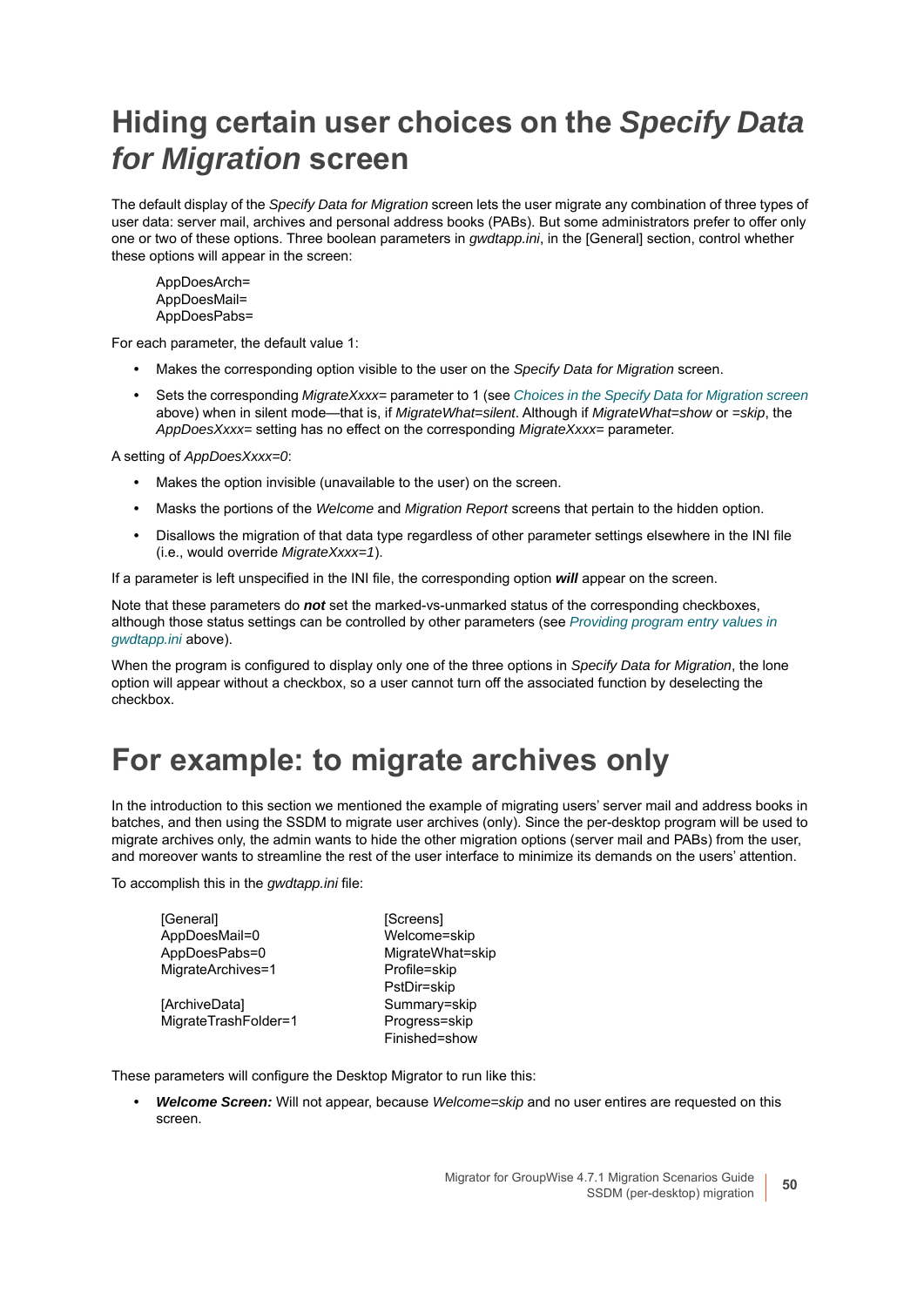- **•** *Specify Data for Migration:* Will not appear, because *MigrateWhat=skip*, and *AppDoesMail=0* and *AppDoesPabs=0*, and the program will obtain its necessary archive-migration orders from *MigrateArchives=1* and *MigrateTrashFolder=1*.
- **•** *Login to Your GroupWise Account:* Will appear in every program run.
- **•** *Select Profile Screen:* Will not appear if the program finds one and only one eligible Outlook profile on the user's workstation. Otherwise, will be necessary to prompt the user to designate the profile.
- <span id="page-50-2"></span>**•** *Specify Directory for Migrated Archive:* Will not appear, assuming the Outlook Default Directory is the preferred archive destination folder for every user. (If not, then specify a valid path for *SelectedPstDir=* under [General], or change *PstDir=skip* to *PstDir=show*.)
- **•** *Selection Summary:* Will not appear, because *Summary=skip* and no user entires are requested on this screen.
- **•** *Enter Password* (for Exchange): May or may not appear, per user, depending on whether the user's profile is configured to require these credentials.
- **•** *Migrating Data:* Will not appear, because *Progress=skip* and no user entires are requested on this screen.
- **•** *Migration Report:* Will appear in every program run, since *Finished=show*.

So, omitting the skipped screens, and assuming that each user will have one and only one Outlook profile, and that we want user archives migrated to their Outlook Default Directories, the program's screen sequence will be:

- 1 *Login to Your GroupWise Account:* Will appear in every program run.
- 2 *Enter Password* (for Exchange): May or may not appear, per user, depending on whether the user's profile is configured to require these credentials.
- 3 *Migration Report:* Will appear in every program run, since *Finished=show*.

## <span id="page-50-0"></span>**Command-line switches for running the SSDM in silent mode**

<span id="page-50-3"></span>The SSDM can be customized to skip certain screens, or even to hide *all* screens—to run in a true "silent mode," requiring no entries or other intervention from the end user. Whenever the program is configured to skip a screen display, the program must have some alternate method of obtaining the information it would otherwise collect from fields on the screen.

The program can read or infer some entry values from the operating environment—from the Windows Registry and Outlook's initialization files—and some values can be specified by parameters in the *gwdtapp.ini* file. But some values can also be provided by command-line switches appended to the program command when the SSDM is executed. For example:

<span id="page-50-4"></span><span id="page-50-1"></span>gwdtapp /silent /userid AbeLincoln /pass 4score ....

In the below list of all available switches for the *gwdtapp* command, note that the */silent* switch is the only one that does *not* carry an argument:

- **/silent:** Enforces a true "silent" run of the program—for no screen displays at all. The program will note errors in its log and may abort if it requires input data that is not made available via other switches (see below) or INI-file parameters, and that cannot be inferred from the operating environment.
- **/userid <UserID>:** The user's GroupWise UserID.
- **/pass <GWPassword>:** The password associated with the UserID cited above.
- **/tgtprofile <ProfileName>:** The Outlook profile that you want to migrate—the one into which your GroupWise server data, archive and/or personal address books should be placed.
- **/tgtpass <OutlookPassword>:** The password associated with the target Outlook profile cited above.
- **/tgtdomain <DomainName>:** The domain name of the target Exchange mail server.
- **/tgtuser <ADUserName>:** The AD user name associated with the Outlook profile cited above.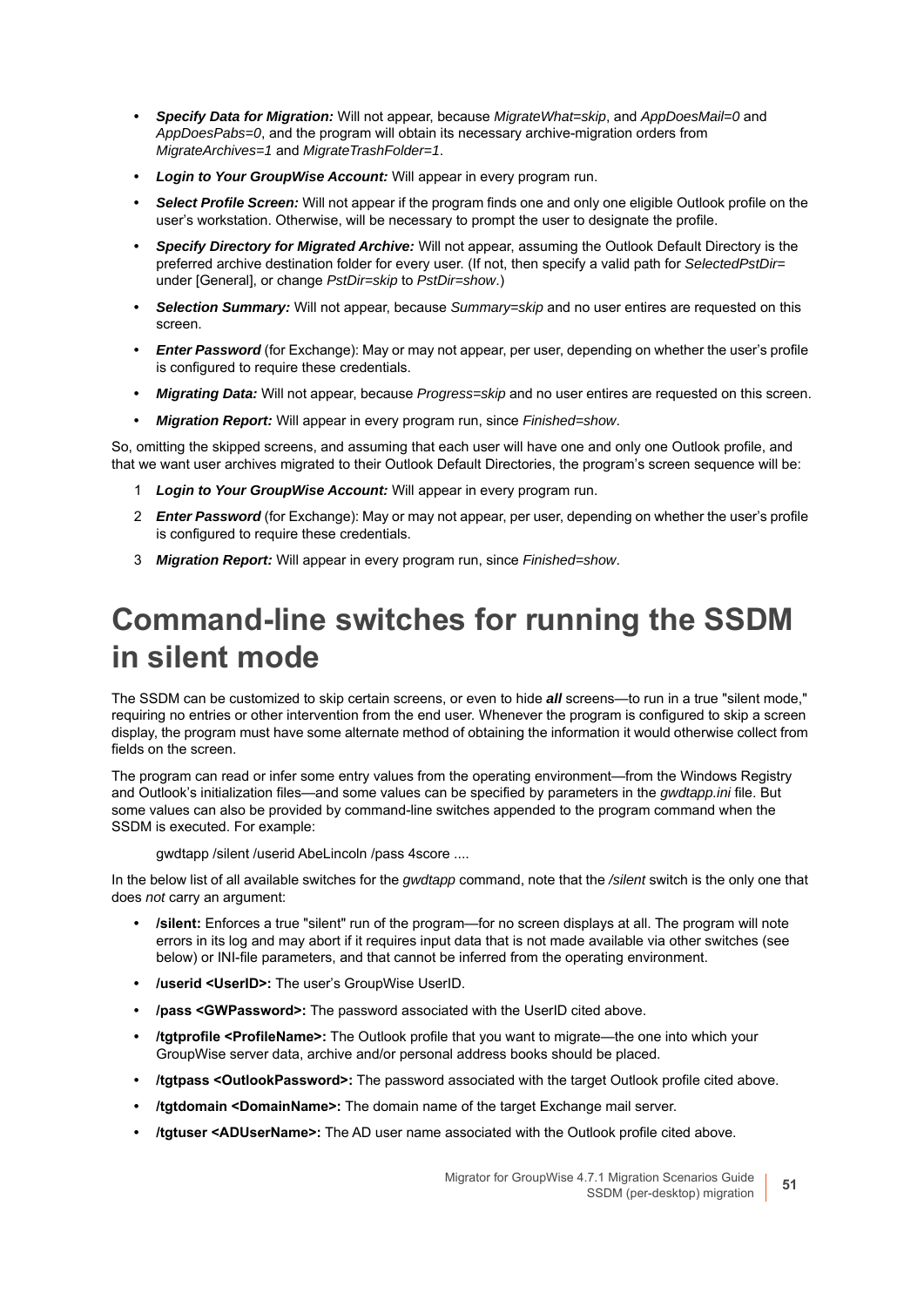# **About us**

<span id="page-51-0"></span>Quest provides software solutions for the rapidly-changing world of enterprise IT. We help simplify the challenges caused by data explosion, cloud expansion, hybrid datacenters, security threats, and regulatory requirements. We are a global provider to 130,000 companies across 100 countries, including 95% of the Fortune 500 and 90% of the Global 1000. Since 1987, we have built a portfolio of solutions that now includes database management, data protection, identity and access management, Microsoft platform management, and unified endpoint management. With Quest, organizations spend less time on IT administration and more time on business innovation. For more information, visit [www.quest.com](https://www.quest.com/company/contact-us.aspx).

## <span id="page-51-1"></span>**Technical support resources**

Technical support is available to Quest customers with a valid maintenance contract and customers who have trial versions. You can access the Quest Support Portal at [https://support.quest.com.](https://support.quest.com)

The Support Portal provides self-help tools you can use to solve problems quickly and independently, 24 hours a day, 365 days a year. The Support Portal enables you to:

- **•** Submit and manage a Service Request.
- **•** View Knowledge Base articles.
- **•** Sign up for product notifications.
- **•** Download software and technical documentation.
- **•** View how-to-videos.
- **•** Engage in community discussions.
- **•** Chat with support engineers online.
- **•** View services to assist you with your product.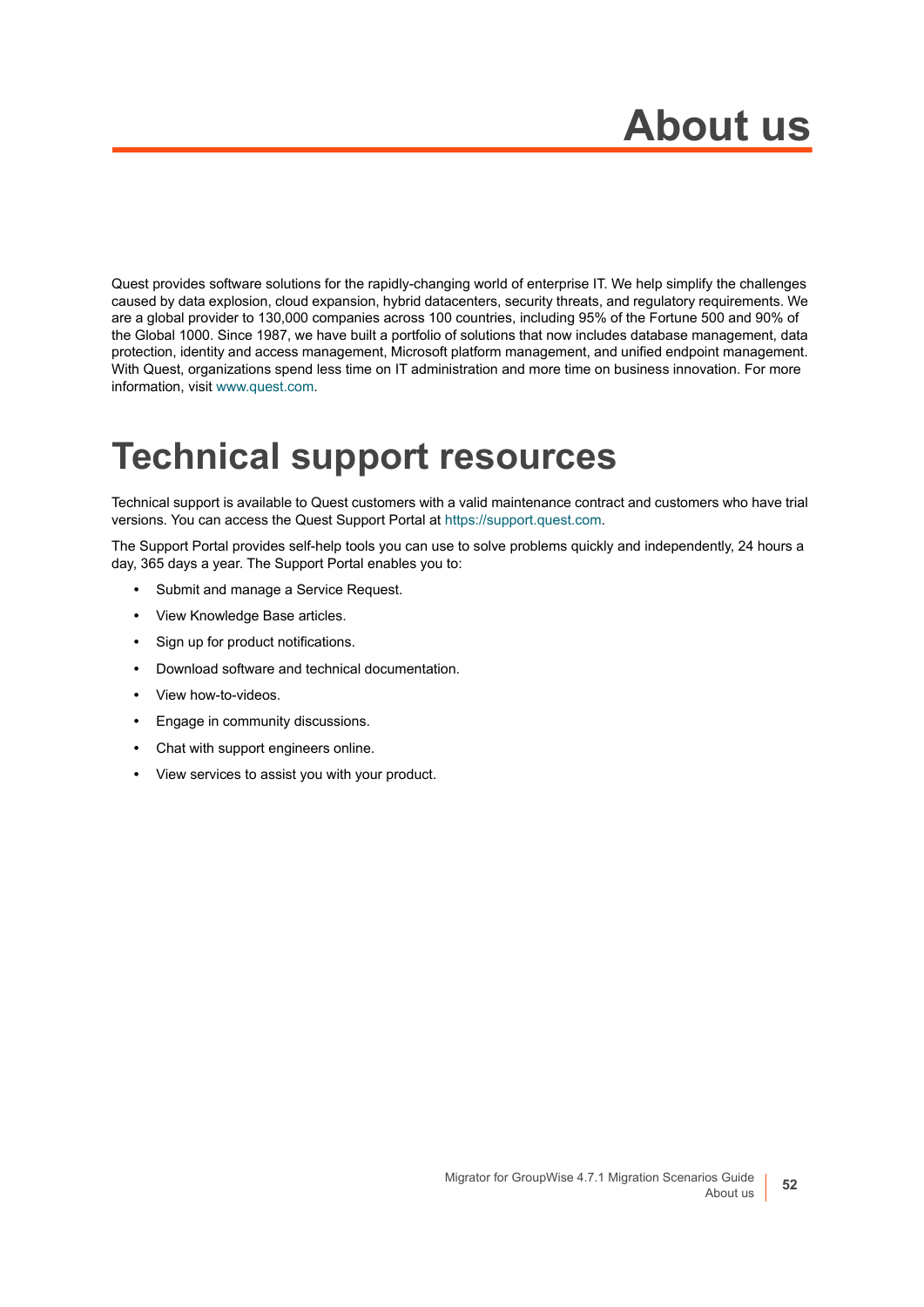# **Index**

### <span id="page-52-0"></span>**A**

[AD Object Merge Tool, 18,](#page-17-0) [32](#page-31-0) [Addproxy utility, 15,](#page-14-0) [21,](#page-20-0) [30,](#page-29-0) [37](#page-36-0) [addproxy.ini, 21,](#page-20-1) [37](#page-36-1) [AddressTranslation.bin, 45](#page-44-2) [AddressTranslation.csv, 45](#page-44-3) [adobjmerge.ini, 33](#page-32-0) [AppDoesXxxx= parameters, 47,](#page-46-2) [50](#page-49-2) [App-V, running SSDM with, 45](#page-44-4) [archive destination folder, specifying in gwdtapp.ini, 48](#page-47-0) archives [copying to centralized location, 35](#page-34-1) [migration of, 35](#page-34-1) [archives, location of in GroupWise environment, 44](#page-43-4) [archives, migration of, 19,](#page-18-1) [35](#page-34-2) [AskFilter= parameter, 48,](#page-47-1) [49](#page-48-1) [attachment size filtering, 48](#page-47-2) [attachment size filters for messages to be migrated,](#page-47-3)  specifying in gwdtapp.ini, 48

### **B**

batch migration process [illustrated, 8,](#page-7-0) [37](#page-36-2)

### **C**

[cached mode, cannot run SSDM in, 45](#page-44-5) CMG [configuring for coexistence, 16,](#page-15-0) [31](#page-30-0) [CmgExcludeFromDirSync= parameter, 23,](#page-22-0) [40](#page-39-0) Coexistence Manager for GroupWise [configuring for coexistence, 16,](#page-15-0) [31](#page-30-0) [Directory Connector, 21,](#page-20-2) [37](#page-36-3) [coexistence strategy,configuring, 16,](#page-15-1) [31](#page-30-1) [coexistence with Office 365, 27](#page-26-0) [csv file, 17,](#page-16-0) [31](#page-30-2) [csv files, editing, 17,](#page-16-1) [21,](#page-20-3) [31,](#page-30-3) [37,](#page-36-4) [44](#page-43-5) csv user-list file [preparing, 21,](#page-20-4) [37](#page-36-5) [preparing from AddProxy SuccessLog, 21,](#page-20-5) [37](#page-36-6)

### **D**

[date filter, 48](#page-47-4) [date filters for messages to be migrated, specifying in](#page-47-5)  [gwdtapp.ini, 48](#page-47-5) [ddressTranslation.csv, 45](#page-44-6) [destination folder for archives, specifying in](#page-47-0)  gwdtapp.ini, 48 [Directory Exporter, 17,](#page-16-2) [31](#page-30-4) domains, temporary [deleting after migration, 25,](#page-24-0) [42](#page-41-0) [for mail routing, 16,](#page-15-2) [30](#page-29-1)

### **E**

[end user training and communications, 45](#page-44-7) [error retry features, 34](#page-33-0) [Exchange 2013 or 2010, throttling policy for, 16](#page-15-3)

#### **F**

[filtering by date, 48](#page-47-4) [filtering by size, 48](#page-47-4) [filtering options, 48](#page-47-4) [filters, by attachment size, for messages to be](#page-47-3)  migrated, specifying in gwdtapp.ini, 48 [filters, by date, for messages to be migrated, specifying](#page-47-5)  in gwdtapp.ini, 48 [Finished= parameter, 49](#page-48-2) [flat-forwarding on GroupWise Internet Agent,](#page-14-1)  [configuring, 15,](#page-14-1) [30](#page-29-2)

### **G**

[, 48,](#page-47-1) [49](#page-48-1) [GroupsToProvision.txt, 24,](#page-23-1) [41](#page-40-1) [GroupWise Directory Exporter, 17,](#page-16-2) [31](#page-30-4) [gwdtapp.exe, 45](#page-44-8) [gwdtapp.ini, 46,](#page-45-4) [47,](#page-46-3) [48,](#page-47-6) [49,](#page-48-3) [50,](#page-49-3) [51](#page-50-1) [gwmigapp.ini, 10,](#page-9-2) [33,](#page-32-1) [34](#page-33-1)

### **H**

[hiding screens in SSDM, 49](#page-48-4) [hiding user choices in SSDM, 50](#page-49-4) [HomeMDB column, 22](#page-21-0) hosted Active Directory [provisioning, 32](#page-31-1) hosted Exchange platform [as a migration target, 26](#page-25-3)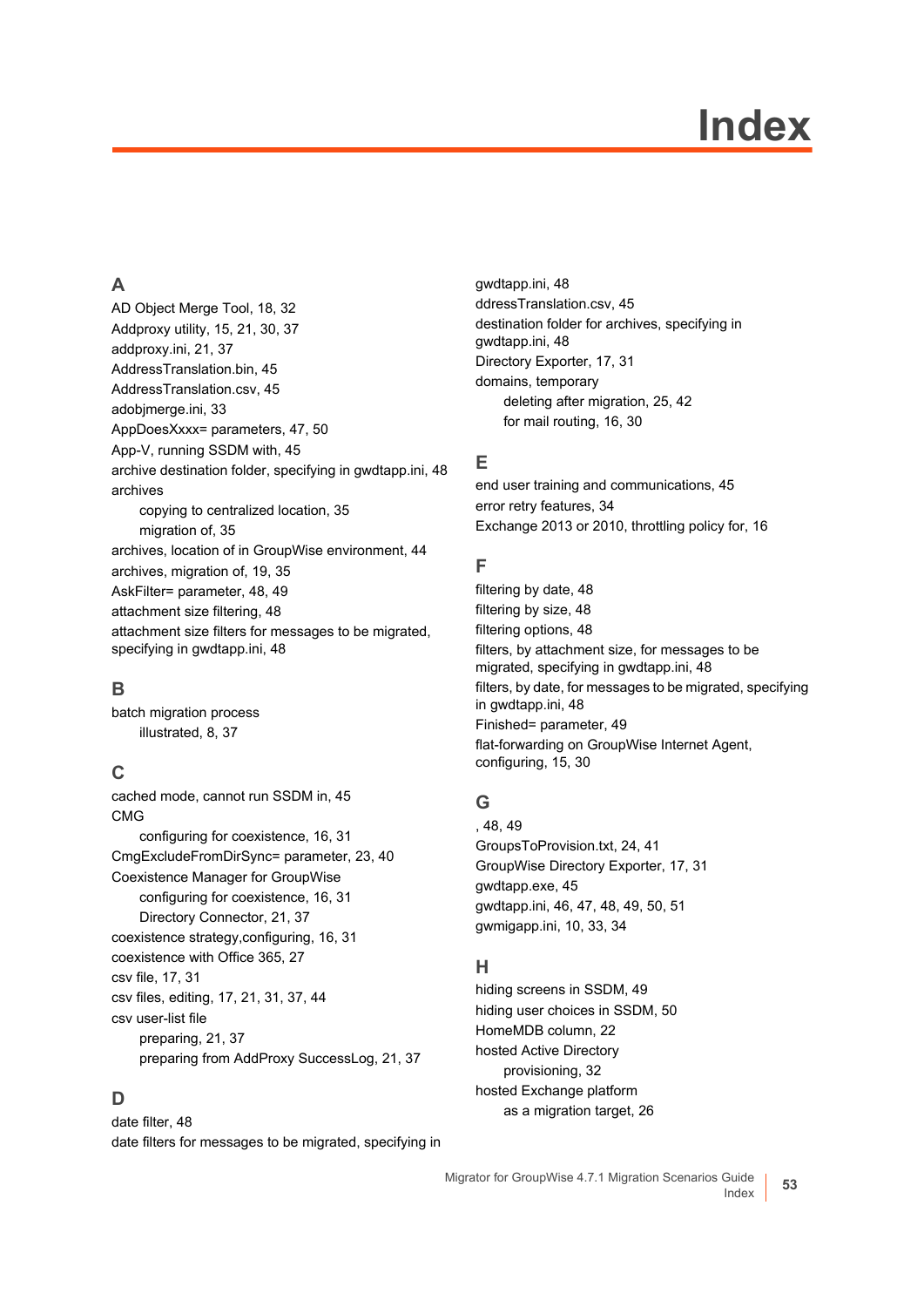#### **L**

[license key update, implications for SSDM, 45](#page-44-9) [login script, network, 15,](#page-14-2) [30](#page-29-3)

#### **M**

[MAPI error retry features, 34](#page-33-0) [MAPIErrorsToRetry= parameter, 34](#page-33-2) [MAPIRetryWait= parameter, 34](#page-33-3) [MBoxFromContact parameter, 17,](#page-16-3) [19,](#page-18-2) [39](#page-38-1) [merging contacts and security objects in AD, 18,](#page-17-1) [32](#page-31-2) [Message Delivery Restrictions in Exchange, 24,](#page-23-2) [41](#page-40-2) [message-level error retry features, 34](#page-33-4) [MessageRetryCount= parameter, 34](#page-33-5) [MFG Compatability Mode in CMG Directory Connector,](#page-15-4)  [16,](#page-15-4) [32](#page-31-3) [MFG, requirements, 14,](#page-13-0) [29](#page-28-0) [MigrateWhat= parameter, 49](#page-48-5) [MigrateXxxx= parameters, 50](#page-49-5) [migration error retry features, 34](#page-33-0) [migration filter, 48](#page-47-4) [Migrator for GroupWise, requirements, 14,](#page-13-0) [29](#page-28-0) [Migrator for NDS, 17,](#page-16-4) [31](#page-30-5) [multiple Exchange mailstores, provisioning users to, 22](#page-21-1) [MX \(Mail eXchange\) record, 19](#page-18-3)

#### **N**

[NDSUserName column, 17,](#page-16-5) [32](#page-31-4) [network login script, 15,](#page-14-2) [30](#page-29-3)

### **O**

Office 365 [access to by Remote PowerShell, 39](#page-38-2) [coexistence with, 27](#page-26-0) [pre-migration preparations for, 12](#page-11-2) [provisioning, 26](#page-25-4) [throttling, 26](#page-25-5) offline migration [general characterization, 10](#page-9-3) [ini file settings for, 10](#page-9-4) [parameter settings for, 10](#page-9-4) [Outlook profile, specifying in gwdtapp.ini, 48](#page-47-7)

#### **P**

phased (staged) migration [considerations and requirements for, 10](#page-9-5) [described, 10](#page-9-5) [post-migration activities, 24,](#page-23-3) [41](#page-40-3) pre-migration preparations [for migration to proprietary Exchange, 17,](#page-16-6) [32](#page-31-5) [illustrated, 7,](#page-6-0) [8,](#page-7-0) [18,](#page-17-2) [32](#page-31-6) [pre-migration preparations for Proprietary Exchange](#page-11-2)  [and Office 365, 12](#page-11-2) [pre-migration preparations for SSDM, 44](#page-43-6) pre-migration state of proprietary local AD [as variable that determines scenario, 12](#page-11-3) [profile, Outlook, specifying in gwdtapp.ini, 48](#page-47-7) [Profile= parameter, 49](#page-48-6) [Progress= parameter, 49](#page-48-7) proprietary Active Directory [provisioning, 17,](#page-16-7) [32](#page-31-7) proprietary but non-local Exchange network [as a migration target, 10](#page-9-3) [as distinct from proprietary local Exchange](#page-9-3)  network, 10 [defined, 10](#page-9-3) [general characterization, 10](#page-9-3) Proprietary Exchange [pre-migration preparations for, 12](#page-11-2) proprietary local Exchange network [as a migration target, 12](#page-11-2) [defined, 12](#page-11-2) [provisioning in Office 365, 26](#page-25-4) [provisioning users to multiple Exchange mailstores, 22](#page-21-1) PST files [distributing after migration, 24,](#page-23-4) [41](#page-40-4) [PST files, migrating to, 24,](#page-23-5) [41](#page-40-5) [pst files, migrating to, 48,](#page-47-8) [51](#page-50-2) [PstDir= parameter, 49](#page-48-8) [public distribution lists \(PDLs\), provisioning, 24,](#page-23-6) [41](#page-40-6)

### **Q**

Quest CMG [configuring for coexistence, 16,](#page-15-0) [31](#page-30-0) Quest Coexistence Manager for GroupWise [Directory Connector, 21,](#page-20-2) [37](#page-36-3) [Quest license key update, implications for SSDM, 45](#page-44-9) [Quest Migrator for NDS, 17,](#page-16-4) [31,](#page-30-5) [32](#page-31-8)

#### **R**

[recipient policy for temporary subdomain, 16,](#page-15-5) [30](#page-29-4) [RetryCount= parameter, 34](#page-33-6) [RetryDelay= parameter, 34](#page-33-7)

#### **S**

[SAMAccountName, 17,](#page-16-8) [32](#page-31-9) [, 49](#page-48-9) [SearchKey column, 17,](#page-16-9) [32](#page-31-10) [Select Date and Size Filters screen,specifying filter](#page-47-9)  conditions for in gwdtapp.ini, 48 [Self Service Desktop Migrator, 44](#page-43-7) [command line switches for, 51](#page-50-3) [customization example, 50](#page-49-6) [customizing, 44,](#page-43-8) [46](#page-45-5)

Migrator for GroupWise 4.7.1 Migration Scenarios Guide Index **<sup>54</sup>**